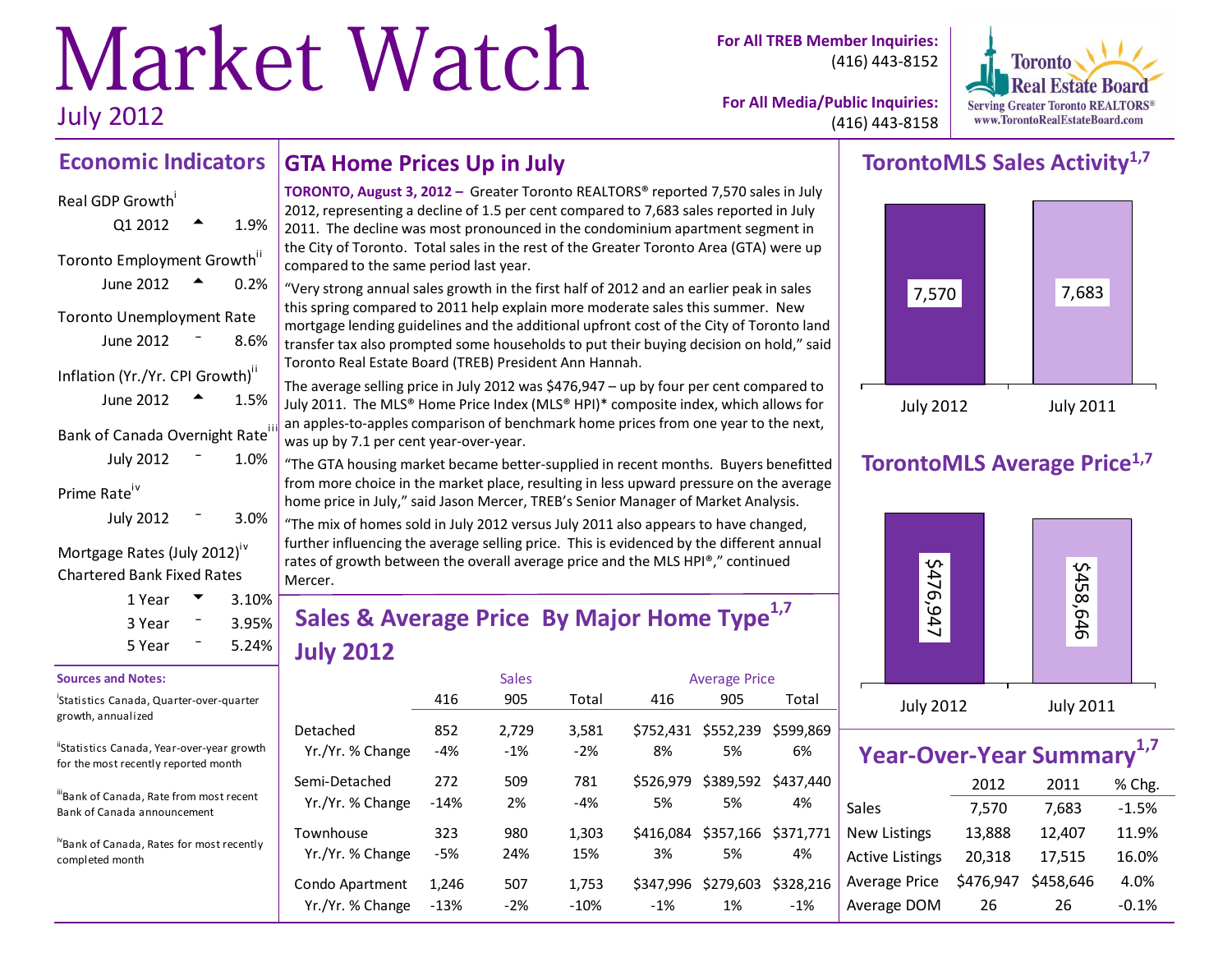# SALES BY PRICE RANGE AND HOUSE TYPE $^{1,7}$  and the set of the set of the set of the set of the set of the set of the set of the set of the set of the set of the set of the set of the set of the set of the set of the set o

| <b>Price Range</b>          | <b>Detached</b> | Semi-Detached  | Att/Row/Twnhouse   Condo Townhouse |             | <b>Condo Apt</b> | Link         | Co-op Apt      | <b>Det Condo</b> | <b>Co-ownership Apt</b> | <b>Total</b> |
|-----------------------------|-----------------|----------------|------------------------------------|-------------|------------------|--------------|----------------|------------------|-------------------------|--------------|
| \$0 to \$99,999             | 12              | $\mathbf 0$    | $\mathbf{0}$                       | 4           | 10               | $\mathbf{0}$ |                | $\mathbf 0$      | $\mathbf 0$             | 27           |
| \$100,000 to \$199,999      | 55              | 14             |                                    | 77          | 226              |              |                | $\Omega$         | ŋ                       | 384          |
| \$200,000 to \$299,999      | 290             | 54             | 96                                 | 205         | 617              | 30           |                |                  |                         | 1,301        |
| \$300,000 to \$399,999      | 575             | 267            | 204                                | 261         | 537              | 21           |                |                  |                         | 1,867        |
| \$400,000 to \$499,999      | 748             | 274            | 199                                | 90          | 210              | 47           |                |                  |                         | 1,571        |
| \$500,000 to \$599,999      | 623             | 92             | 73                                 | 26          | 69               | 28           |                |                  |                         | 912          |
| \$600,000 to \$699,999      | 439             | 43             | 23                                 | 8           | 41               |              | 0              | $\mathbf 0$      |                         | 558          |
| \$700,000 to \$799,999      | 275             | 21             |                                    |             | 13               |              |                |                  |                         | 321          |
| \$800,000 to \$899,999      | 167             | 9              | 8                                  |             | $\mathbf b$      | $\mathbf 0$  | $\overline{0}$ | $\mathbf 0$      | 0                       | 191          |
| \$900,000 to \$999,999      | 95              |                |                                    |             |                  |              | $\Omega$       |                  |                         | 110          |
| \$1,000,000 to \$1,249,999  | 123             | $\overline{2}$ |                                    | $\mathbf 0$ | 10               | $\Omega$     | $\overline{0}$ | $\Omega$         | $\Omega$                | 136          |
| \$1,250,000 to \$1,499,999  | 78              |                |                                    |             |                  |              | $\mathbf 0$    | $\Omega$         |                         | 86           |
| \$1,500,000 to \$1,749,999  | 29              |                |                                    | 0           |                  | $\mathbf{0}$ | $\mathbf 0$    | $\mathbf 0$      | 0                       | 32           |
| \$1,750,000 to \$1,999,999  | 25              | 0              |                                    | 0           |                  |              |                |                  |                         | 26           |
| $$2,000,000+$               | 47              | $\Omega$       |                                    | $\Omega$    |                  | $\Omega$     | $\Omega$       |                  | O                       | 48           |
| <b>Total Sales</b>          | 3,581           | 781            | 622                                | 681         | 1,753            | 131          | 10             | -6               |                         | 7,570        |
| <b>Share of Total Sales</b> | 47.3%           | 10.3%          | 8.2%                               | 9.0%        | 23.2%            | 1.7%         | 0.1%           | 0.1%             | 0.1%                    |              |
| <b>Average Price</b>        | \$599,869       | \$437,440      | \$422,567                          | \$325,376   | \$328,216        | \$416,713    | \$313,300      | \$286,750        | \$299,260               | \$476,947    |

# SALES BY PRICE RANGE AND HOUSE TYPE<sup>1,7</sup>  $\sqrt{2}$  and  $\sqrt{2}$  and  $\sqrt{2}$  and  $\sqrt{2}$  and  $\sqrt{2}$  and  $\sqrt{2}$  and  $\sqrt{2}$  and  $\sqrt{2}$  and  $\sqrt{2}$  and  $\sqrt{2}$  and  $\sqrt{2}$  and  $\sqrt{2}$  and  $\sqrt{2}$  and  $\sqrt{2}$  and  $\sqrt{2}$  and

| <b>Price Range</b>          | <b>Detached</b> | Semi-Detached | Att/Row/Twnhouse   Condo Townhouse |                | <b>Condo Apt</b> | Link      | Co-op Apt | <b>Det Condo</b> | <b>Co-ownership Apt</b> | <b>Total</b> |
|-----------------------------|-----------------|---------------|------------------------------------|----------------|------------------|-----------|-----------|------------------|-------------------------|--------------|
| \$0 to \$99,999             | 30              |               |                                    | 14             | 145              | 0         | 4         | $\mathbf 0$      |                         | 203          |
| \$100,000 to \$199,999      | 420             | 118           | 40                                 | 489            | 1,671            | 8         | 27        | 0                |                         | 2,779        |
| \$200,000 to \$299,999      | 2,048           | 421           | 781                                | 1,501          | 4,326            | 260       | 18        | 12               | 27                      | 9,394        |
| \$300,000 to \$399,999      | 4,403           | 2,020         | 1,447                              | 1,631          | 4,013            | 192       | 19        | 22               |                         | 13,754       |
| \$400,000 to \$499,999      | 5,410           | 2,135         | 1,297                              | 548            | 1,653            | 260       | 10        |                  | 6                       | 11,326       |
| \$500,000 to \$599,999      | 4,840           | 770           | 521                                | 158            | 599              | 220       |           | 3                |                         | 7,115        |
| \$600,000 to \$699,999      | 3,571           | 378           | 247                                | 87             | 302              | 59        |           |                  |                         | 4,649        |
| \$700,000 to \$799,999      | 2,356           | 210           | 80                                 | 62             | 131              |           |           |                  |                         | 2,850        |
| \$800,000 to \$899,999      | 1,538           | 116           | 58                                 | 22             | 81               | 0         |           | 0                |                         | 1,815        |
| \$900,000 to \$999,999      | 871             | 57            | 23                                 | 6              | 43               |           |           | $\Omega$         |                         | 1,000        |
| \$1,000,000 to \$1,249,999  | 1,095           | 49            | 21                                 | 11             | 77               |           | 2         |                  |                         | 1,258        |
| \$1,250,000 to \$1,499,999  | 708             | 32            |                                    | $\overline{2}$ | 32               |           | 0         | $\mathbf 0$      | U                       | 781          |
| \$1,500,000 to \$1,749,999  | 373             | 11            |                                    |                | 22               | 0         | 0         | 0                | 0                       | 414          |
| \$1,750,000 to \$1,999,999  | 223             |               |                                    | $\mathbf 0$    | 6                |           |           | 0                |                         | 236          |
| $$2,000,000+$               | 456             |               |                                    |                | 15               | $\Omega$  |           | $\Omega$         |                         | 476          |
| <b>Total Sales</b>          | 28,342          | 6,325         | 4,537                              | 4,533          | 13,116           | 1,008     | 88        | 50               | 51                      | 58,050       |
| <b>Share of Total Sales</b> | 48.8%           | 10.9%         | 7.8%                               | 7.8%           | 22.6%            | 1.7%      | 0.2%      | 0.1%             | 0.1%                    |              |
| <b>Average Price</b>        | \$630,762       | \$458,212     | \$424,331                          | \$328,523      | \$337,582        | \$414,214 | \$308,686 | \$400,698        | \$259,998               | \$501,212    |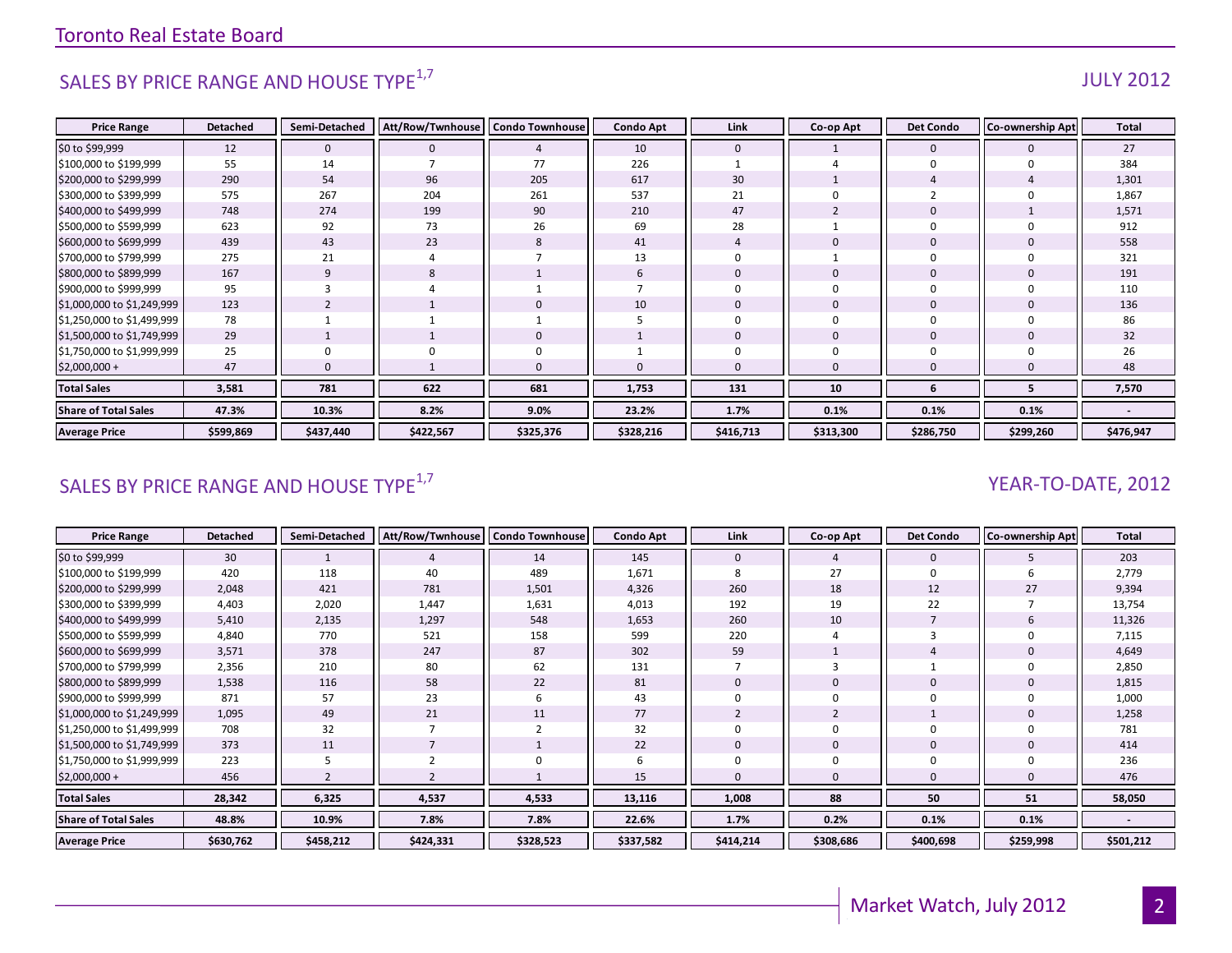#### **ALL HOME TYPES, JULY 2012** ALL TREB AREAS

|                                  | <b>Number of Sales</b> | Dollar Volume <sup>1</sup> | Average Price <sup>1</sup> | Median Price <sup>1</sup> | New Listings <sup>2</sup> | SNLR (Trend) <sup>8</sup> | Active Listings <sup>3</sup> | Mos. Inv. (Trend) <sup>9</sup> | Avg. SP/LP <sup>4</sup> | Avg. DOM <sup>5</sup> |
|----------------------------------|------------------------|----------------------------|----------------------------|---------------------------|---------------------------|---------------------------|------------------------------|--------------------------------|-------------------------|-----------------------|
| <b>TREB Total</b>                | 7,570                  | \$3,610,492,389            | \$476,947                  | \$410,000                 | 13,888                    | 58.0%                     | 20,318                       | 2.2                            | 98%                     | 26                    |
| <b>Halton Region</b>             | 484                    | \$247,931,095              | \$512,254                  | \$466,000                 | 775                       | 60.2%                     | 1,289                        | 2.3                            | 98%                     | 24                    |
| Burlington                       | 75                     | \$33,524,400               | \$446,992                  | \$385,000                 | 123                       | 60.0%                     | 223                          | 2.5                            | 98%                     | 28                    |
| <b>Halton Hills</b>              | 77                     | \$35,488,550               | \$460,890                  | \$432,500                 | 94                        | 69.7%                     | 174                          | 2.3                            | 98%                     | 28                    |
| Milton                           | 169                    | \$78,570,045               | \$464,912                  | \$447,000                 | 260                       | 61.9%                     | 307                          | 1.6                            | 98%                     | 19                    |
| Oakville                         | 163                    | \$100,348,100              | \$615,633                  | \$560,000                 | 298                       | 55.9%                     | 585                          | 2.8                            | 98%                     | 25                    |
| <b>Peel Region</b>               | 1,801                  | \$790,917,716              | \$439,155                  | \$395,000                 | 3,294                     | 57.4%                     | 4,287                        | 2.1                            | 98%                     | 24                    |
| Brampton                         | 777                    | \$314,738,144              | \$405,068                  | \$380,400                 | 1,467                     | 56.3%                     | 1,752                        | 2.0                            | 98%                     | 23                    |
| Caledon                          | 88                     | \$49,329,300               | \$560,560                  | \$501,250                 | 119                       | 56.7%                     | 269                          | 3.5                            | 97%                     | 33                    |
| Mississauga                      | 936                    | \$426,850,272              | \$456,037                  | \$406,000                 | 1,708                     | 58.4%                     | 2,266                        | 2.0                            | 98%                     | 24                    |
| <b>City of Toronto</b>           | 2,721                  | \$1,363,040,705            | \$500,934                  | \$410,000                 | 5,537                     | 55.5%                     | 8,385                        | 2.3                            | 98%                     | 26                    |
| TURN PAGE FOR CITY OF TORONTO    |                        |                            |                            |                           |                           |                           |                              |                                |                         |                       |
| <b>TABLES OR CLICK HERE:</b>     |                        |                            |                            |                           |                           |                           |                              |                                |                         |                       |
|                                  |                        |                            |                            |                           |                           |                           |                              |                                |                         |                       |
| <b>York Region</b>               | 1,341                  | \$794,512,875              | \$592,478                  | \$525,000                 | 2,545                     | 59.5%                     | 3,654                        | 2.1                            | 98%                     | 24                    |
| Aurora                           | 81                     | \$47,180,350               | \$582,473                  | \$499,900                 | 106                       | 68.5%                     | 155                          | 1.7                            | 97%                     | 24                    |
| E. Gwillimbury                   | 33                     | \$15,822,500               | \$479,470                  | \$424,900                 | 49                        | 62.6%                     | 88                           | 2.9                            | 96%                     | 24                    |
| Georgina                         | 70                     | \$21,189,705               | \$302,710                  | \$275,250                 | 99                        | 67.4%                     | 240                          | 3.0                            | 98%                     | 36                    |
| King                             | 22                     | \$16,945,425               | \$770,247                  | \$677,500                 | 55                        | 51.3%                     | 145                          | 5.6                            | 96%                     | 35                    |
| Markham                          | 379                    | \$226,902,366              | \$598,687                  | \$535,000                 | 758                       | 57.6%                     | 981                          | 1.9                            | 98%                     | 21                    |
| Newmarket                        | 121                    | \$55,699,441               | \$460,326                  | \$432,500                 | 177                       | 75.0%                     | 197                          | 1.2                            | 99%                     | 19                    |
| Richmond Hill                    | 252                    | \$165,676,118              | \$657,445                  | \$595,000                 | 577                       | 56.5%                     | 763                          | 1.8                            | 98%                     | 21                    |
| Vaughan                          | 326                    | \$207,061,259              | \$635,157                  | \$560,000                 | 603                       | 57.6%                     | 860                          | 2.1                            | 97%                     | 27                    |
| Whitchurch-Stouffville           | 57                     | \$38,035,711               | \$667,293                  | \$505,000                 | 121                       | 57.1%                     | 225                          | 3.0                            | 97%                     | 31                    |
| <b>Durham Region</b>             | 967                    | \$326,944,270              | \$338,102                  | \$315,000                 | 1,398                     | 62.7%                     | 1,958                        | 2.2                            | 98%                     | 26                    |
| Ajax                             | 181                    | \$67,917,696               | \$375,236                  | \$357,500                 | 236                       | 66.6%                     | 243                          | 1.6                            | 99%                     | 23                    |
| <b>Brock</b>                     | 13                     | \$3,325,500                | \$255,808                  | \$260,000                 | 39                        | 41.1%                     | 151                          | 8.5                            | 96%                     | 57                    |
| Clarington                       | 127                    | \$36,938,490               | \$290,854                  | \$276,000                 | 193                       | 62.9%                     | 325                          | 2.4                            | 97%                     | 32                    |
| Oshawa                           | 257                    | \$66,845,540               | \$260,099                  | \$247,000                 | 339                       | 64.0%                     | 442                          | 2.1                            | 98%                     | 27                    |
| Pickering                        | 135                    | \$53,116,925               | \$393,459                  | \$380,000                 | 207                       | 60.6%                     | 254                          | 2.0                            | 99%                     | 24                    |
| Scugog                           | 37                     | \$14,392,575               | \$388,989                  | \$348,000                 | 52                        | 55.4%                     | 130                          | 4.3                            | 97%                     | 52                    |
| Uxbridge                         | 29                     | \$13,944,550               | \$480,847                  | \$455,000                 | 53                        | 52.1%                     | 129                          | 4.6                            | 98%                     | 50                    |
| Whitby                           | 188                    | \$70,462,994               | \$374,803                  | \$348,500                 | 279                       | 65.3%                     | 284                          | 1.7                            | 99%                     | 17                    |
| <b>Dufferin County</b>           | 70                     | \$24,308,225               | \$347,260                  | \$321,000                 | 61                        | 71.7%                     | 105                          | 2.5                            | 98%                     | 32                    |
| Orangeville                      | 70                     | \$24,308,225               | \$347,260                  | \$321,000                 | 61                        | 71.7%                     | 105                          | 2.5                            | 98%                     | 32                    |
| <b>Simcoe County</b>             | 186                    | \$62,837,503               | \$337,836                  | \$312,625                 | 278                       | 62.8%                     | 640                          | 3.6                            | 97%                     | 50                    |
| Adjala-Tosorontio                | 16                     | \$5,938,900                | \$371,181                  | \$347,500                 | 21                        | 52.6%                     | 87                           | 6.3                            | 97%                     | 67                    |
| <b>Bradford West Gwillimbury</b> | 47                     | \$19,616,167               | \$417,365                  | \$374,000                 | 75                        | 73.5%                     | 104                          | 1.9                            | 98%                     | 32                    |
| Essa                             | 26                     | \$7,188,800                | \$276,492                  | \$241,000                 | 35                        | 57.9%                     | 98                           | 4.6                            | 97%                     | 64                    |
| Innisfil                         | 63                     | \$19,940,436               | \$316,515                  | \$305,000                 | 81                        | 54.8%                     | 203                          | 4.6                            | 97%                     | 59                    |
| New Tecumseth                    | 34                     | \$10,153,200               | \$298,624                  | \$283,500                 | 66                        | 68.7%                     | 148                          | 3.1                            | 97%                     | 37                    |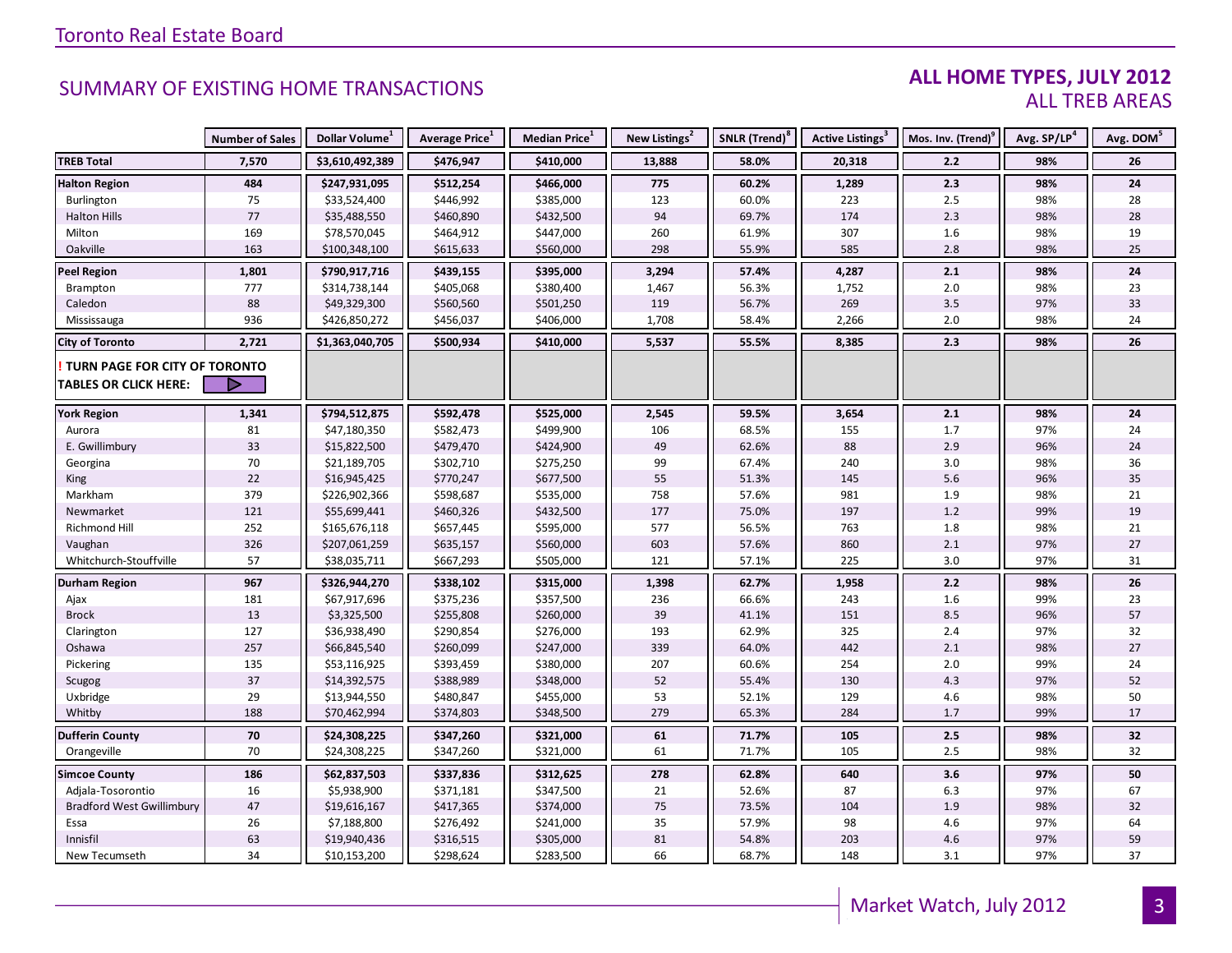### **ALL HOME TYPES, JULY 2012** CITY OF TORONTO MUNICIPAL BREAKDOWN

|                              | <b>Number of Sales</b> | Dollar Volume <sup>1</sup> | Average Price <sup>1</sup> | <b>Median Price</b> <sup>1</sup> | New Listings <sup>2</sup> | SNLR (Trend) <sup>8</sup> | Active Listings <sup>3</sup> | Mos. Inv. (Trend) <sup>9</sup> | Avg. SP/LP <sup>4</sup> | Avg. DOM <sup>5</sup> |
|------------------------------|------------------------|----------------------------|----------------------------|----------------------------------|---------------------------|---------------------------|------------------------------|--------------------------------|-------------------------|-----------------------|
| <b>TREB Total</b>            | 7,570                  | \$3,610,492,389            | \$476,947                  | \$410,000                        | 13,888                    | 58.0%                     | 20,318                       | 2.2                            | 98%                     | 26                    |
| <b>City of Toronto Total</b> | 2,721                  | \$1,363,040,705            | \$500,934                  | \$410,000                        | 5,537                     | 55.5%                     | 8,385                        | 2.3                            | 98%                     | 26                    |
| <b>Toronto West</b>          | 705                    | \$324,642,124              | \$460,485                  | \$401,500                        | 1,292                     | 57.1%                     | 2,020                        | 2.5                            | 99%                     | 27                    |
| Toronto W01                  | 40                     | \$19,989,350               | \$499,734                  | \$404,950                        | 93                        | 53.0%                     | 139                          | 2.3                            | 100%                    | 21                    |
| Toronto W02                  | 50                     | \$30,475,246               | \$609,505                  | \$544,500                        | 93                        | 65.4%                     | 108                          | 1.3                            | 98%                     | $20\,$                |
| Toronto W03                  | 57                     | \$21,944,000               | \$384,982                  | \$397,000                        | 81                        | 67.9%                     | 95                           | 1.7                            | 100%                    | 25                    |
| Toronto W04                  | 78                     | \$29,914,511               | \$383,519                  | \$403,500                        | 120                       | 58.3%                     | 198                          | 2.6                            | 98%                     | 29                    |
| Toronto W05                  | 94                     | \$32,624,277               | \$347,067                  | \$375,000                        | 177                       | 57.4%                     | 315                          | 3.0                            | 98%                     | 29                    |
| Toronto W06                  | 123                    | \$55,606,165               | \$452,083                  | \$399,900                        | 249                       | 46.3%                     | 415                          | 3.4                            | 98%                     | 33                    |
| Toronto W07                  | 19                     | \$13,311,500               | \$700,605                  | \$750,000                        | 34                        | 67.1%                     | 35                           | 1.4                            | 101%                    | 25                    |
| Toronto W08                  | 108                    | \$74,312,400               | \$688,078                  | \$565,000                        | 213                       | 59.0%                     | 349                          | 2.4                            | 98%                     | 27                    |
| Toronto W09                  | 48                     | \$18,877,815               | \$393,288                  | \$399,500                        | 75                        | 57.0%                     | 124                          | 2.7                            | 98%                     | 23                    |
| Toronto W10                  | 88                     | \$27,586,860               | \$313,487                  | \$271,500                        | 157                       | 55.1%                     | 242                          | 2.9                            | 98%                     | 22                    |
| <b>Toronto Central</b>       | 1,172                  | \$679,569,290              | \$579,837                  | \$424,500                        | 2,727                     | 52.2%                     | 4,432                        | 2.5                            | 98%                     | 29                    |
| Toronto C01                  | 337                    | \$146,717,026              | \$435,362                  | \$387,000                        | 885                       | 48.0%                     | 1,435                        | $3.0\,$                        | 98%                     | 31                    |
| Toronto C02                  | 43                     | \$42,797,500               | \$995,291                  | \$800,000                        | 104                       | 48.5%                     | 236                          | 3.4                            | 97%                     | 32                    |
| Toronto C03                  | 41                     | \$48,703,500               | \$1,187,890                | \$580,000                        | 42                        | 61.0%                     | 82                           | $2.1\,$                        | 96%                     | 29                    |
| Toronto C04                  | 58                     | \$62,299,975               | \$1,074,138                | \$964,750                        | 114                       | 56.3%                     | 191                          | 2.1                            | 97%                     | 26                    |
| Toronto C06                  | $20\,$                 | \$10,724,990               | \$536,250                  | \$582,500                        | 43                        | 55.4%                     | 74                           | $2.3$                          | 97%                     | 32                    |
| Toronto C07                  | 95                     | \$49,558,868               | \$521,672                  | \$378,000                        | 242                       | 51.3%                     | 366                          | $2.3$                          | 98%                     | 25                    |
| Toronto C08                  | 122                    | \$49,290,488               | \$404,020                  | \$374,550                        | 297                       | 54.9%                     | 455                          | 2.4                            | 98%                     | 30                    |
| Toronto C09                  | 19                     | \$18,193,000               | \$957,526                  | \$731,000                        | 27                        | 57.3%                     | 56                           | $2.5\,$                        | 99%                     | 25                    |
| Toronto C10                  | 50                     | \$28,713,189               | \$574,264                  | \$449,250                        | 83                        | 63.2%                     | 125                          | 1.6                            | 98%                     | 29                    |
| Toronto C11                  | 40                     | \$26,224,500               | \$655,613                  | \$469,750                        | 67                        | 62.1%                     | 86                           | 1.9                            | 98%                     | 30                    |
| Toronto C12                  | 27                     | \$35,251,400               | \$1,305,607                | \$850,000                        | 71                        | 49.3%                     | 157                          | 3.6                            | 95%                     | 42                    |
| Toronto C13                  | 62                     | \$34,583,817               | \$557,804                  | \$420,750                        | 136                       | 60.5%                     | 179                          | 1.8                            | 99%                     | 23                    |
| Toronto C14                  | 122                    | \$59,268,048               | \$485,804                  | \$379,500                        | 348                       | 50.6%                     | 574                          | $2.3$                          | 98%                     | 25                    |
| Toronto C15                  | 136                    | \$67,242,989               | \$494,434                  | \$416,250                        | 268                       | 50.8%                     | 416                          | 2.4                            | 98%                     | 27                    |
| <b>Toronto East</b>          | 844                    | \$358,829,291              | \$425,153                  | \$396,000                        | 1,518                     | 60.1%                     | 1,933                        | 1.9                            | 99%                     | 22                    |
| Toronto E01                  | 61                     | \$33,148,955               | \$543,425                  | \$530,000                        | 110                       | 61.9%                     | 107                          | 1.5                            | 101%                    | 15                    |
| Toronto E02                  | 73                     | \$52,151,067               | \$714,398                  | \$645,000                        | 82                        | 64.2%                     | 85                           | 1.3                            | 100%                    | 12                    |
| Toronto E03                  | 85                     | \$46,520,548               | \$547,301                  | \$510,000                        | 143                       | 60.7%                     | 167                          | 1.5                            | 99%                     | 18                    |
| Toronto E04                  | 106                    | \$36,206,215               | \$341,568                  | \$344,000                        | 180                       | 60.4%                     | 250                          | $2.0\,$                        | 100%                    | 23                    |
| Toronto E05                  | 92                     | \$36,933,562               | \$401,452                  | \$334,500                        | 154                       | 66.0%                     | 183                          | 1.4                            | 99%                     | 21                    |
| Toronto E06                  | 28                     | \$13,275,500               | \$474,125                  | \$419,250                        | 58                        | 56.8%                     | 61                           | 1.6                            | 99%                     | 21                    |
| Toronto E07                  | 74                     | \$26,090,780               | \$352,578                  | \$356,000                        | 190                       | 56.8%                     | 250                          | $2.3$                          | 99%                     | 26                    |
| Toronto E08                  | 59                     | \$24,731,766               | \$419,182                  | \$390,000                        | 84                        | 61.0%                     | 126                          | 2.3                            | 97%                     | 32                    |
| Toronto E09                  | 118                    | \$37,390,222               | \$316,866                  | \$321,400                        | 226                       | 56.0%                     | 334                          | 2.4                            | 99%                     | 26                    |
| Toronto E10                  | 61                     | \$25,108,628               | \$411,617                  | \$420,000                        | 109                       | 62.4%                     | 129                          | 1.8                            | 99%                     | 19                    |
| Toronto E11                  | 87                     | \$27,272,048               | \$313,472                  | \$285,000                        | 182                       | 56.6%                     | 241                          | 2.3                            | 98%                     | 23                    |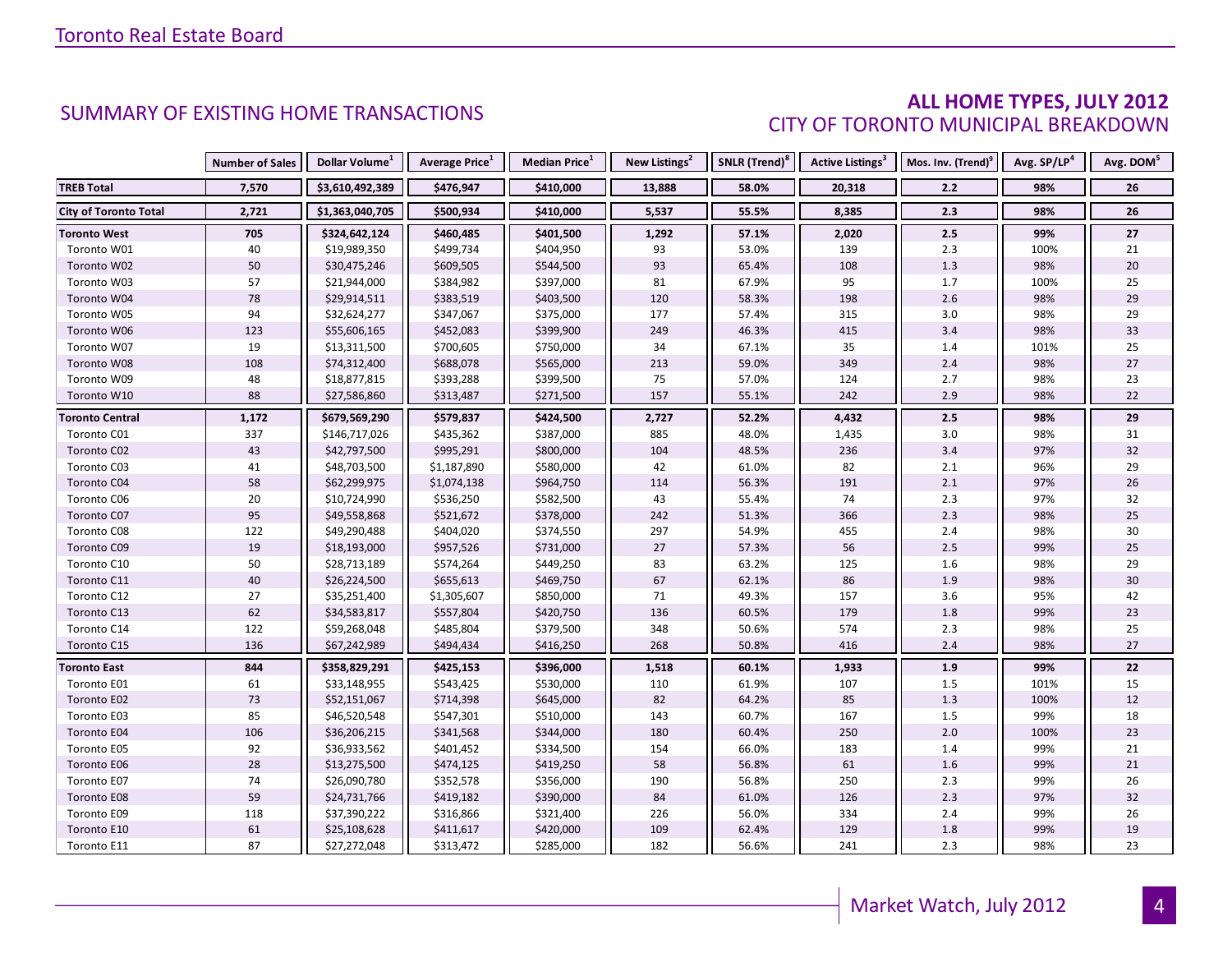#### **ALL HOME TYPES, YEAR-TO-DATE 2012** ALL TREB AREAS

|                                        | <b>Number of Sales</b> | Dollar Volume <sup>1</sup> | <b>Average Price</b> <sup>1</sup> | Median Price <sup>1</sup> | New Listings <sup>2</sup> | Avg. SP/LP <sup>4</sup> | Avg. DOM <sup>5</sup> |
|----------------------------------------|------------------------|----------------------------|-----------------------------------|---------------------------|---------------------------|-------------------------|-----------------------|
| <b>TREB Total</b>                      | 58,050                 | \$29,095,333,243           | \$501,212                         | \$421,000                 | 104,424                   | 99%                     | 23                    |
| <b>Halton Region</b>                   | 3,733                  | \$2,089,110,904            | \$559,633                         | \$472,000                 | 6,332                     | 98%                     | 23                    |
| Burlington                             | 516                    | \$245,493,932              | \$475,763                         | \$407,250                 | 900                       | 98%                     | 27                    |
| <b>Halton Hills</b>                    | 589                    | \$272,981,000              | \$463,465                         | \$430,000                 | 846                       | 98%                     | 27                    |
| Milton                                 | 1,159                  | \$535,276,170              | \$461,843                         | \$430,000                 | 1,920                     | 99%                     | 17                    |
| Oakville                               | 1,469                  | \$1,035,359,802            | \$704,806                         | \$599,900                 | 2,666                     | 97%                     | 26                    |
| <b>Peel Region</b>                     | 12,701                 | \$5,582,011,424            | \$439,494                         | \$399,000                 | 22,848                    | 98%                     | 22                    |
| Brampton                               | 5,465                  | \$2,209,962,591            | \$404,385                         | \$383,000                 | 9,808                     | 98%                     | 21                    |
| Caledon                                | 539                    | \$302,190,466              | \$560,650                         | \$483,000                 | 983                       | 97%                     | 31                    |
| Mississauga                            | 6,697                  | \$3,069,858,367            | \$458,393                         | \$410,000                 | 12,057                    | 98%                     | 21                    |
| <b>City of Toronto</b>                 | 21,934                 | \$11,997,812,778           | \$546,996                         | \$429,000                 | 42,022                    | 100%                    | 22                    |
| <b>! TURN PAGE FOR CITY OF TORONTO</b> |                        |                            |                                   |                           |                           |                         |                       |
| <b>TABLES OR CLICK HERE:</b>           |                        |                            |                                   |                           |                           |                         |                       |
| <b>York Region</b>                     | 10,843                 | \$6,441,500,441            | \$594,070                         | \$538,888                 | 19,335                    | 99%                     | 21                    |
| Aurora                                 | 623                    | \$353,985,391              | \$568,195                         | \$515,000                 | 959                       | 99%                     | 19                    |
| E. Gwillimbury                         | 213                    | \$107,170,981              | \$503,150                         | \$433,300                 | 347                       | 98%                     | 30                    |
| Georgina                               | 565                    | \$177,143,990              | \$313,529                         | \$292,000                 | 897                       | 98%                     | 33                    |
| <b>King</b>                            | 196                    | \$159,000,179              | \$811,225                         | \$699,950                 | 383                       | 96%                     | 52                    |
| Markham                                | 2,997                  | \$1,817,930,410            | \$606,583                         | \$553,000                 | 5,438                     | 100%                    | 19                    |
| Newmarket                              | 1,000                  | \$449,203,794              | \$449,204                         | \$425,000                 | 1,420                     | 99%                     | 17                    |
| Richmond Hill                          | 2,125                  | \$1,412,860,310            | \$664,875                         | \$603,000                 | 4,109                     | 99%                     | 18                    |
| Vaughan                                | 2,637                  | \$1,664,880,750            | \$631,354                         | \$577,000                 | 4,865                     | 99%                     | 21                    |
| Whitchurch-Stouffville                 | 487                    | \$299,324,636              | \$614,630                         | \$527,500                 | 917                       | 98%                     | 30                    |
| Durham Region                          | 7,001                  | \$2,350,733,258            | \$335,771                         | \$312,500                 | 11,031                    | 98%                     | 26                    |
| Ajax                                   | 1,330                  | \$492,606,307              | \$370,381                         | \$355,000                 | 1,956                     | 99%                     | 21                    |
| <b>Brock</b>                           | 126                    | \$33,355,640               | \$264,727                         | \$236,250                 | 304                       | 96%                     | 79                    |
| Clarington                             | 1,122                  | \$328,920,681              | \$293,156                         | \$274,900                 | 1,735                     | 98%                     | 29                    |
| Oshawa                                 | 1,682                  | \$432,783,640              | \$257,303                         | \$243,000                 | 2,563                     | 98%                     | 26                    |
| Pickering                              | 915                    | \$361,609,293              | \$395,201                         | \$370,000                 | 1,547                     | 99%                     | 23                    |
| Scugog                                 | 201                    | \$75,734,358               | \$376,788                         | \$330,000                 | 386                       | 97%                     | 45                    |
| Uxbridge                               | 207                    | \$100,556,311              | \$485,779                         | \$454,000                 | 407                       | 97%                     | 45                    |
| Whitby                                 | 1,418                  | \$525,167,028              | \$370,358                         | \$349,900                 | 2,133                     | 99%                     | 20                    |
| <b>Dufferin County</b>                 | 428                    | \$147,607,665              | \$344,878                         | \$320,000                 | 567                       | 98%                     | 37                    |
| Orangeville                            | 428                    | \$147,607,665              | \$344,878                         | \$320,000                 | 567                       | 98%                     | 37                    |
| <b>Simcoe County</b>                   | 1,410                  | \$486,556,773              | \$345,076                         | \$318,000                 | 2,289                     | 98%                     | 45                    |
| Adjala-Tosorontio                      | 97                     | \$41,186,350               | \$424,602                         | \$402,250                 | 202                       | 97%                     | 76                    |
| <b>Bradford West Gwillimbury</b>       | 378                    | \$155,665,025              | \$411,812                         | \$380,838                 | 524                       | 98%                     | 28                    |
| Essa                                   | 205                    | \$59,901,366               | \$292,202                         | \$260,000                 | 359                       | 98%                     | 56                    |
| Innisfil                               | 349                    | \$110,069,284              | \$315,385                         | \$297,000                 | 649                       | 97%                     | 50                    |
| New Tecumseth                          | 381                    | \$119,734,748              | \$314,264                         | \$290,000                 | 555                       | 98%                     | 45                    |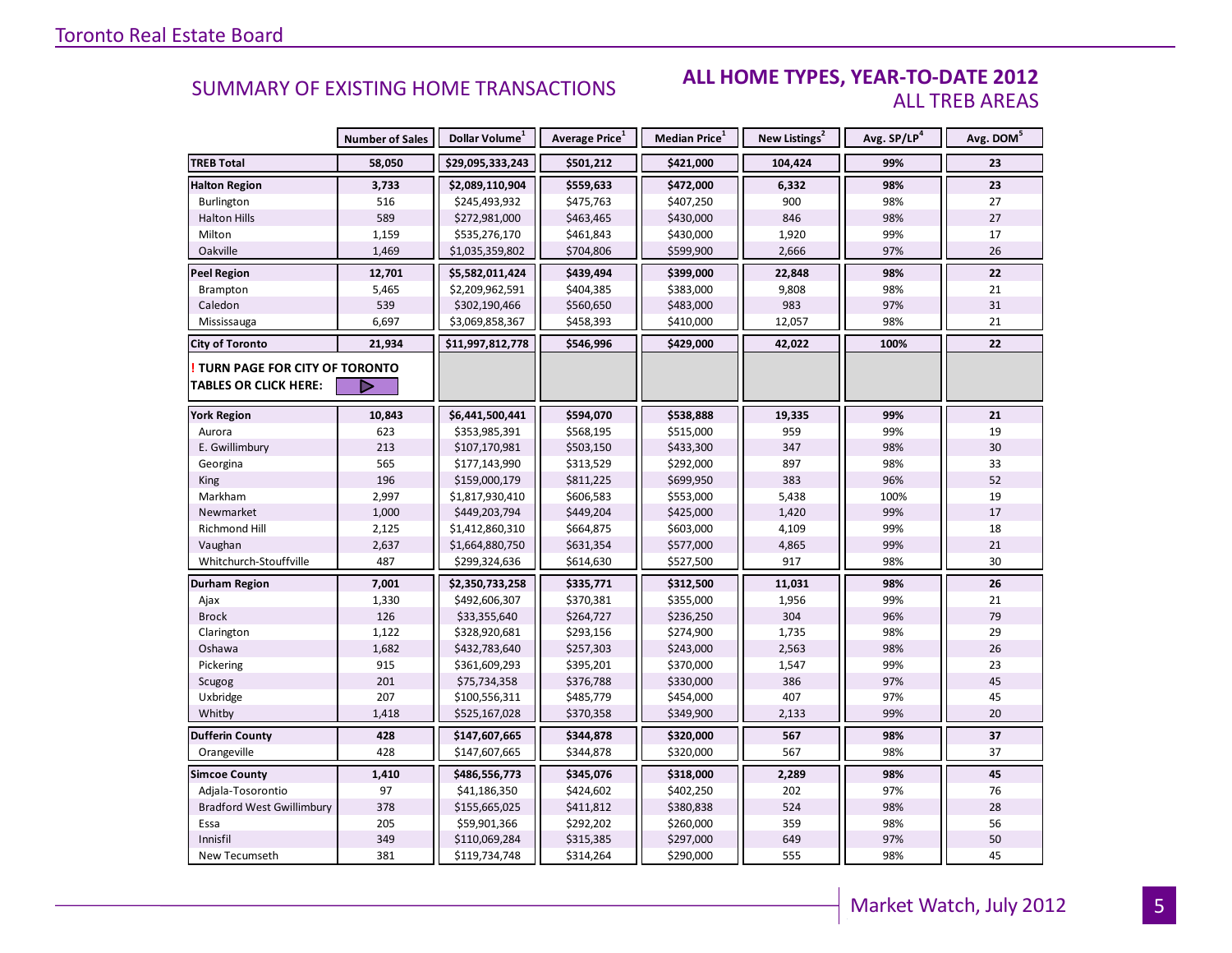#### **ALL HOME TYPES, YEAR-TO-DATE 2012** CITY OF TORONTO MUNICIPAL BREAKDOWN SUMMARY OF EXISTING HOME TRANSACTIONS

|                              | <b>Number of Sales</b> | Dollar Volume <sup>1</sup> | Average Price <sup>1</sup> | <b>Median Price</b> <sup>1</sup> | New Listings <sup>2</sup> | Avg. SP/LP <sup>4</sup> | Avg. DOM <sup>5</sup> |
|------------------------------|------------------------|----------------------------|----------------------------|----------------------------------|---------------------------|-------------------------|-----------------------|
| <b>TREB Total</b>            | 58,050                 | \$29,095,333,243           | \$501,212                  | \$421,000                        | 104,424                   | 99%                     | 23                    |
| <b>City of Toronto Total</b> | 21,934                 | \$11,997,812,778           | \$546,996                  | \$429,000                        | 42,022                    | 100%                    | 22                    |
| Toronto West                 | 5,706                  | \$2,714,878,789            | \$475,794                  | \$415,000                        | 10,321                    | 100%                    | 24                    |
| Toronto W01                  | 365                    | \$222,024,243              | \$608,286                  | \$550,000                        | 784                       | 103%                    | 17                    |
| Toronto W02                  | 578                    | \$357,278,756              | \$618,129                  | \$580,150                        | 884                       | 104%                    | 15                    |
| Toronto W03                  | 508                    | \$198,111,351              | \$389,983                  | \$380,000                        | 726                       | 100%                    | 21                    |
| Toronto W04                  | 547                    | \$204,603,874              | \$374,047                  | \$365,000                        | 944                       | 99%                     | 27                    |
| Toronto W05                  | 709                    | \$245,287,067              | \$345,962                  | \$370,000                        | 1,307                     | 98%                     | 30                    |
| Toronto W06                  | 806                    | \$364,467,492              | \$452,193                  | \$423,000                        | 1,827                     | 99%                     | 30                    |
| Toronto W07                  | 204                    | \$141,804,943              | \$695,122                  | \$650,000                        | 299                       | 102%                    | 18                    |
| Toronto W08                  | 1,060                  | \$656,917,709              | \$619,734                  | \$525,000                        | 1,861                     | 99%                     | 24                    |
| Toronto W09                  | 344                    | \$145,150,265              | \$421,948                  | \$442,217                        | 613                       | 99%                     | 26                    |
| Toronto W10                  | 585                    | \$179,233,089              | \$306,381                  | \$321,000                        | 1,076                     | 98%                     | 25                    |
| <b>Toronto Central</b>       | 9,868                  | \$6,503,611,809            | \$659,061                  | \$458,000                        | 20,801                    | 100%                    | 23                    |
| Toronto C01                  | 2,566                  | \$1,167,535,720            | \$455,002                  | \$394,000                        | 6,100                     | 99%                     | 26                    |
| Toronto C02                  | 465                    | \$467,108,001              | \$1,004,533                | \$807,000                        | 1,017                     | 99%                     | 24                    |
| Toronto C03                  | 366                    | \$365,637,385              | \$999,009                  | \$640,000                        | 598                       | 100%                    | 20                    |
| Toronto C04                  | 644                    | \$718,709,213              | \$1,116,008                | \$1,030,000                      | 1,161                     | 101%                    | 19                    |
| Toronto C06                  | 216                    | \$136,064,047              | \$629,926                  | \$636,500                        | 402                       | 101%                    | 21                    |
| Toronto C07                  | 763                    | \$449,364,547              | \$588,944                  | \$457,000                        | 1,639                     | 99%                     | 21                    |
| Toronto C08                  | 975                    | \$423,372,874              | \$434,229                  | \$390,000                        | 2,018                     | 99%                     | 24                    |
| Toronto C09                  | 199                    | \$257,158,956              | \$1,292,256                | \$915,000                        | 356                       | 98%                     | 23                    |
| Toronto C10                  | 453                    | \$305,234,156              | \$673,806                  | \$599,000                        | 750                       | 102%                    | 16                    |
| Toronto C11                  | 288                    | \$190,710,900              | \$662,191                  | \$382,307                        | 475                       | 101%                    | 21                    |
| Toronto C12                  | 283                    | \$499,550,564              | \$1,765,196                | \$1,489,000                      | 622                       | 98%                     | 29                    |
| Toronto C13                  | 540                    | \$318,654,901              | \$590,102                  | \$450,000                        | 954                       | 102%                    | 20                    |
| Toronto C14                  | 1,089                  | \$653,186,131              | \$599,804                  | \$431,800                        | 2,534                     | 100%                    | 22                    |
| Toronto C15                  | 1,021                  | \$551,324,414              | \$539,985                  | \$420,800                        | 2,175                     | 100%                    | 24                    |
| <b>Toronto East</b>          | 6,360                  | \$2,779,322,180            | \$437,000                  | \$414,000                        | 10,900                    | 101%                    | 20                    |
| Toronto E01                  | 580                    | \$336,729,801              | \$580,569                  | \$556,228                        | 921                       | 104%                    | 13                    |
| Toronto E02                  | 519                    | \$348,242,613              | \$670,988                  | \$603,000                        | 827                       | 102%                    | 12                    |
| Toronto E03                  | 684                    | \$367,591,142              | \$537,414                  | \$510,750                        | 1,162                     | 103%                    | 15                    |
| Toronto E04                  | 737                    | \$259,155,136              | \$351,635                  | \$375,000                        | 1,273                     | 100%                    | 23                    |
| Toronto E05                  | 661                    | \$273,114,833              | \$413,184                  | \$368,000                        | 1,062                     | 101%                    | 18                    |
| Toronto E06                  | 260                    | \$129,590,193              | \$498,424                  | \$425,000                        | 488                       | 101%                    | 17                    |
| Toronto E07                  | 614                    | \$223,488,082              | \$363,987                  | \$319,919                        | 1,092                     | 101%                    | 26                    |
| Toronto E08                  | 424                    | \$169,206,449              | \$399,072                  | \$387,500                        | 722                       | 98%                     | 25                    |
| Toronto E09                  | 795                    | \$258,106,978              | \$324,663                  | \$320,000                        | 1,465                     | 99%                     | 25                    |
| Toronto E10                  | 461                    | \$205,933,465              | \$446,710                  | \$431,000                        | 723                       | 100%                    | 19                    |
| Toronto E11                  | 625                    | \$208,163,488              | \$333,062                  | \$320,000                        | 1,165                     | 99%                     | 22                    |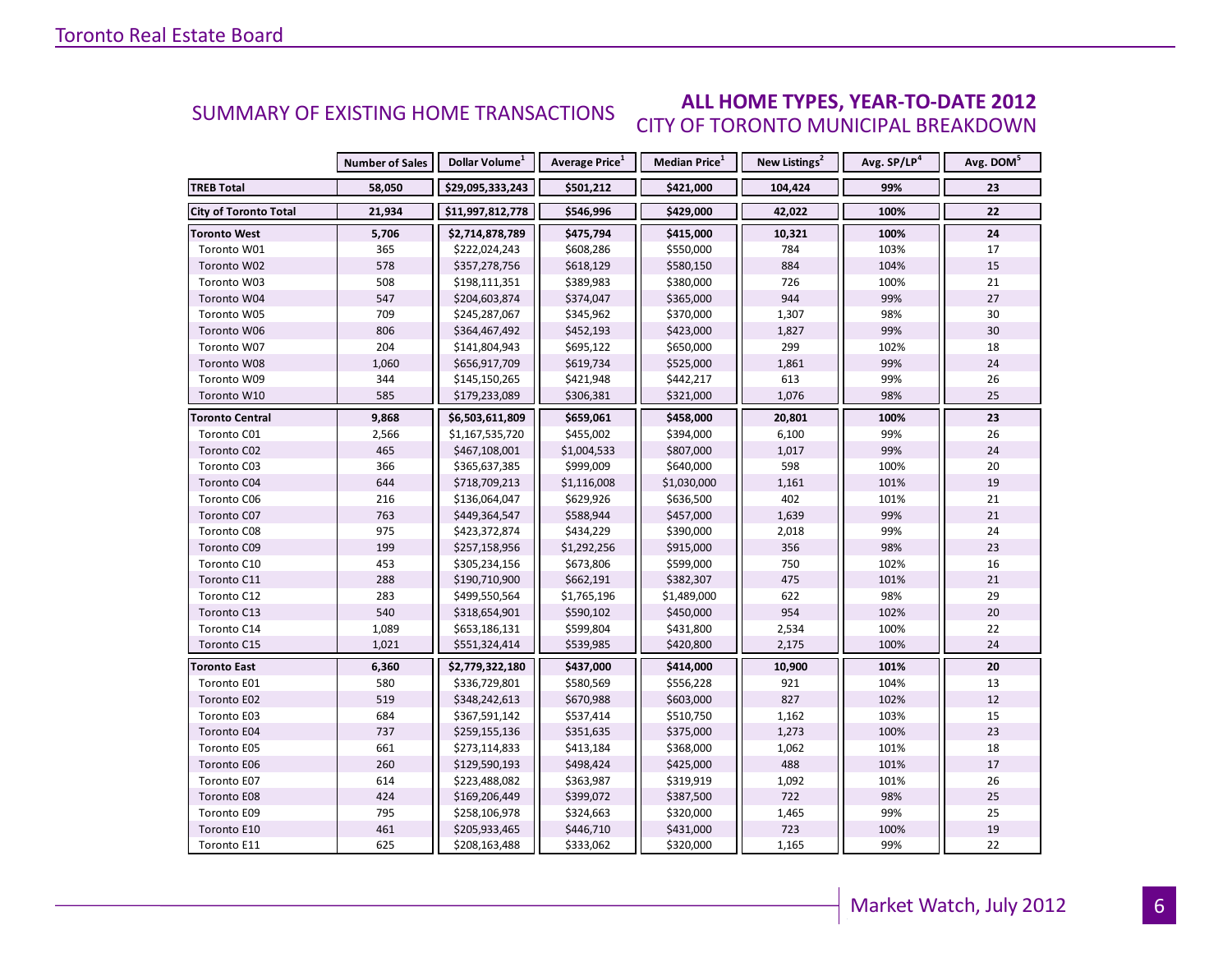#### DETACHED HOUSES, JULY 2012 ALL TREB AREAS

|                                  | Sales <sup>1</sup> | Dollar Volume <sup>1</sup> | Average Price <sup>1</sup> | Median Price <sup>1</sup> | New Listings <sup>2</sup> | Active Listings <sup>3</sup> | Avg. SP/LP <sup>4</sup> | Avg. DOM <sup>5</sup> |
|----------------------------------|--------------------|----------------------------|----------------------------|---------------------------|---------------------------|------------------------------|-------------------------|-----------------------|
| <b>TREB Total</b>                | 3,581              | \$2,148,132,149            | \$599,869                  | \$517,000                 | 6,409                     | 9,580                        | 98%                     | 26                    |
| <b>Halton Region</b>             | 277                | \$168,559,883              | \$608,519                  | \$552,500                 | 466                       | 908                          | 98%                     | 26                    |
| Burlington                       | 35                 | \$20,126,700               | \$575,049                  | \$562,500                 | 64                        | 159                          | 98%                     | 32                    |
| <b>Halton Hills</b>              | 57                 | \$29,515,150               | \$517,810                  | \$501,000                 | 73                        | 149                          | 98%                     | 30                    |
| Milton                           | 89                 | \$47,855,433               | \$537,701                  | \$505,000                 | 144                       | 204                          | 98%                     | 20                    |
| Oakville                         | 96                 | \$71,062,600               | \$740,235                  | \$645,000                 | 185                       | 396                          | 98%                     | 27                    |
| <b>Peel Region</b>               | 806                | \$459,375,685              | \$569,945                  | \$520,500                 | 1,569                     | 2,152                        | 98%                     | 25                    |
| Brampton                         | 419                | \$201,107,341              | \$479,970                  | \$460,000                 | 844                       | 1,064                        | 98%                     | 25                    |
| Caledon                          | 72                 | \$42,945,800               | \$596,469                  | \$547,500                 | 105                       | 257                          | 97%                     | 37                    |
| Mississauga                      | 315                | \$215,322,544              | \$683,564                  | \$607,000                 | 620                       | 831                          | 98%                     | 22                    |
| <b>City of Toronto</b>           | 852                | \$641,071,616              | \$752,431                  | \$589,500                 | 1,548                     | 1,993                        | 98%                     | 21                    |
| TURN PAGE FOR CITY OF TORONTO    |                    |                            |                            |                           |                           |                              |                         |                       |
| <b>TABLES OR CLICK HERE:</b>     | D                  |                            |                            |                           |                           |                              |                         |                       |
| <b>York Region</b>               | 768                | \$552,534,994              | \$719,447                  | \$655,450                 | 1,529                     | 2,358                        | 97%                     | 25                    |
| Aurora                           | 50                 | \$34,946,200               | \$698,924                  | \$588,800                 | 63                        | 107                          | 97%                     | 26                    |
| E. Gwillimbury                   | 28                 | \$14,219,000               | \$507,821                  | \$450,000                 | 44                        | 84                           | 96%                     | 23                    |
| Georgina                         | 61                 | \$18,746,815               | \$307,325                  | \$275,500                 | 93                        | 235                          | 97%                     | 37                    |
| <b>King</b>                      | 22                 | \$16,945,425               | \$770,247                  | \$677,500                 | 52                        | 133                          | 96%                     | 35                    |
| Markham                          | 172                | \$135,842,650              | \$789,783                  | \$718,500                 | 369                       | 462                          | 98%                     | 20                    |
| Newmarket                        | 79                 | \$40,401,041               | \$511,406                  | \$475,000                 | 109                       | 130                          | 99%                     | 21                    |
| <b>Richmond Hill</b>             | 143                | \$119,232,118              | \$833,791                  | \$760,000                 | 362                       | 497                          | 98%                     | 20                    |
| Vaughan                          | 170                | \$139,692,934              | \$821,723                  | \$699,500                 | 338                       | 509                          | 97%                     | 30                    |
| Whitchurch-Stouffville           | 43                 | \$32,508,811               | \$756,019                  | \$576,000                 | 99                        | 201                          | 97%                     | 34                    |
| <b>Durham Region</b>             | 678                | \$254,403,418              | \$375,226                  | \$360,000                 | 1,010                     | 1,507                        | 98%                     | 27                    |
| Ajax                             | 114                | \$48,448,596               | \$424,988                  | \$413,500                 | 162                       | 165                          | 99%                     | 22                    |
| <b>Brock</b>                     | 12                 | \$3,198,000                | \$266,500                  | \$262,000                 | 37                        | 143                          | 96%                     | 61                    |
| Clarington                       | 89                 | \$28,045,840               | \$315,122                  | \$299,900                 | 136                       | 246                          | 97%                     | 34                    |
| Oshawa                           | 185                | \$53,757,088               | \$290,579                  | \$279,000                 | 249                       | 321                          | 98%                     | 25                    |
| Pickering                        | 86                 | \$39,113,475               | \$454,808                  | \$430,000                 | 123                       | 163                          | 99%                     | 24                    |
| Scugog                           | 36                 | \$14,150,575               | \$393,072                  | \$349,000                 | 49                        | 128                          | 97%                     | 53                    |
| Uxbridge                         | 26                 | \$13,261,800               | \$510,069                  | \$469,450                 | 51                        | 121                          | 98%                     | 51                    |
| Whitby                           | 130                | \$54,428,044               | \$418,677                  | \$385,000                 | 203                       | 220                          | 99%                     | 17                    |
| <b>Dufferin County</b>           | 54                 | \$20,499,200               | \$379,615                  | \$338,000                 | 51                        | 81                           | 98%                     | 30                    |
| Orangeville                      | 54                 | \$20,499,200               | \$379,615                  | \$338,000                 | 51                        | 81                           | 98%                     | 30                    |
| <b>Simcoe County</b>             | 146                | \$51,687,353               | \$354,023                  | \$337,500                 | 236                       | 581                          | 97%                     | 56                    |
| Adjala-Tosorontio                | 16                 | \$5,938,900                | \$371,181                  | \$347,500                 | 21                        | 87                           | 97%                     | 67                    |
| <b>Bradford West Gwillimbury</b> | 29                 | \$13,783,017               | \$475,276                  | \$417,500                 | 65                        | 99                           | 97%                     | 40                    |
| Essa                             | 22                 | \$6,195,900                | \$281,632                  | \$241,000                 | 30                        | 91                           | 96%                     | 70                    |
| Innisfil                         | 58                 | \$18,877,936               | \$325,482                  | \$322,250                 | 77                        | 198                          | 97%                     | 59                    |
| New Tecumseth                    | 21                 | \$6,891,600                | \$328,171                  | \$305,000                 | 43                        | 106                          | 97%                     | 44                    |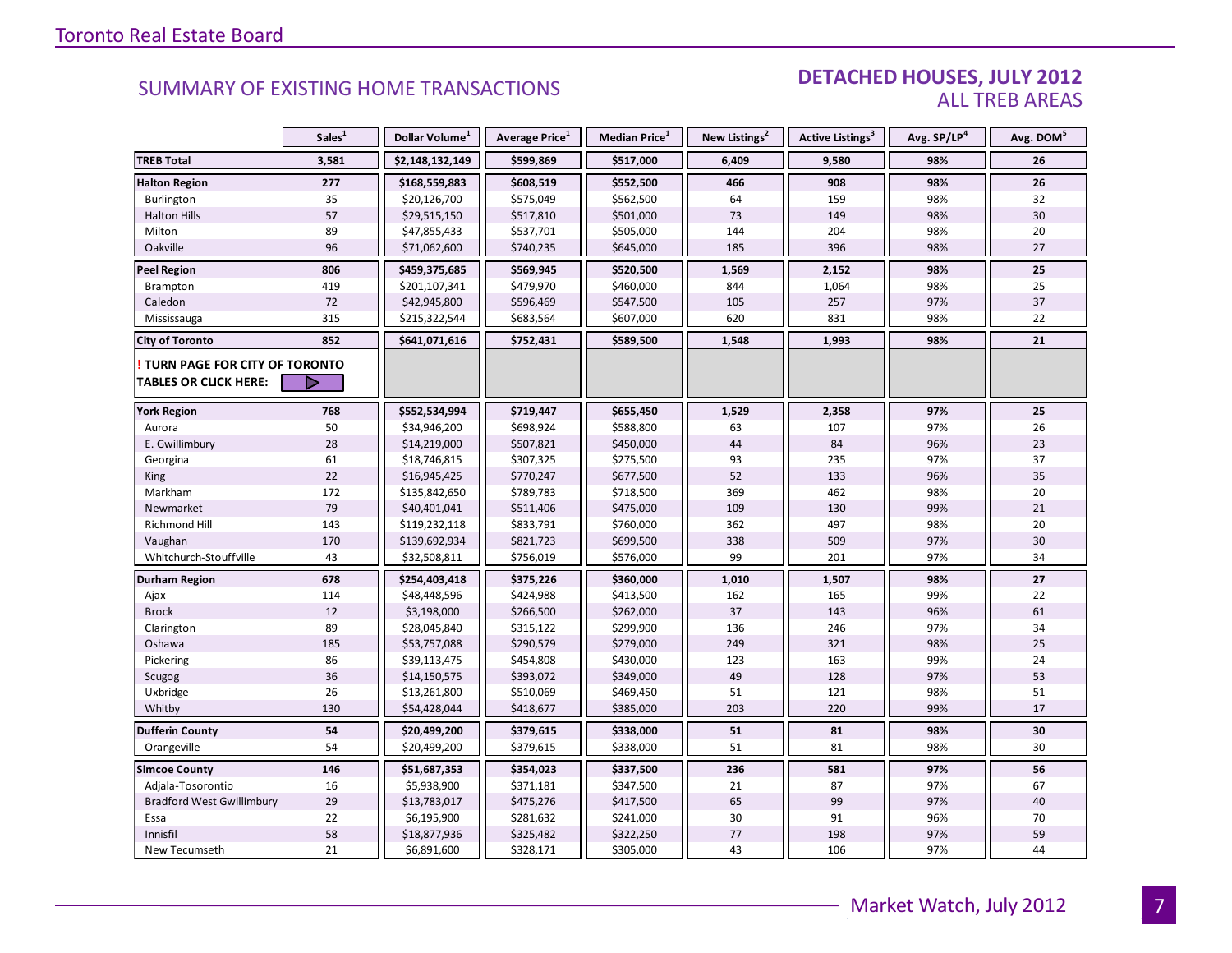### DETACHED HOUSES, JULY 2012 CITY OF TORONTO MUNICIPAL BREAKDOWN

<span id="page-7-0"></span>

|                        | Sales <sup>1</sup> | Dollar Volume <sup>1</sup> | <b>Average Price</b> <sup>1</sup> | Median Price <sup>1</sup> | New Listings <sup>2</sup> | Active Listings <sup>3</sup> | Avg. SP/LP <sup>4</sup> | Avg. DOM <sup>5</sup> |
|------------------------|--------------------|----------------------------|-----------------------------------|---------------------------|---------------------------|------------------------------|-------------------------|-----------------------|
| <b>TREB Total</b>      | 3,581              | \$2,148,132,149            | \$599,869                         | \$517,000                 | 6,409                     | 9,580                        | 98%                     | 26                    |
| City of Toronto Total  | 852                | \$641,071,616              | \$752,431                         | \$589,500                 | 1,548                     | 1,993                        | 98%                     | 21                    |
| <b>Toronto West</b>    | 266                | \$174,284,441              | \$655,205                         | \$530,000                 | 436                       | 556                          | 99%                     | 23                    |
| Toronto W01            | 5                  | \$4,283,000                | \$856,600                         | \$600,500                 | 17                        | 21                           | 98%                     | 21                    |
| Toronto W02            | 16                 | \$14,143,000               | \$883,938                         | \$863,000                 | 29                        | 33                           | 98%                     | $20\,$                |
| Toronto W03            | 26                 | \$10,749,500               | \$413,442                         | \$404,750                 | 42                        | 50                           | 100%                    | 27                    |
| Toronto W04            | $41\,$             | \$19,524,611               | \$476,210                         | \$452,000                 | 64                        | 90                           | 98%                     | 31                    |
| Toronto W05            | 16                 | \$8,490,800                | \$530,675                         | \$495,000                 | 37                        | 56                           | 98%                     | 23                    |
| Toronto W06            | 37                 | \$22,179,215               | \$599,438                         | \$503,000                 | 52                        | 55                           | 98%                     | 25                    |
| Toronto W07            | 14                 | \$10,726,500               | \$766,179                         | \$764,750                 | 23                        | 25                           | 101%                    | 22                    |
| Toronto W08            | 52                 | \$55,166,000               | \$1,060,885                       | \$947,500                 | 74                        | 110                          | 98%                     | 23                    |
| Toronto W09            | 22                 | \$12,187,815               | \$553,992                         | \$559,000                 | 26                        | 34                           | 99%                     | 14                    |
| Toronto W10            | 37                 | \$16,834,000               | \$454,973                         | \$435,000                 | 72                        | 82                           | 97%                     | 17                    |
| <b>Toronto Central</b> | 226                | \$266,400,113              | \$1,178,762                       | \$941,088                 | 469                       | 751                          | 97%                     | 24                    |
| Toronto C01            | $\overline{4}$     | \$3,634,500                | \$908,625                         | \$807,250                 | 11                        | 12                           | 105%                    | 30                    |
| Toronto C02            | 10                 | \$13,479,000               | \$1,347,900                       | \$1,375,000               | 8                         | 21                           | 97%                     | 25                    |
| Toronto C03            | 25                 | \$39,976,000               | \$1,599,040                       | \$1,008,000               | 26                        | 48                           | 96%                     | 31                    |
| Toronto C04            | 40                 | \$50,897,175               | \$1,272,429                       | \$1,102,500               | 71                        | 117                          | 97%                     | 24                    |
| Toronto C06            | 10                 | \$7,556,500                | \$755,650                         | \$702,000                 | 19                        | 31                           | 98%                     | 26                    |
| Toronto C07            | 29                 | \$25,386,650               | \$875,402                         | \$797,800                 | 85                        | 128                          | 99%                     | 18                    |
| Toronto C08            |                    |                            |                                   |                           | $\overline{2}$            | 5                            |                         |                       |
| Toronto C09            | 5                  | \$9,018,000                | \$1,803,600                       | \$1,900,000               | $\overline{7}$            | 19                           | 98%                     | 24                    |
| Toronto C10            | $\overline{7}$     | \$6,529,500                | \$932,786                         | \$837,500                 | 11                        | 16                           | 97%                     | 17                    |
| Toronto C11            | 15                 | \$18,413,000               | \$1,227,533                       | \$1,272,000               | 17                        | 16                           | 97%                     | 22                    |
| Toronto C12            | 13                 | \$26,479,000               | \$2,036,846                       | \$2,100,000               | 46                        | 112                          | 95%                     | 60                    |
| Toronto C13            | 22                 | \$21,050,200               | \$956,827                         | \$763,250                 | 43                        | 49                           | 99%                     | 19                    |
| Toronto C14            | 16                 | \$17,782,000               | \$1,111,375                       | \$1,086,000               | 64                        | 109                          | 96%                     | 24                    |
| Toronto C15            | 30                 | \$26,198,588               | \$873,286                         | \$852,500                 | 59                        | 68                           | 97%                     | 17                    |
| <b>Toronto East</b>    | 360                | \$200,387,062              | \$556,631                         | \$485,250                 | 643                       | 686                          | 99%                     | 17                    |
| Toronto E01            | 13                 | \$8,518,900                | \$655,300                         | \$700,900                 | 17                        | 15                           | 101%                    | 22                    |
| Toronto E02            | 31                 | \$28,229,900               | \$910,642                         | \$830,000                 | 42                        | 38                           | 99%                     | 15                    |
| Toronto E03            | 59                 | \$35,372,048               | \$599,526                         | \$540,000                 | 83                        | 91                           | 99%                     | 18                    |
| Toronto E04            | 43                 | \$19,697,277               | \$458,076                         | \$446,000                 | 84                        | 78                           | 101%                    | $\overline{9}$        |
| Toronto E05            | 26                 | \$16,813,500               | \$646,673                         | \$680,000                 | 36                        | 41                           | 99%                     | 17                    |
| Toronto E06            | 26                 | \$12,615,500               | \$485,212                         | \$421,750                 | 52                        | 52                           | 99%                     | 20                    |
| Toronto E07            | 20                 | \$10,453,600               | \$522,680                         | \$526,000                 | 68                        | 74                           | 99%                     | 19                    |
| Toronto E08            | 30                 | \$18,084,066               | \$602,802                         | \$496,183                 | 43                        | 54                           | 97%                     | 24                    |
| Toronto E09            | 52                 | \$20,989,572               | \$403,646                         | \$401,000                 | 81                        | 83                           | 100%                    | 16                    |
| Toronto E10            | 36                 | \$18,368,800               | \$510,244                         | \$486,500                 | 79                        | 89                           | 100%                    | 15                    |
| Toronto E11            | 24                 | \$11,243,899               | \$468,496                         | \$442,500                 | 58                        | 71                           | 98%                     | 26                    |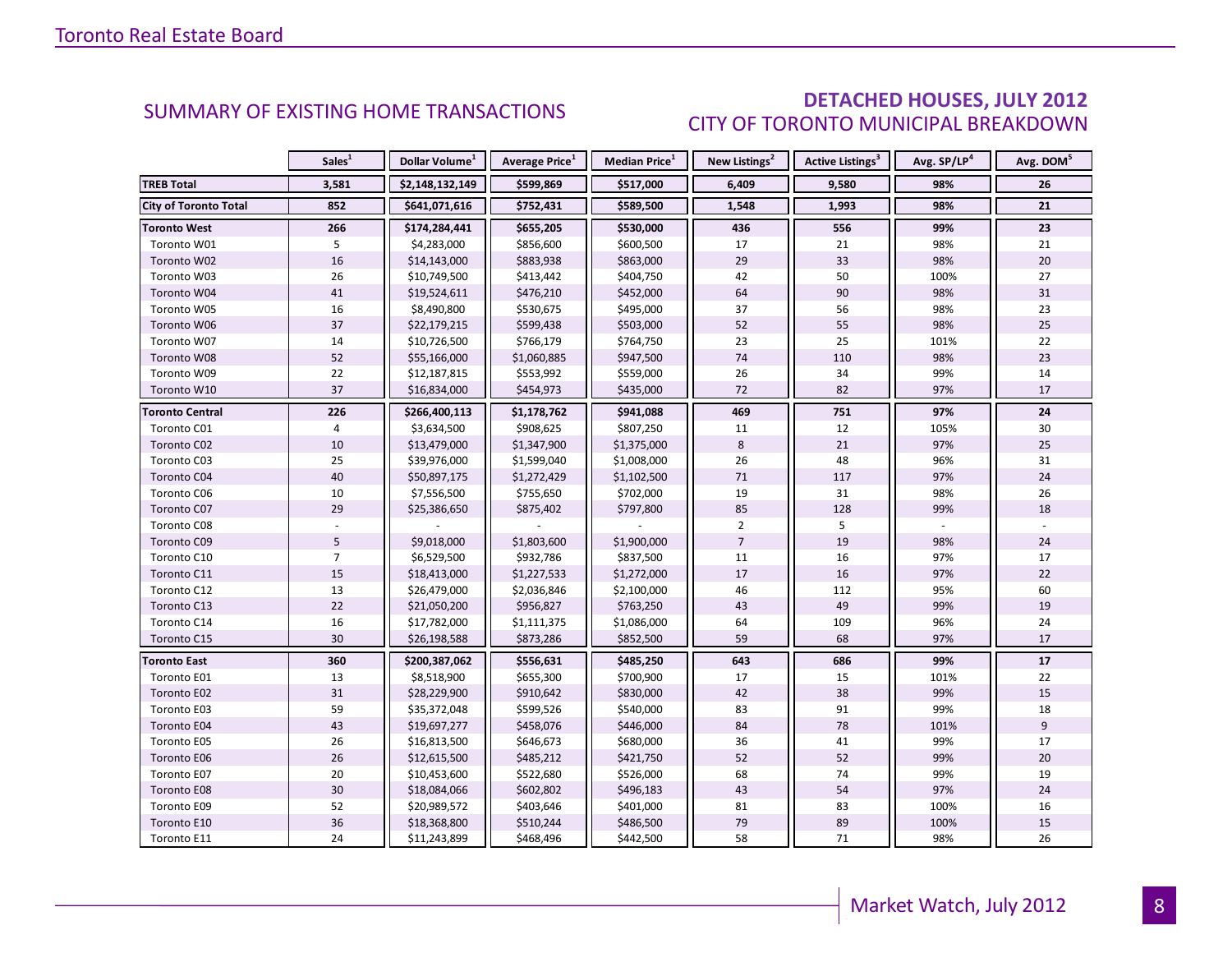#### SUMMARY OF EXISTING HOME TRANSACTIONS **SEMI-DETACHED HOUSES, JULY 2012** ALL TREB AREAS

|                                  | Sales <sup>1</sup>      | Dollar Volume <sup>1</sup> | Average Price <sup>1</sup> | Median Price <sup>1</sup> | New Listings <sup>2</sup> | Active Listings <sup>3</sup> | Avg. SP/LP <sup>4</sup> | Avg. DOM <sup>5</sup> |
|----------------------------------|-------------------------|----------------------------|----------------------------|---------------------------|---------------------------|------------------------------|-------------------------|-----------------------|
| <b>TREB Total</b>                | 781                     | \$341,640,534              | \$437,440                  | \$415,000                 | 1,287                     | 1,261                        | 99%                     | 18                    |
| <b>Halton Region</b>             | 39                      | \$15,826,788               | \$405,815                  | \$405,000                 | 64                        | 64                           | 99%                     | 14                    |
| Burlington                       | 5                       | \$1,916,000                | \$383,200                  | \$379,000                 | 9                         | $\overline{7}$               | 100%                    | 22                    |
| <b>Halton Hills</b>              | $\overline{4}$          | \$1,330,000                | \$332,500                  | \$352,500                 | $\overline{4}$            | $\overline{3}$               | 98%                     | 15                    |
| Milton                           | 23                      | \$9,636,288                | \$418,969                  | \$417,000                 | 40                        | 40                           | 99%                     | 13                    |
| Oakville                         | $\overline{7}$          | \$2,944,500                | \$420,643                  | \$407,000                 | 11                        | 14                           | 99%                     | 14                    |
| <b>Peel Region</b>               | 314                     | \$123,805,717              | \$394,286                  | \$385,000                 | 556                       | 515                          | 98%                     | 19                    |
| Brampton                         | 161                     | \$57,687,401               | \$358,307                  | \$354,000                 | 319                       | 316                          | 98%                     | 20                    |
| Caledon                          | 11                      | \$4,482,500                | \$407,500                  | \$405,500                 | $\overline{7}$            | $\overline{4}$               | 100%                    | 13                    |
| Mississauga                      | 142                     | \$61,635,816               | \$434,055                  | \$432,500                 | 230                       | 195                          | 98%                     | 18                    |
| <b>City of Toronto</b>           | 272                     | \$143,338,171              | \$526,979                  | \$487,650                 | 417                       | 424                          | 100%                    | 17                    |
| TURN PAGE FOR CITY OF TORONTO    |                         |                            |                            |                           |                           |                              |                         |                       |
| <b>TABLES OR CLICK HERE:</b>     | ▷                       |                            |                            |                           |                           |                              |                         |                       |
| <b>York Region</b>               | 85                      | \$39,845,988               | \$468,776                  | \$474,000                 | 158                       | 164                          | 99%                     | 14                    |
| Aurora                           | $\overline{7}$          | \$2,707,000                | \$386,714                  | \$390,500                 | 10                        | $\overline{7}$               | 100%                    | 17                    |
| E. Gwillimbury                   |                         |                            |                            |                           |                           |                              | $\Box$                  |                       |
| Georgina                         | $\mathbf{1}$            | \$312,000                  | \$312,000                  | \$312,000                 | $\overline{2}$            | $\mathbf{1}$                 | 99%                     | 5                     |
| <b>King</b>                      |                         |                            |                            |                           |                           |                              |                         |                       |
| Markham                          | 28                      | \$13,659,488               | \$487,839                  | \$475,944                 | 47                        | 47                           | 100%                    | 14                    |
| Newmarket                        | $11\,$                  | \$4,098,400                | \$372,582                  | \$382,000                 | 25                        | 28                           | 99%                     | 18                    |
| Richmond Hill                    | $\boldsymbol{6}$        | \$2,808,000                | \$468,000                  | \$490,000                 | 19                        | 21                           | 100%                    | 12                    |
| Vaughan                          | 28                      | \$14,615,600               | \$521,986                  | \$526,250                 | 46                        | 49                           | 98%                     | 13                    |
| Whitchurch-Stouffville           | $\overline{4}$          | \$1,645,500                | \$411,375                  | \$406,250                 | 9                         | 11                           | 100%                    | 14                    |
| Durham Region                    | 64                      | \$16,899,870               | \$264,060                  | \$273,450                 | 79                        | 81                           | 99%                     | 20                    |
| Ajax                             | 17                      | \$5,702,800                | \$335,459                  | \$334,900                 | 23                        | 17                           | 100%                    | 15                    |
| <b>Brock</b>                     | $\mathbf 1$             | \$127,500                  | \$127,500                  | \$127,500                 | $\mathbf{1}$              | $\mathbf{1}$                 | 95%                     | 12                    |
| Clarington                       | $\overline{3}$          | \$574,000                  | \$191,333                  | \$205,000                 | 7                         | 6                            | 97%                     | 11                    |
| Oshawa                           | 25                      | \$4,941,920                | \$197,677                  | \$200,000                 | 30                        | 43                           | 98%                     | 25                    |
| Pickering                        | 13                      | \$4,170,500                | \$320,808                  | \$315,000                 | 12                        | 11                           | 99%                     | 25                    |
| Scugog                           | $\mathbf{1}$            | \$242,000                  | \$242,000                  | \$242,000                 | $\overline{2}$            | $\mathbf{1}$                 | 99%                     | 8                     |
| Uxbridge                         |                         |                            |                            |                           |                           |                              |                         |                       |
| Whitby                           | $\overline{4}$          | \$1,141,150                | \$285,288                  | \$279,625                 | $\overline{4}$            | $\overline{2}$               | 98%                     | 8                     |
| <b>Dufferin County</b>           | $\pmb{4}$               | \$918,250                  | \$229,563                  | \$232,875                 | 6                         | $\overline{\mathbf{5}}$      | 97%                     | 20                    |
| Orangeville                      | $\overline{4}$          | \$918,250                  | \$229,563                  | \$232,875                 | 6                         | 5                            | 97%                     | 20                    |
| <b>Simcoe County</b>             | $\overline{\mathbf{3}}$ | \$1,005,750                | \$335,250                  | \$355,000                 | $\overline{7}$            | 8                            | 99%                     | 12                    |
| Adjala-Tosorontio                |                         |                            |                            |                           |                           |                              |                         |                       |
| <b>Bradford West Gwillimbury</b> | $\overline{3}$          | \$1,005,750                | \$335,250                  | \$355,000                 | $\overline{3}$            | $\overline{3}$               | 99%                     | 12                    |
| Essa                             |                         |                            |                            |                           | $\mathbf{1}$              | $\mathbf{1}$                 |                         |                       |
| Innisfil                         |                         |                            |                            |                           |                           |                              |                         |                       |
| New Tecumseth                    |                         |                            |                            |                           | 3                         | $\overline{4}$               | $\overline{a}$          |                       |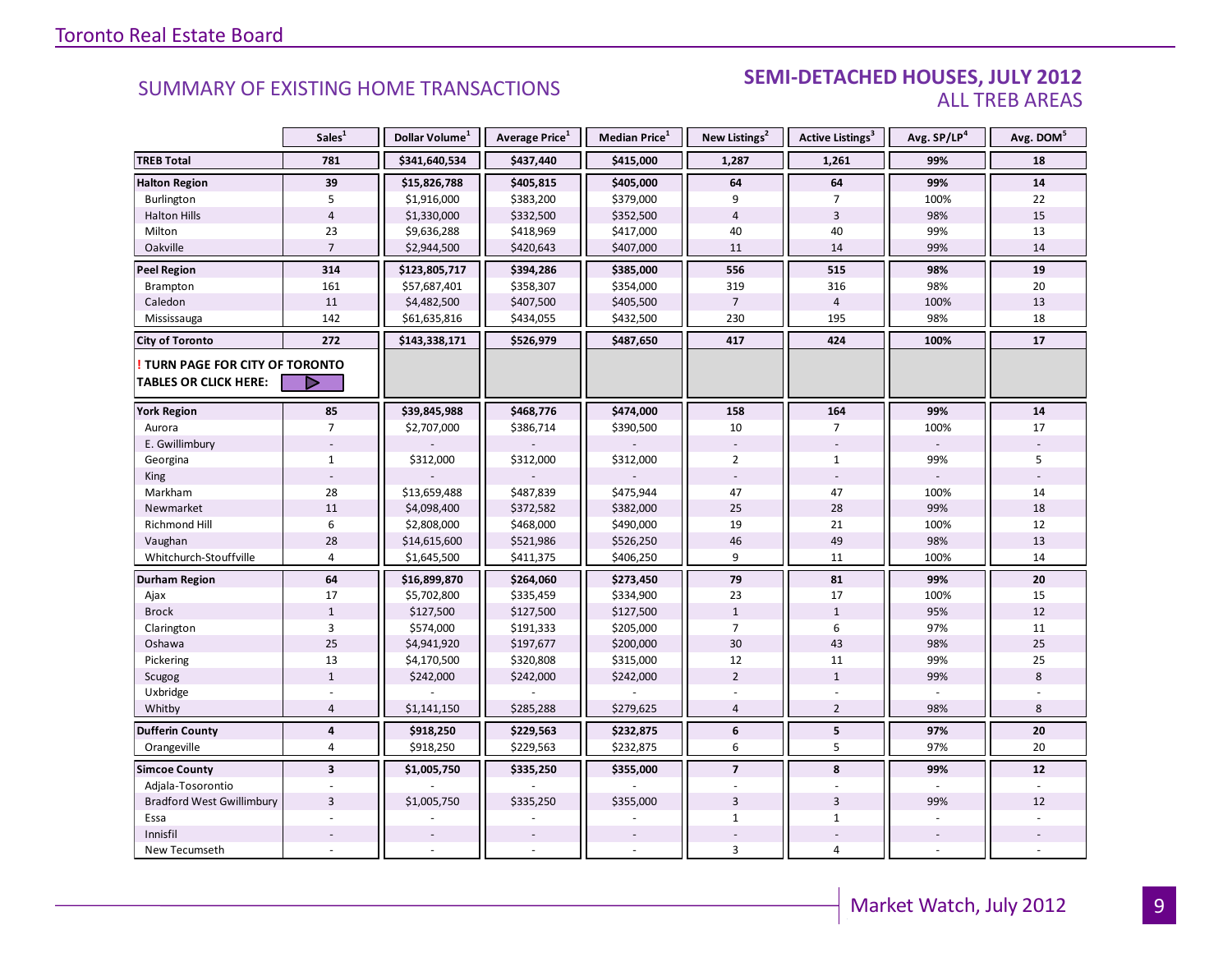### SEMI-DETACHED HOUSES, JULY 2012 CITY OF TORONTO MUNICIPAL BREAKDOWN

<span id="page-9-0"></span>

|                              | Sales <sup>1</sup> | Dollar Volume <sup>1</sup> | <b>Average Price</b> <sup>1</sup> | <b>Median Price</b> <sup>1</sup> | New Listings <sup>2</sup> | Active Listings <sup>3</sup> | Avg. SP/LP <sup>4</sup> | Avg. DOM <sup>5</sup> |
|------------------------------|--------------------|----------------------------|-----------------------------------|----------------------------------|---------------------------|------------------------------|-------------------------|-----------------------|
| <b>TREB Total</b>            | 781                | \$341,640,534              | \$437,440                         | \$415,000                        | 1,287                     | 1,261                        | 99%                     | 18                    |
| <b>City of Toronto Total</b> | 272                | \$143,338,171              | \$526,979                         | \$487,650                        | 417                       | 424                          | 100%                    | 17                    |
| <b>Toronto West</b>          | 91                 | \$43,711,235               | \$480,343                         | \$426,500                        | 129                       | 148                          | 100%                    | 19                    |
| Toronto W01                  | 8                  | \$5,992,800                | \$749,100                         | \$731,450                        | 8                         | 6                            | 105%                    | 11                    |
| Toronto W02                  | 14                 | \$7,858,658                | \$561,333                         | \$544,500                        | 20                        | 20                           | 98%                     | 16                    |
| Toronto W03                  | 18                 | \$7,400,500                | \$411,139                         | \$416,000                        | 25                        | 30                           | 100%                    | 19                    |
| Toronto W04                  | $\overline{7}$     | \$3,253,000                | \$464,714                         | \$445,000                        | 6                         | $\overline{7}$               | 102%                    | 23                    |
| Toronto W05                  | 34                 | \$14,328,277               | \$421,420                         | \$399,950                        | 50                        | 67                           | 98%                     | 23                    |
| Toronto W06                  | $\overline{4}$     | \$2,508,500                | \$627,125                         | \$615,750                        | 8                         | 9                            | 99%                     | 27                    |
| Toronto W07                  |                    |                            |                                   |                                  |                           |                              |                         |                       |
| Toronto W08                  |                    |                            |                                   |                                  | $\mathbf{1}$              | $\mathbf{1}$                 |                         |                       |
| Toronto W09                  | $\overline{2}$     | \$829,000                  | \$414,500                         | \$414,500                        | $\overline{4}$            | 3                            | 99%                     | 10                    |
| Toronto W10                  | $\overline{4}$     | \$1,540,500                | \$385,125                         | \$377,000                        | $\overline{7}$            | 5                            | 99%                     | 8                     |
| <b>Toronto Central</b>       | 72                 | \$44,664,046               | \$620,334                         | \$583,000                        | 109                       | 118                          | 99%                     | 21                    |
| Toronto C01                  | 13                 | \$9,151,518                | \$703,963                         | \$640,500                        | 23                        | 22                           | 99%                     | 16                    |
| Toronto C02                  | $\overline{4}$     | \$4,535,000                | \$1,133,750                       | \$1,130,000                      | 11                        | 20                           | 98%                     | 35                    |
| Toronto C03                  | 10                 | \$4,849,500                | \$484,950                         | \$459,500                        | $\overline{7}$            | 6                            | 99%                     | 20                    |
| Toronto C04                  | $\overline{7}$     | \$5,325,500                | \$760,786                         | \$718,000                        | $\overline{7}$            | $\overline{4}$               | 100%                    | 12                    |
| Toronto C06                  |                    |                            |                                   |                                  | $\mathbf{1}$              | $\mathbf{1}$                 |                         |                       |
| Toronto C07                  | 5                  | \$2,622,300                | \$524,460                         | \$520,000                        | $\overline{7}$            | $\overline{9}$               | 98%                     | 24                    |
| Toronto C08                  | $\mathbf{1}$       | \$650,000                  | \$650,000                         | \$650,000                        | $\overline{4}$            | $\overline{7}$               | 100%                    | 15                    |
| Toronto C09                  |                    |                            |                                   |                                  | $\overline{4}$            | 5                            |                         |                       |
| Toronto C10                  | 3                  | \$2,112,888                | \$704,296                         | \$718,888                        | $\overline{2}$            | 6                            | 97%                     | 44                    |
| Toronto C11                  | $\overline{4}$     | \$2,598,000                | \$649,500                         | \$627,500                        | 6                         | 3                            | 97%                     | 21                    |
| Toronto C12                  | $\overline{2}$     | \$1,261,500                | \$630,750                         | \$630,750                        | $\overline{2}$            |                              | 102%                    | 6                     |
| Toronto C13                  | $6\phantom{a}$     | \$2,748,540                | \$458,090                         | \$443,220                        | 11                        | 15                           | 100%                    | 20                    |
| Toronto C14                  |                    |                            |                                   |                                  |                           |                              |                         |                       |
| Toronto C15                  | 17                 | \$8,809,300                | \$518,194                         | \$513,000                        | 24                        | 20                           | 98%                     | 23                    |
| <b>Toronto East</b>          | 109                | \$54,962,890               | \$504,247                         | \$458,000                        | 179                       | 158                          | 101%                    | 13                    |
| Toronto E01                  | 29                 | \$16,635,955               | \$573,654                         | \$570,000                        | 45                        | 30                           | 103%                    | 12                    |
| Toronto E02                  | 25                 | \$14,023,617               | \$560,945                         | \$550,000                        | 25                        | 18                           | 102%                    | 10                    |
| Toronto E03                  | 17                 | \$9,361,000                | \$550,647                         | \$540,000                        | 30                        | 28                           | 100%                    | 14                    |
| Toronto E04                  | $\,8\,$            | \$2,867,988                | \$358,499                         | \$344,000                        | 13                        | 12                           | 100%                    | 20                    |
| Toronto E05                  | 3                  | \$1,339,500                | \$446,500                         | \$456,000                        | 11                        | 13                           | 99%                     | 9                     |
| Toronto E06                  | $\mathbf{1}$       | \$425,000                  | \$425,000                         | \$425,000                        | $\overline{4}$            | 5                            | 98%                     | 43                    |
| Toronto E07                  | 9                  | \$3,768,180                | \$418,687                         | \$410,800                        | 15                        | 17                           | 102%                    | 13                    |
| Toronto E08                  |                    |                            |                                   |                                  | $\mathbf{1}$              | $\mathbf{1}$                 | $\omega$                |                       |
| Toronto E09                  | $\overline{2}$     | \$685,000                  | \$342,500                         | \$342,500                        | $\overline{7}$            | 6                            | 97%                     | 22                    |
| Toronto E10                  | $\overline{4}$     | \$1,570,500                | \$392,625                         | \$416,250                        | $\overline{2}$            | 3                            | 101%                    | 12                    |
| Toronto E11                  | 11                 | \$4,286,150                | \$389,650                         | \$415,000                        | 26                        | 25                           | 99%                     | 10                    |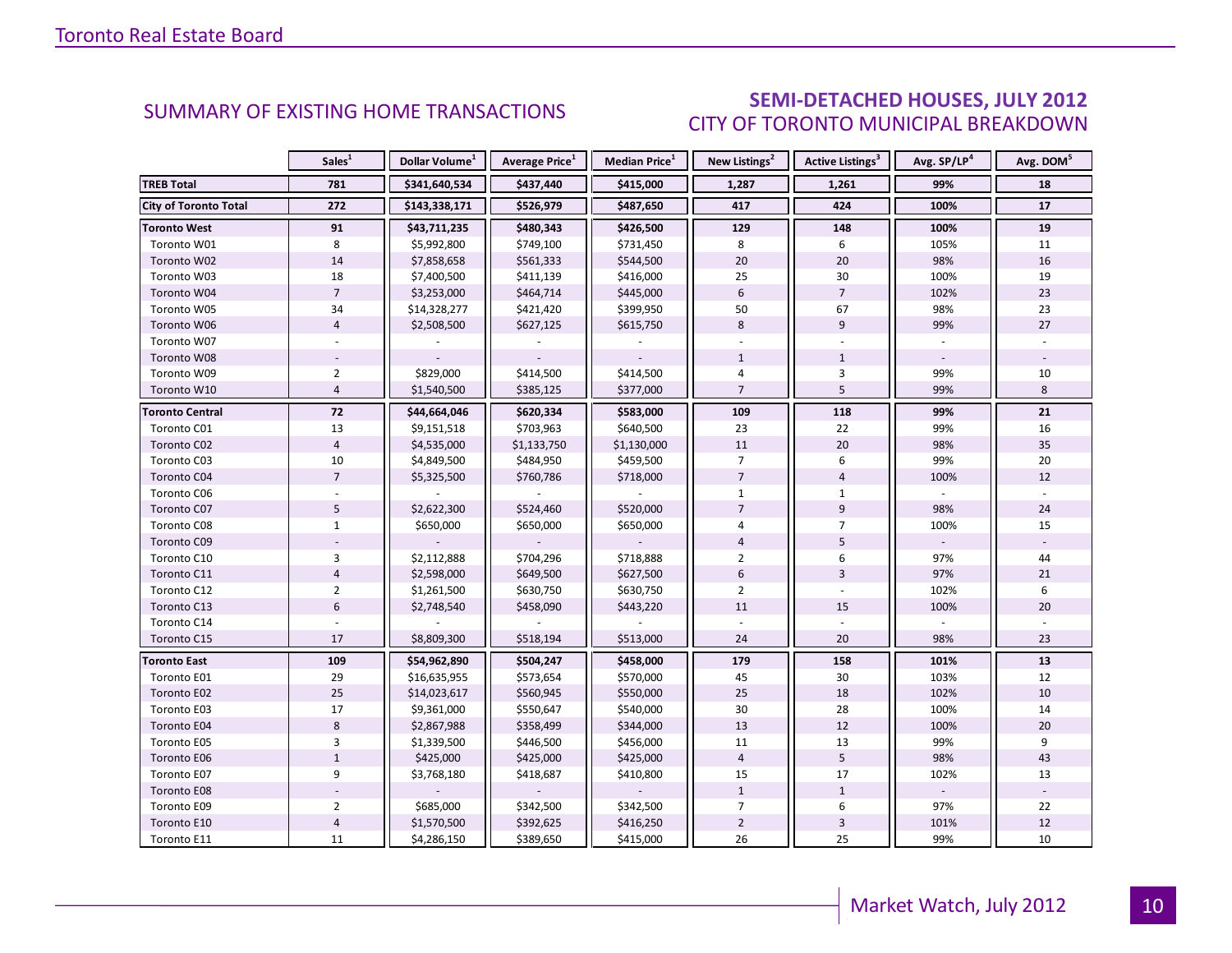#### SUMMARY OF EXISTING HOME TRANSACTIONS **CONDOMINIUM TOWNHOUSES, JULY 2012** ALL TREB AREAS

|                                  | Sales <sup>1</sup> | Dollar Volume <sup>1</sup> | Average Price <sup>1</sup> | Median Price <sup>1</sup> | New Listings <sup>2</sup> | Active Listings <sup>3</sup> | Avg. SP/LP <sup>4</sup> | Avg. DOM <sup>5</sup> |
|----------------------------------|--------------------|----------------------------|----------------------------|---------------------------|---------------------------|------------------------------|-------------------------|-----------------------|
| <b>TREB Total</b>                | 681                | \$221,581,197              | \$325,376                  | \$317,000                 | 901                       | 1,194                        | 98%                     | 25                    |
| <b>Halton Region</b>             | 40                 | \$14,040,000               | \$351,000                  | \$331,000                 | 49                        | 65                           | 99%                     | 24                    |
| Burlington                       | 16                 | \$5,542,500                | \$346,406                  | \$331,000                 | 20                        | 20                           | 99%                     | 31                    |
| <b>Halton Hills</b>              | 8                  | \$1,793,200                | \$224,150                  | \$233,450                 | 11                        | 10                           | 99%                     | 18                    |
| Milton                           | $\overline{2}$     | \$550,000                  | \$275,000                  | \$275,000                 | 4                         | 4                            | 99%                     | 18                    |
| Oakville                         | 14                 | \$6,154,300                | \$439,593                  | \$414,250                 | 14                        | 31                           | 98%                     | 21                    |
| <b>Peel Region</b>               | 257                | \$84,493,989               | \$328,770                  | \$323,000                 | 335                       | 394                          | 98%                     | 23                    |
| Brampton                         | 59                 | \$15,209,402               | \$257,786                  | \$237,100                 | 77                        | 94                           | 98%                     | 24                    |
| Caledon                          |                    |                            |                            |                           | $\mathbf{1}$              | $\overline{4}$               |                         |                       |
| Mississauga                      | 198                | \$69,284,587               | \$349,922                  | \$342,250                 | 257                       | 296                          | 98%                     | 23                    |
| <b>City of Toronto</b>           | 228                | \$79,044,601               | \$346,687                  | \$330,450                 | 322                       | 476                          | 99%                     | 25                    |
| TURN PAGE FOR CITY OF TORONTO    |                    |                            |                            |                           |                           |                              |                         |                       |
| <b>TABLES OR CLICK HERE:</b>     | D                  |                            |                            |                           |                           |                              |                         |                       |
| <b>York Region</b>               | 71                 | \$26,813,200               | \$377,651                  | \$370,000                 | 101                       | 129                          | 98%                     | ${\bf 26}$            |
| Aurora                           | 3                  | \$996,000                  | \$332,000                  | \$333,500                 | 11                        | 16                           | 97%                     | 17                    |
| E. Gwillimbury                   |                    |                            |                            |                           |                           |                              |                         |                       |
| Georgina                         | $\overline{2}$     | \$650,900                  | \$325,450                  | \$325,450                 |                           |                              | 97%                     | 57                    |
| King                             |                    |                            |                            |                           |                           |                              |                         |                       |
| Markham                          | 31                 | \$11,868,200               | \$382,845                  | \$365,000                 | 53                        | 66                           | 98%                     | 24                    |
| Newmarket                        | $\,8\,$            | \$2,363,400                | \$295,425                  | \$291,250                 | $\overline{7}$            | 9                            | 98%                     | 27                    |
| Richmond Hill                    | 16                 | \$6,576,700                | \$411,044                  | \$422,000                 | 21                        | 24                           | 98%                     | 20                    |
| Vaughan                          | 9                  | \$3,716,500                | \$412,944                  | \$418,000                 | $\overline{9}$            | 14                           | 97%                     | 33                    |
| Whitchurch-Stouffville           | $\overline{2}$     | \$641,500                  | \$320,750                  | \$320,750                 |                           |                              | 98%                     | 43                    |
| Durham Region                    | 77                 | \$15,685,332               | \$203,706                  | \$213,000                 | 86                        | 119                          | 98%                     | 33                    |
| Ajax                             | 16                 | \$3,875,800                | \$242,238                  | \$244,000                 | 13                        | 15                           | 98%                     | 25                    |
| <b>Brock</b>                     |                    |                            |                            |                           | $\mathbf{1}$              | $\overline{7}$               |                         |                       |
| Clarington                       | 5                  | \$1,067,900                | \$213,580                  | \$169,900                 | 6                         | 10                           | 98%                     | 53                    |
| Oshawa                           | 28                 | \$4,020,032                | \$143,573                  | \$141,000                 | 31                        | 39                           | 98%                     | 42                    |
| Pickering                        | 15                 | \$3,796,100                | \$253,073                  | \$245,000                 | 25                        | 31                           | 98%                     | 23                    |
| Scugog                           |                    |                            |                            |                           |                           |                              |                         |                       |
| Uxbridge                         | $\mathbf{1}$       | \$280,000                  | \$280,000                  | \$280,000                 | $\overline{2}$            | 6                            | 99%                     | 59                    |
| Whitby                           | 12                 | \$2,645,500                | \$220,458                  | \$223,000                 | 8                         | 11                           | 98%                     | 26                    |
| <b>Dufferin County</b>           | $\overline{4}$     | \$662,475                  | \$165,619                  | \$169,738                 | $\overline{\mathbf{3}}$   | 5                            | 93%                     | 17                    |
| Orangeville                      | $\overline{4}$     | \$662,475                  | \$165,619                  | \$169,738                 | 3                         | 5                            | 93%                     | 17                    |
| <b>Simcoe County</b>             | $\overline{4}$     | \$841,600                  | \$210,400                  | \$204,800                 | 5                         | 6                            | 98%                     | 20                    |
| Adjala-Tosorontio                |                    |                            |                            |                           |                           |                              |                         |                       |
| <b>Bradford West Gwillimbury</b> | $\overline{2}$     | \$471,000                  | \$235,500                  | \$235,500                 | $\overline{2}$            | $\mathbf{1}$                 | 99%                     | 19                    |
| Essa                             |                    |                            |                            |                           |                           |                              |                         |                       |
| Innisfil                         |                    |                            |                            |                           |                           |                              |                         |                       |
| New Tecumseth                    | $\overline{2}$     | \$370,600                  | \$185,300                  | \$185,300                 | 3                         | 5                            | 97%                     | 21                    |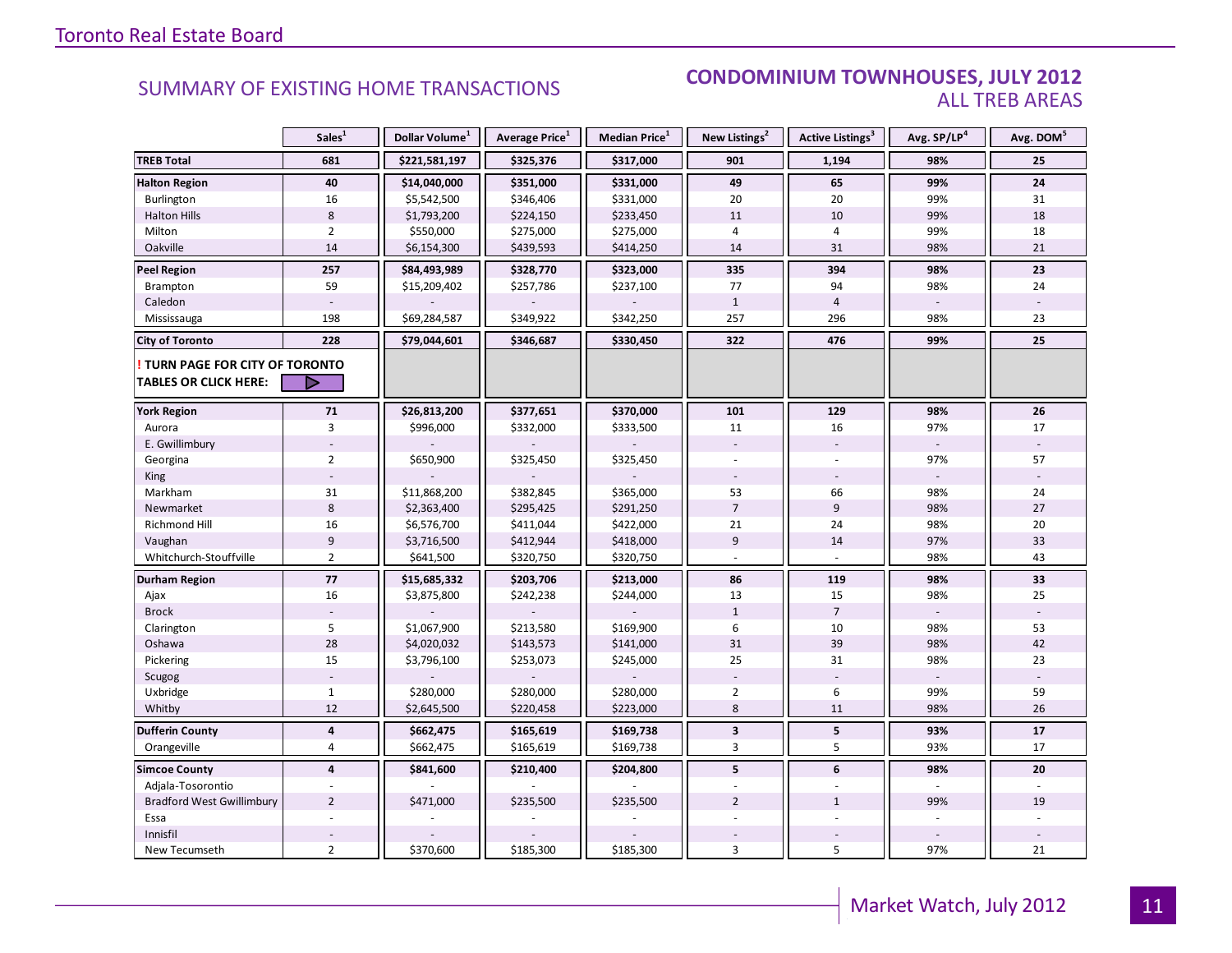#### ICEC IIIIV 2012 CITY OF TORONTO MUNICIPAL BREAKDOWN **SUMMARY OF EXISTING HOME TRANSACTIONS CONDOMINIUM TOWNHOUSES, JULY 2012**

<span id="page-11-0"></span>

|                        | Sales <sup>1</sup> | Dollar Volume <sup>1</sup> | Average Price <sup>1</sup> | Median Price <sup>1</sup> | New Listings <sup>2</sup> | Active Listings <sup>3</sup> | Avg. SP/LP <sup>4</sup> | Avg. DOM <sup>5</sup> |
|------------------------|--------------------|----------------------------|----------------------------|---------------------------|---------------------------|------------------------------|-------------------------|-----------------------|
| <b>TREB Total</b>      | 681                | \$221,581,197              | \$325,376                  | \$317,000                 | 901                       | 1,194                        | 98%                     | 25                    |
| City of Toronto Total  | 228                | \$79,044,601               | \$346,687                  | \$330,450                 | 322                       | 476                          | 99%                     | 25                    |
| <b>Toronto West</b>    | 61                 | \$17,469,550               | \$286,386                  | \$262,000                 | 80                        | 116                          | 99%                     | 28                    |
| Toronto W01            | $\overline{4}$     | \$1,590,150                | \$397,538                  | \$379,125                 | 5                         | $\overline{7}$               | 98%                     | 25                    |
| Toronto W02            | $\overline{4}$     | \$1,586,300                | \$396,575                  | \$394,200                 | 9                         | 8                            | 100%                    | 10                    |
| Toronto W03            |                    |                            |                            |                           | $\mathbf{1}$              | $\mathbf{1}$                 |                         |                       |
| Toronto W04            | 12                 | \$3,395,500                | \$282,958                  | \$266,000                 | 12                        | 14                           | 98%                     | 26                    |
| Toronto W05            | 15                 | \$3,165,600                | \$211,040                  | \$198,000                 | 28                        | 49                           | 97%                     | 32                    |
| Toronto W06            | $\overline{3}$     | \$1,460,000                | \$486,667                  | \$510,000                 | 5                         | 9                            | 98%                     | 11                    |
| Toronto W07            | $\mathbf{1}$       | \$268,000                  | \$268,000                  | \$268,000                 | $\mathbf{1}$              | $\mathbf{1}$                 | 97%                     | 12                    |
| Toronto W08            | $\overline{9}$     | \$3,047,500                | \$338,611                  | \$315,000                 | $\overline{7}$            | 6                            | 102%                    | 36                    |
| Toronto W09            | 3                  | \$1,003,000                | \$334,333                  | \$335,000                 | $\overline{4}$            | $\overline{7}$               | 98%                     | 22                    |
| Toronto W10            | 10                 | \$1,953,500                | \$195,350                  | \$224,000                 | 8                         | 14                           | 97%                     | 35                    |
| <b>Toronto Central</b> | 90                 | \$38,940,118               | \$432,668                  | \$409,500                 | 126                       | 190                          | 99%                     | 21                    |
| Toronto C01            | 20                 | \$10,294,300               | \$514,715                  | \$508,500                 | 30                        | 41                           | 98%                     | 21                    |
| Toronto C02            | $\mathbf{1}$       | \$778,000                  | \$778,000                  | \$778,000                 | $\overline{2}$            | 14                           | 99%                     | 39                    |
| Toronto C03            |                    |                            |                            |                           |                           | 3                            |                         |                       |
| Toronto C04            |                    |                            |                            |                           | $\mathbf{1}$              | $\mathbf{1}$                 |                         |                       |
| Toronto C06            |                    |                            |                            |                           |                           | $\overline{2}$               |                         |                       |
| Toronto C07            | 6                  | \$2,247,218                | \$374,536                  | \$371,259                 | 11                        | 16                           | 100%                    | 22                    |
| Toronto C08            | 5                  | \$2,050,900                | \$410,180                  | \$379,000                 | 16                        | 17                           | 99%                     | 17                    |
| Toronto C09            | $\mathbf{1}$       | \$755,000                  | \$755,000                  | \$755,000                 | $\mathbf{1}$              | $\overline{3}$               | 101%                    | 17                    |
| Toronto C10            | $\overline{4}$     | \$2,380,500                | \$595,125                  | \$596,500                 | 3                         | 6                            | 98%                     | 10                    |
| Toronto C11            | 6                  | \$1,825,000                | \$304,167                  | \$298,250                 | 8                         | $\overline{4}$               | 103%                    | 22                    |
| Toronto C12            | $\overline{2}$     | \$1,181,000                | \$590,500                  | \$590,500                 | $\overline{3}$            | $10\,$                       | 95%                     | 40                    |
| Toronto C13            | $\overline{3}$     | \$1,241,000                | \$413,667                  | \$400,000                 | $\overline{3}$            | $\overline{3}$               | 99%                     | 11                    |
| Toronto C14            | 10                 | \$3,746,500                | \$374,650                  | \$354,000                 | 15                        | 25                           | 100%                    | 27                    |
| Toronto C15            | 32                 | \$12,440,700               | \$388,772                  | \$382,500                 | 33                        | 45                           | 99%                     | 20                    |
| <b>Toronto East</b>    | $77$               | \$22,634,933               | \$293,960                  | \$295,800                 | 116                       | 170                          | 98%                     | 27                    |
| Toronto E01            | $\overline{2}$     | \$753,900                  | \$376,950                  | \$376,950                 | $\overline{4}$            | 4                            | 99%                     | 9                     |
| Toronto E02            | $1\,$              | \$642,000                  | \$642,000                  | \$642,000                 | $\mathbf 1$               | 6                            | 99%                     | 23                    |
| Toronto E03            |                    |                            |                            |                           | $\overline{2}$            | 4                            |                         |                       |
| Toronto E04            | 16                 | \$5,327,550                | \$332,972                  | \$332,200                 | 14                        | 17                           | 98%                     | 24                    |
| Toronto E05            | 16                 | \$5,032,784                | \$314,549                  | \$316,000                 | 24                        | 35                           | 99%                     | 18                    |
| Toronto E06            |                    |                            |                            |                           |                           |                              |                         |                       |
| Toronto E07            | 5                  | \$1,564,800                | \$312,960                  | \$308,000                 | 10                        | 16                           | 97%                     | 36                    |
| Toronto E08            | $\,8\,$            | \$2,251,900                | \$281,488                  | \$286,450                 | 10                        | 12                           | 98%                     | 39                    |
| Toronto E09            | 6                  | \$1,245,000                | \$207,500                  | \$220,000                 | 13                        | 21                           | 99%                     | 25                    |
| Toronto E10            | $\overline{7}$     | \$1,607,000                | \$229,571                  | \$210,000                 | 13                        | 16                           | 97%                     | 47                    |
| Toronto E11            | 16                 | \$4,209,999                | \$263,125                  | \$259,000                 | 25                        | 39                           | 97%                     | 24                    |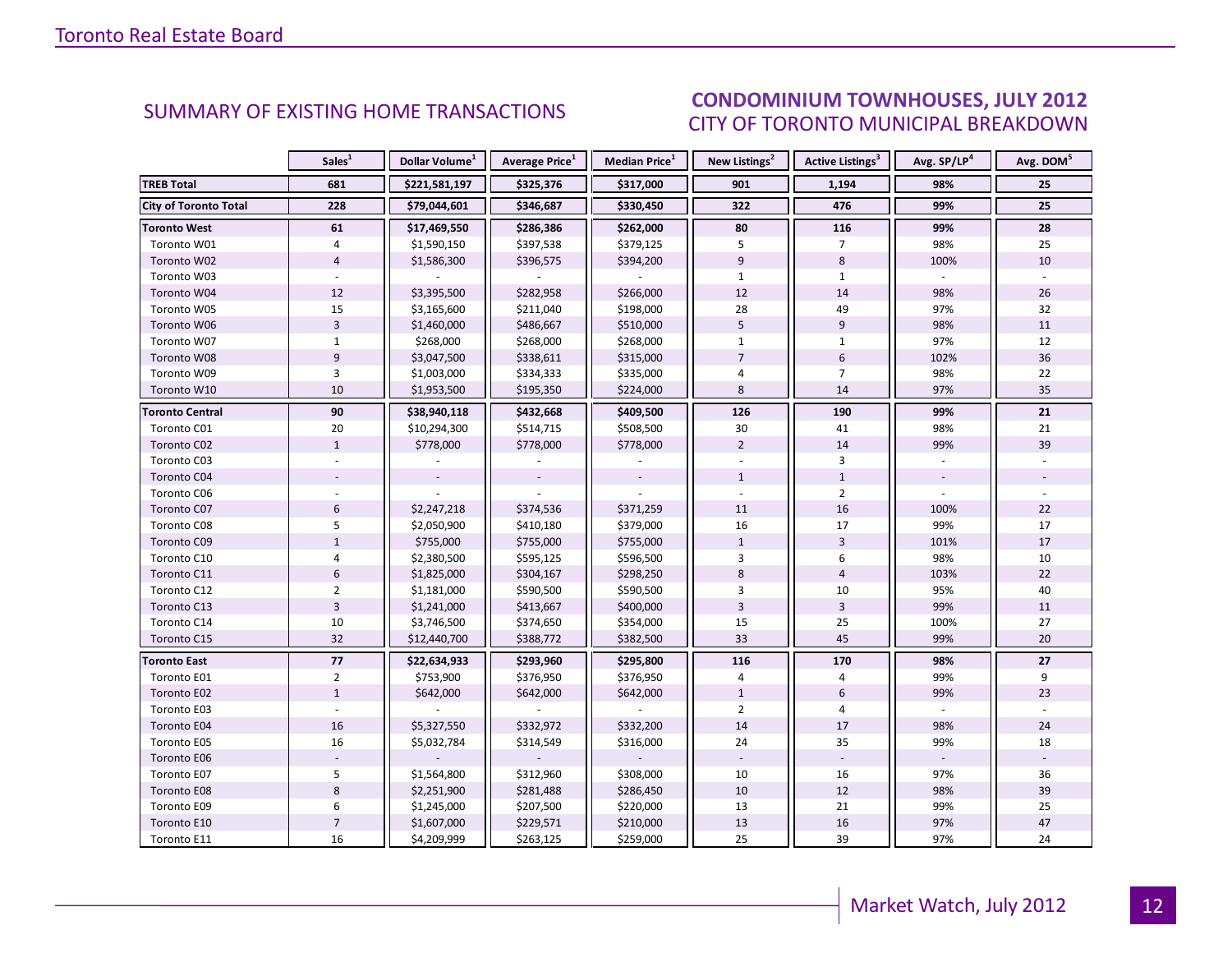#### SUMMARY OF EXISTING HOME TRANSACTIONS **CONDOMINIUM APARTMENT, JULY 2012** ALL TREB AREAS

|                                        | Sales <sup>1</sup>      | Dollar Volume <sup>1</sup> | Average Price <sup>1</sup> | Median Price <sup>1</sup> | New Listings <sup>2</sup> | Active Listings <sup>3</sup> | Avg. SP/LP <sup>4</sup> | Avg. DOM <sup>5</sup> |
|----------------------------------------|-------------------------|----------------------------|----------------------------|---------------------------|---------------------------|------------------------------|-------------------------|-----------------------|
| <b>TREB Total</b>                      | 1,753                   | \$575,362,404              | \$328,216                  | \$304,000                 | 4,123                     | 7,075                        | 98%                     | 32                    |
| <b>Halton Region</b>                   | 34                      | \$11,434,288               | \$336,303                  | \$271,950                 | 51                        | 97                           | 97%                     | 31                    |
| Burlington                             | 12                      | \$3,339,200                | \$278,267                  | \$275,900                 | 14                        | 19                           | 98%                     | 21                    |
| <b>Halton Hills</b>                    | $\mathbf{1}$            | \$230,000                  | \$230,000                  | \$230,000                 | $\overline{2}$            | $\,8\,$                      | 97%                     | 115                   |
| Milton                                 | 5                       | \$1,352,788                | \$270,558                  | \$258,000                 | $\overline{7}$            | $\overline{7}$               | 98%                     | 41                    |
| Oakville                               | 16                      | \$6,512,300                | \$407,019                  | \$295,450                 | 28                        | 63                           | 97%                     | 30                    |
| <b>Peel Region</b>                     | 284                     | \$71,395,125               | \$251,391                  | \$239,000                 | 602                       | 990                          | 97%                     | 30                    |
| Brampton                               | 48                      | \$9,984,750                | \$208,016                  | \$207,625                 | 87                        | 129                          | 98%                     | 34                    |
| Caledon                                |                         |                            |                            |                           | $\mathbf{1}$              | $\overline{2}$               |                         |                       |
| Mississauga                            | 236                     | \$61,410,375               | \$260,213                  | \$247,500                 | 514                       | 859                          | 97%                     | 30                    |
| <b>City of Toronto</b>                 | 1,246                   | \$433,603,541              | \$347,996                  | \$320,000                 | 3,013                     | 5,191                        | 98%                     | 32                    |
| <b>! TURN PAGE FOR CITY OF TORONTO</b> |                         |                            |                            |                           |                           |                              |                         |                       |
| <b>TABLES OR CLICK HERE:</b>           | D                       |                            |                            |                           |                           |                              |                         |                       |
| <b>York Region</b>                     | 158                     | \$52,370,200               | \$331,457                  | \$320,000                 | 380                       | 653                          | 98%                     | 31                    |
| Aurora                                 | 3                       | \$817,000                  | \$272,333                  | \$270,000                 | 4                         | 8                            | 95%                     | 54                    |
| E. Gwillimbury                         |                         |                            |                            |                           |                           |                              |                         |                       |
| Georgina                               | $\mathbf{1}$            | \$135,000                  | \$135,000                  | \$135,000                 |                           | $\mathbf{1}$                 | 97%                     | 32                    |
| King                                   |                         |                            |                            |                           | $\overline{3}$            | 12                           |                         |                       |
| Markham                                | 60                      | \$20,830,400               | \$347,173                  | \$330,000                 | 148                       | 262                          | 97%                     | 30                    |
| Newmarket                              | $\overline{2}$          | \$585,100                  | \$292,550                  | \$292,550                 | 11                        | 15                           | 99%                     | $\overline{4}$        |
| Richmond Hill                          | 35                      | \$10,826,000               | \$309,314                  | \$315,000                 | 95                        | 142                          | 98%                     | 26                    |
| Vaughan                                | 57                      | \$19,176,700               | \$336,433                  | \$323,000                 | 119                       | 213                          | 98%                     | 34                    |
| Whitchurch-Stouffville                 |                         |                            |                            |                           |                           |                              |                         |                       |
| <b>Durham Region</b>                   | 27                      | \$5,549,250                | \$205,528                  | \$195,000                 | $77$                      | 126                          | 98%                     | 42                    |
| Ajax                                   | 6                       | \$1,490,500                | \$248,417                  | \$215,250                 | $\overline{4}$            | 10                           | 97%                     | 41                    |
| <b>Brock</b>                           |                         |                            |                            |                           |                           |                              |                         |                       |
| Clarington                             | $\overline{7}$          | \$1,229,800                | \$175,686                  | \$181,000                 | 15                        | 31                           | 97%                     | 46                    |
| Oshawa                                 | $\overline{3}$          | \$498,500                  | \$166,167                  | \$156,000                 | 5                         | 22                           | 97%                     | 70                    |
| Pickering                              | $\overline{7}$          | \$1,472,700                | \$210,386                  | \$208,000                 | 33                        | 38                           | 99%                     | 36                    |
| Scugog                                 |                         |                            |                            |                           | $\mathbf{1}$              | $\mathbf{1}$                 |                         |                       |
| Uxbridge                               | $\overline{2}$          | \$402,750                  | \$201,375                  | \$201,375                 |                           | $\mathbf{1}$                 | 97%                     | 31                    |
| Whitby                                 | $\overline{2}$          | \$455,000                  | \$227,500                  | \$227,500                 | 19                        | 23                           | 97%                     | 18                    |
| <b>Dufferin County</b>                 | $\mathbf{1}$            | \$345,000                  | \$345,000                  | \$345,000                 | $\blacksquare$            | 12                           | 96%                     | 203                   |
| Orangeville                            | $\mathbf{1}$            | \$345,000                  | \$345,000                  | \$345,000                 | $\overline{a}$            | 12                           | 96%                     | 203                   |
| <b>Simcoe County</b>                   | $\overline{\mathbf{3}}$ | \$665,000                  | \$221,667                  | \$227,000                 | $\overline{a}$            | 6                            | 99%                     | 58                    |
| Adjala-Tosorontio                      |                         |                            |                            |                           |                           |                              |                         |                       |
| <b>Bradford West Gwillimbury</b>       | $\mathbf{1}$            | \$228,000                  | \$228,000                  | \$228,000                 |                           |                              | 104%                    | 32                    |
| Essa                                   |                         |                            |                            |                           |                           |                              |                         |                       |
| Innisfil                               |                         |                            |                            |                           |                           |                              |                         |                       |
| New Tecumseth                          | $\overline{2}$          | \$437,000                  | \$218,500                  | \$218,500                 |                           | 6                            | 96%                     | 71                    |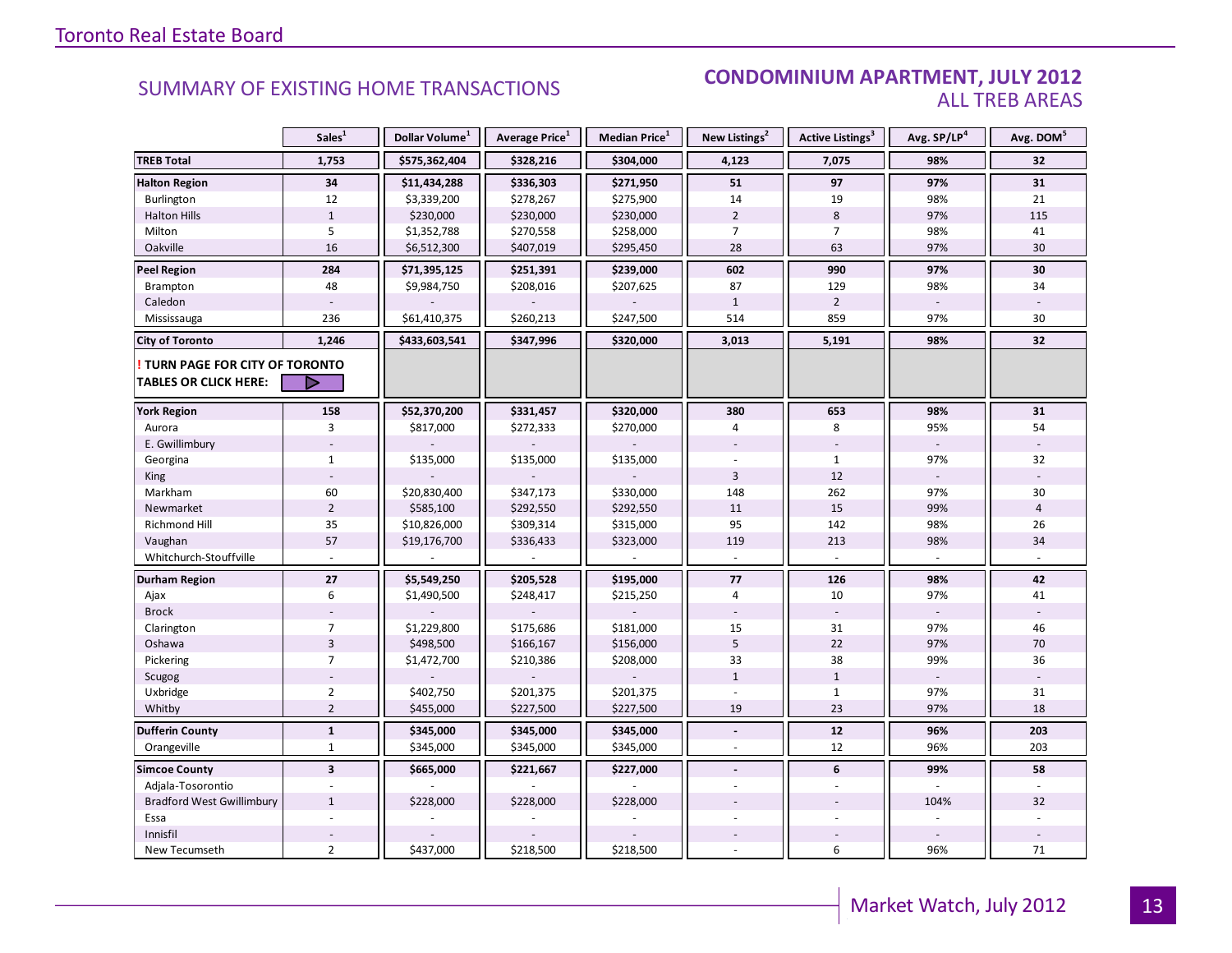#### Industrial Lemma  $\overline{a}$ CITY OF TORONTO MUNICIPAL BREAKDOWN **CONDOMINIUM APARTMENT, JULY 2012**<br>CITY OF TOPONTO MILINICIPAL PREAKDOMAL

<span id="page-13-0"></span>

|                              | Sales <sup>1</sup> | Dollar Volume <sup>1</sup> | <b>Average Price</b> <sup>1</sup> | <b>Median Price</b> <sup>1</sup> | New Listings <sup>2</sup> | Active Listings <sup>3</sup> | Avg. SP/LP <sup>4</sup> | Avg. DOM <sup>5</sup> |
|------------------------------|--------------------|----------------------------|-----------------------------------|----------------------------------|---------------------------|------------------------------|-------------------------|-----------------------|
| <b>TREB Total</b>            | 1,753              | \$575,362,404              | \$328,216                         | \$304,000                        | 4,123                     | 7,075                        | 98%                     | 32                    |
| <b>City of Toronto Total</b> | 1,246              | \$433,603,541              | \$347,996                         | \$320,000                        | 3,013                     | 5,191                        | 98%                     | 32                    |
| <b>Toronto West</b>          | 259                | \$75,235,610               | \$290,485                         | \$283,000                        | 591                       | 1,115                        | 97%                     | 33                    |
| Toronto W01                  | 23                 | \$8,123,400                | \$353,191                         | \$318,000                        | 61                        | 103                          | 98%                     | 24                    |
| Toronto W02                  | 11                 | \$4,282,000                | \$389,273                         | \$400,000                        | 23                        | 32                           | 99%                     | 31                    |
| Toronto W03                  | 11                 | \$3,054,000                | \$277,636                         | \$283,000                        | 9                         | 11                           | 97%                     | 35                    |
| Toronto W04                  | 17                 | \$3,276,400                | \$192,729                         | \$176,500                        | 36                        | 78                           | 97%                     | 29                    |
| Toronto W05                  | 25                 | \$4,954,600                | \$198,184                         | \$157,000                        | 56                        | 135                          | 97%                     | 43                    |
| Toronto W06                  | 73                 | \$26,120,450               | \$357,814                         | \$335,000                        | 176                       | 331                          | 98%                     | 38                    |
| Toronto W07                  |                    |                            |                                   |                                  | 4                         | 5                            |                         |                       |
| Toronto W08                  | 44                 | \$14,153,900               | \$321,680                         | \$295,000                        | 125                       | 209                          | 98%                     | 30                    |
| Toronto W09                  | 20                 | \$4,487,000                | \$224,350                         | \$233,500                        | 38                        | 77                           | 96%                     | 36                    |
| Toronto W10                  | 35                 | \$6,783,860                | \$193,825                         | \$190,000                        | 63                        | 134                          | 98%                     | 27                    |
| Toronto Central              | 746                | \$301,490,813              | \$404,143                         | \$365,000                        | 1,944                     | 3,257                        | 98%                     | 32                    |
| Toronto C01                  | 294                | \$120,121,208              | \$408,576                         | \$374,500                        | 798                       | 1,333                        | 98%                     | 32                    |
| Toronto C02                  | 24                 | \$17,533,000               | \$730,542                         | \$737,500                        | 76                        | 170                          | 96%                     | 36                    |
| Toronto C03                  | 5                  | \$3,599,000                | \$719,800                         | \$572,000                        | $\overline{7}$            | 20                           | 97%                     | 39                    |
| Toronto C04                  | $\overline{7}$     | \$3,609,000                | \$515,571                         | \$373,000                        | 30                        | 54                           | 99%                     | 45                    |
| Toronto C06                  | 10                 | \$3,168,490                | \$316,849                         | \$292,500                        | 23                        | 40                           | 97%                     | 37                    |
| Toronto C07                  | 52                 | \$17,140,700               | \$329,629                         | \$317,000                        | 132                       | 201                          | 97%                     | 31                    |
| Toronto C08                  | 108                | \$42,245,088               | \$391,158                         | \$368,250                        | 262                       | 412                          | 98%                     | 32                    |
| Toronto C09                  | 10                 | \$6,269,000                | \$626,900                         | \$490,000                        | 14                        | 27                           | 97%                     | 19                    |
| Toronto C10                  | 35                 | \$17,070,301               | \$487,723                         | \$405,000                        | 67                        | 96                           | 98%                     | 32                    |
| Toronto C11                  | 15                 | \$3,388,500                | \$225,900                         | \$205,000                        | 36                        | 62                           | 97%                     | 45                    |
| Toronto C12                  | 9                  | \$4,680,000                | \$520,000                         | \$525,000                        | 19                        | 33                           | 96%                     | 29                    |
| Toronto C13                  | 27                 | \$7,653,577                | \$283,466                         | \$272,500                        | 69                        | 102                          | 98%                     | 29                    |
| Toronto C14                  | 93                 | \$35,218,548               | \$378,694                         | \$358,000                        | 261                       | 426                          | 98%                     | 26                    |
| Toronto C15                  | 57                 | \$19,794,401               | \$347,270                         | \$320,000                        | 150                       | 281                          | 98%                     | 37                    |
| <b>Toronto East</b>          | 241                | \$56,877,118               | \$236,005                         | \$222,000                        | 478                       | 819                          | 98%                     | 31                    |
| Toronto E01                  | 11                 | \$4,214,700                | \$383,155                         | \$400,000                        | 29                        | 42                           | 99%                     | 14                    |
| Toronto E02                  | 9                  | \$4,556,650                | \$506,294                         | \$433,000                        | $\overline{7}$            | 18                           | 99%                     | 16                    |
| Toronto E03                  | 9                  | \$1,787,500                | \$198,611                         | \$176,500                        | 22                        | 40                           | 98%                     | 22                    |
| Toronto E04                  | 36                 | \$6,917,400                | \$192,150                         | \$182,000                        | 61                        | 128                          | 97%                     | 39                    |
| Toronto E05                  | 39                 | \$10,045,390               | \$257,574                         | \$230,000                        | 69                        | 86                           | 98%                     | 29                    |
| Toronto E06                  | $\mathbf{1}$       | \$235,000                  | \$235,000                         | \$235,000                        |                           | $\overline{2}$               | 98%                     | 26                    |
| Toronto E07                  | 32                 | \$7,053,400                | \$220,419                         | \$223,400                        | 84                        | 127                          | 97%                     | 34                    |
| Toronto E08                  | 19                 | \$3,489,500                | \$183,658                         | \$180,000                        | 29                        | 57                           | 97%                     | 41                    |
| Toronto E09                  | 56                 | \$13,661,650               | \$243,958                         | \$241,000                        | 123                       | 222                          | 97%                     | 35                    |
| Toronto E10                  | 5                  | \$813,328                  | \$162,666                         | \$164,000                        | 5                         | 9                            | 99%                     | 23                    |
| Toronto E11                  | 24                 | \$4,102,600                | \$170,942                         | \$170,500                        | 49                        | 88                           | 97%                     | 24                    |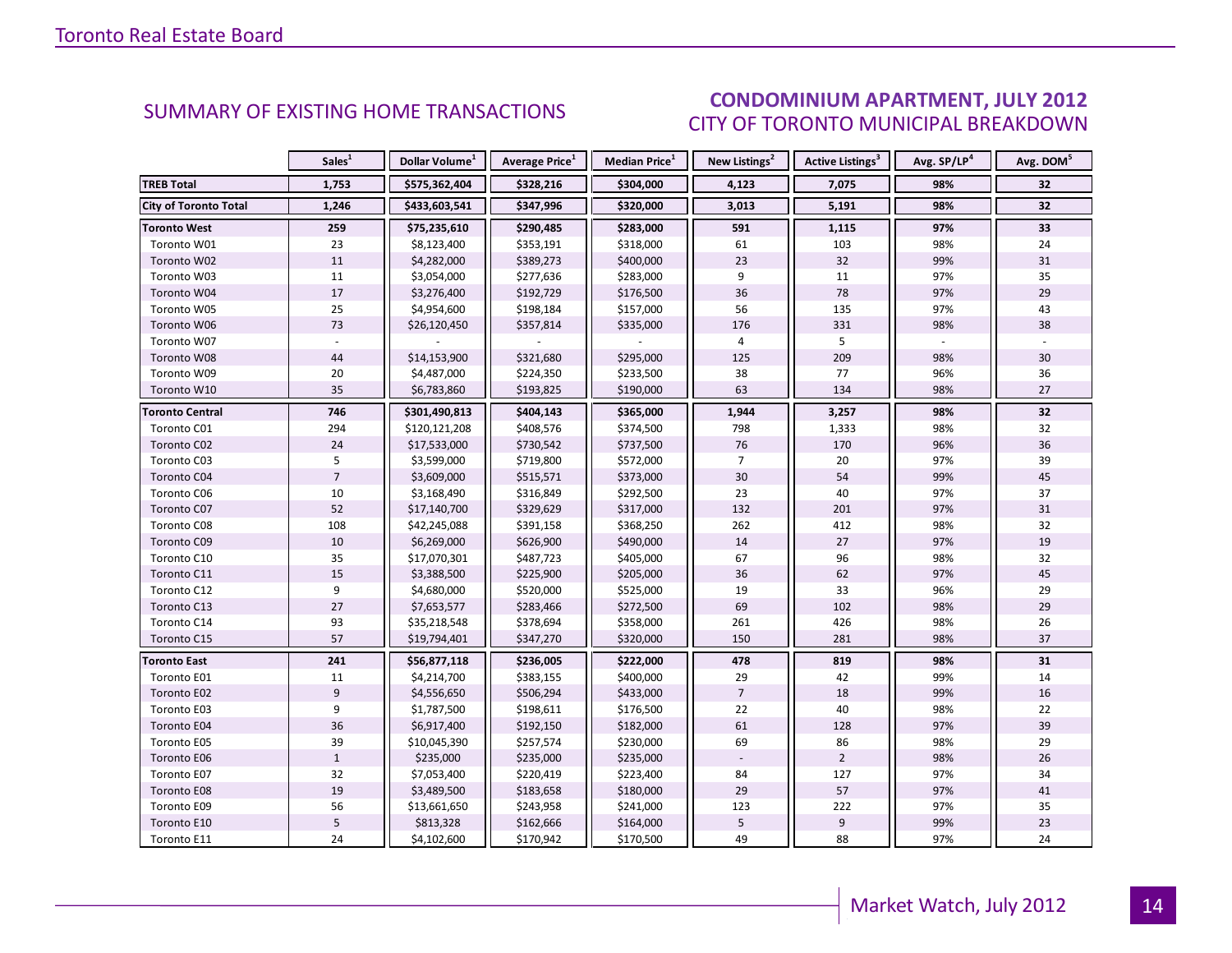### LINK, JULY 2012 ALL TREB AREAS

|                                                               | Sales <sup>1</sup> | Dollar Volume <sup>1</sup> | Average Price <sup>1</sup> | <b>Median Price</b> $1$ | New Listings <sup>2</sup> | <b>Active Listings</b> <sup>3</sup> | Avg. SP/LP4 | Avg. DOM <sup>5</sup> |
|---------------------------------------------------------------|--------------------|----------------------------|----------------------------|-------------------------|---------------------------|-------------------------------------|-------------|-----------------------|
| <b>TREB Total</b>                                             | 131                | \$54,589,403               | \$416,713                  | \$439,000               | 198                       | 201                                 | 99%         | 18                    |
| <b>Halton Region</b>                                          | $\overline{4}$     | \$1,751,000                | \$437,750                  | \$413,000               | $\overline{7}$            | 5                                   | 98%         | 13                    |
| Burlington                                                    | ÷.                 |                            |                            |                         | $\mathbf{1}$              | $\mathbf{1}$                        |             |                       |
| <b>Halton Hills</b>                                           |                    |                            |                            |                         |                           |                                     | $\sim$      |                       |
| Milton                                                        | $\overline{2}$     | \$811,000                  | \$405,500                  | \$405,500               | $\overline{2}$            |                                     | 97%         | 10                    |
| Oakville                                                      | $\overline{2}$     | \$940,000                  | \$470,000                  | \$470,000               | $\overline{4}$            | $\overline{4}$                      | 99%         | 17                    |
| Peel Region                                                   | 11                 | \$4,901,200                | \$445,564                  | \$447,800               | 14                        | 18                                  | 99%         | 25                    |
| <b>Brampton</b>                                               | $\mathbf{1}$       | \$334,900                  | \$334,900                  | \$334,900               | 3                         | 6                                   | 100%        | 15                    |
| Caledon                                                       | $1\,$              | \$420,000                  | \$420,000                  | \$420,000               |                           |                                     | 98%         | 57                    |
| Mississauga                                                   | 9                  | \$4,146,300                | \$460,700                  | \$455,500               | 11                        | 12                                  | 99%         | 23                    |
| <b>City of Toronto</b>                                        | 13                 | \$5,973,888                | \$459,530                  | \$466,000               | 29                        | 33                                  | 100%        | 17                    |
| TURN PAGE FOR CITY OF TORONTO<br><b>TABLES OR CLICK HERE:</b> | D                  |                            |                            |                         |                           |                                     |             |                       |
|                                                               |                    |                            |                            |                         |                           |                                     |             |                       |
| <b>York Region</b>                                            | 59                 | \$29,346,665               | \$497,401                  | \$496,000               | 97                        | 105                                 | 99%         | 18                    |
| Aurora                                                        | $\overline{2}$     | \$900,150                  | \$450,075                  | \$450,075               | 3                         | $\overline{2}$                      | 100%        | 6                     |
| E. Gwillimbury                                                |                    |                            |                            |                         |                           |                                     |             |                       |
| Georgina                                                      |                    |                            |                            |                         |                           |                                     |             |                       |
| King                                                          |                    |                            |                            |                         |                           |                                     |             |                       |
| Markham                                                       | 41                 | \$21,156,628               | \$516,015                  | \$519,000               | 70                        | 75                                  | 99%         | 18                    |
| Newmarket                                                     | $\overline{4}$     | \$1,434,500                | \$358,625                  | \$342,750               | $1\,$                     | $\overline{\phantom{a}}$            | 98%         | 16                    |
| Richmond Hill                                                 | $\overline{2}$     | \$1,005,000                | \$502,500                  | \$502,500               | 8                         | 11                                  | 100%        | 14                    |
| Vaughan                                                       | 9                  | \$4,459,387                | \$495,487                  | \$485,000               | 13                        | 16                                  | 98%         | 20                    |
| Whitchurch-Stouffville                                        | $\mathbf{1}$       | \$391,000                  | \$391,000                  | \$391,000               | $\overline{2}$            | $\mathbf{1}$                        | 99%         | 10                    |
| Durham Region                                                 | 31                 | \$8,722,850                | \$281,382                  | \$277,500               | 42                        | 34                                  | 99%         | 16                    |
| Ajax                                                          | $\overline{2}$     | \$560,000                  | \$280,000                  | \$280,000               | $\mathbf{1}$              |                                     | 98%         | 14                    |
| <b>Brock</b>                                                  |                    |                            |                            |                         |                           | $\overline{\phantom{a}}$            |             |                       |
| Clarington                                                    | 14                 | \$3,845,950                | \$274,711                  | \$269,825               | 19                        | 18                                  | 99%         | 21                    |
| Oshawa                                                        | $\overline{7}$     | \$1,618,000                | \$231,143                  | \$220,000               | 8                         | $6\,$                               | 100%        | 17                    |
| Pickering                                                     | $\overline{2}$     | \$702,500                  | \$351,250                  | \$351,250               | 3                         | $\mathbf{1}$                        | 98%         | 4                     |
| Scugog                                                        |                    |                            |                            |                         |                           |                                     |             |                       |
| Uxbridge                                                      |                    |                            |                            |                         |                           |                                     |             |                       |
| Whitby                                                        | 6                  | \$1,996,400                | \$332,733                  | \$316,000               | 11                        | $9\,$                               | 101%        | 11                    |
| <b>Dufferin County</b>                                        | $\mathbf{1}$       | \$245,000                  | \$245,000                  | \$245,000               | $\blacksquare$            | $\overline{\phantom{a}}$            | 99%         | 15                    |
| Orangeville                                                   | $\mathbf{1}$       | \$245,000                  | \$245,000                  | \$245,000               | $\sim$                    | $\overline{\phantom{a}}$            | 99%         | 15                    |
| <b>Simcoe County</b>                                          | 12                 | \$3,648,800                | \$304,067                  | \$295,000               | 9                         | 6                                   | 99%         | 20                    |
| Adjala-Tosorontio                                             |                    |                            |                            |                         |                           | ÷.                                  |             |                       |
| <b>Bradford West Gwillimbury</b>                              | $\overline{7}$     | \$2,366,900                | \$338,129                  | \$314,000               | $\overline{3}$            |                                     | 99%         | 24                    |
| Essa                                                          | 3                  | \$755,900                  | \$251,967                  | \$249,900               | $\overline{2}$            | $\mathbf{1}$                        | 99%         | 17                    |
| Innisfil                                                      |                    |                            |                            |                         | $\mathbf{1}$              | $\overline{2}$                      |             |                       |
| New Tecumseth                                                 | $\overline{2}$     | \$526,000                  | \$263,000                  | \$263,000               | 3                         | 3                                   | 97%         | 15                    |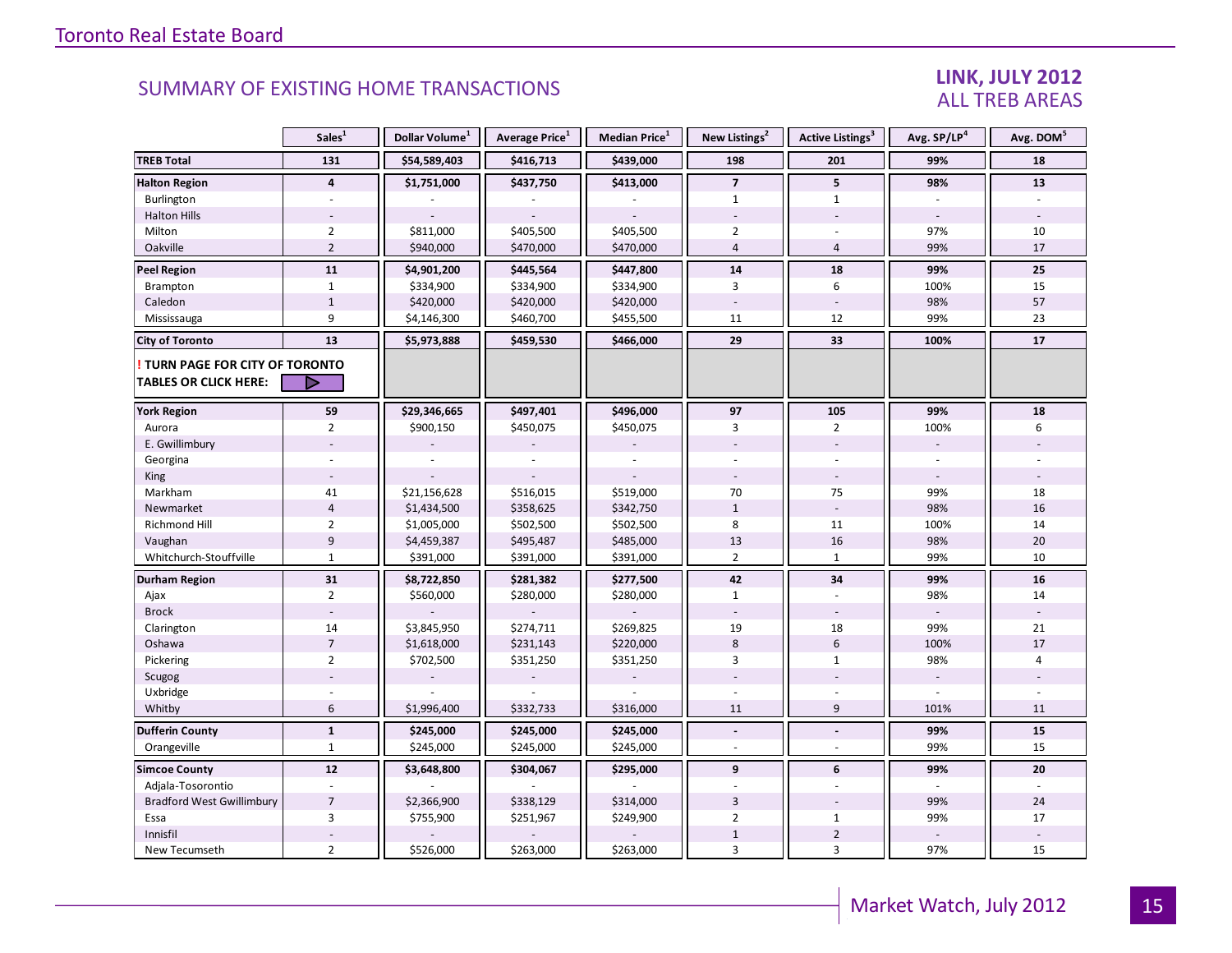### LINK, JULY 2012 CITY OF TORONTO MUNICIPAL BREAKDOWN

<span id="page-15-0"></span>

|                              | Sales <sup>1</sup>       | Dollar Volume <sup>1</sup> | <b>Average Price</b> <sup>1</sup> | Median Price <sup>1</sup> | New Listings <sup>2</sup> | <b>Active Listings<sup>3</sup></b> | Avg. SP/LP <sup>4</sup>  | Avg. DOM <sup>5</sup> |
|------------------------------|--------------------------|----------------------------|-----------------------------------|---------------------------|---------------------------|------------------------------------|--------------------------|-----------------------|
| <b>TREB Total</b>            | 131                      | \$54,589,403               | \$416,713                         | \$439,000                 | 198                       | 201                                | 99%                      | 18                    |
| <b>City of Toronto Total</b> | 13                       | \$5,973,888                | \$459,530                         | \$466,000                 | 29                        | 33                                 | 100%                     | $17\,$                |
| <b>Toronto West</b>          | $\blacksquare$           |                            | $\overline{\phantom{a}}$          | $\overline{\phantom{a}}$  | $\overline{2}$            | $\mathbf{3}$                       |                          |                       |
| Toronto W01                  |                          |                            |                                   |                           |                           |                                    |                          |                       |
| Toronto W02                  |                          |                            |                                   |                           |                           |                                    |                          |                       |
| Toronto W03                  |                          |                            |                                   | $\sim$                    |                           |                                    |                          |                       |
| Toronto W04                  |                          |                            |                                   |                           |                           |                                    |                          |                       |
| Toronto W05                  |                          |                            |                                   |                           | $\mathbf{1}$              | $\mathbf{1}$                       |                          |                       |
| Toronto W06                  |                          |                            |                                   |                           |                           |                                    |                          |                       |
| Toronto W07                  |                          |                            |                                   |                           |                           |                                    |                          |                       |
| Toronto W08                  |                          |                            |                                   |                           |                           |                                    |                          |                       |
| Toronto W09                  |                          |                            |                                   |                           |                           | $\mathbf{1}$                       |                          |                       |
| Toronto W10                  | $\sim$                   |                            |                                   | $\sim$                    | $\mathbf{1}$              | $\mathbf{1}$                       | $\overline{\phantom{a}}$ |                       |
| <b>Toronto Central</b>       | $\mathbf{1}$             | \$550,000                  | \$550,000                         | \$550,000                 | 6                         | $\overline{7}$                     | 100%                     | $\mathbf 0$           |
| Toronto C01                  |                          |                            |                                   |                           |                           |                                    |                          |                       |
| Toronto C02                  |                          |                            |                                   |                           |                           |                                    |                          |                       |
| Toronto C03                  |                          |                            |                                   | $\overline{\phantom{a}}$  |                           |                                    |                          |                       |
| Toronto C04                  |                          |                            |                                   |                           |                           |                                    |                          |                       |
| Toronto C06                  |                          |                            |                                   |                           |                           |                                    |                          |                       |
| Toronto C07                  | $\mathbf{1}$             | \$550,000                  | \$550,000                         | \$550,000                 | 5                         | 6                                  | 100%                     | $\Omega$              |
| Toronto C08                  |                          |                            |                                   |                           |                           |                                    |                          |                       |
| Toronto C09                  |                          |                            |                                   |                           |                           |                                    |                          |                       |
| Toronto C10                  |                          |                            |                                   |                           |                           |                                    |                          |                       |
| Toronto C11                  |                          |                            |                                   |                           |                           |                                    |                          |                       |
| Toronto C12                  |                          |                            |                                   |                           |                           |                                    |                          |                       |
| Toronto C13                  |                          |                            |                                   |                           |                           |                                    |                          |                       |
| Toronto C14                  |                          |                            |                                   |                           |                           |                                    |                          |                       |
| Toronto C15                  | $\overline{\phantom{a}}$ |                            |                                   |                           | $\mathbf{1}$              | $\mathbf{1}$                       |                          |                       |
| <b>Toronto East</b>          | $12$                     | \$5,423,888                | \$451,991                         | \$463,000                 | 21                        | 23                                 | 100%                     | 19                    |
| Toronto E01                  | $\overline{\phantom{a}}$ |                            |                                   |                           | ä,                        | $\sim$                             |                          |                       |
| Toronto E02                  |                          |                            |                                   |                           |                           |                                    |                          |                       |
| Toronto E03                  |                          |                            |                                   |                           |                           |                                    |                          |                       |
| Toronto E04                  | $\overline{\phantom{a}}$ |                            |                                   |                           | $\overline{\phantom{a}}$  |                                    | $\overline{\phantom{a}}$ |                       |
| Toronto E05                  | 5                        | \$2,509,888                | \$501,978                         | \$490,000                 | $10\,$                    | $\overline{7}$                     | 100%                     | 10                    |
| Toronto E06                  |                          |                            |                                   |                           |                           |                                    |                          |                       |
| Toronto E07                  | 5                        | \$2,134,000                | \$426,800                         | \$439,000                 | 9                         | 11                                 | 100%                     | 23                    |
| Toronto E08                  |                          |                            |                                   |                           |                           | $\mathbf{1}$                       | $\sim$                   |                       |
| Toronto E09                  |                          |                            |                                   |                           |                           |                                    |                          |                       |
| Toronto E10                  | $\mathbf{1}$             | \$415,000                  | \$415,000                         | \$415,000                 | $\mathbf{1}$              | $\mathbf{1}$                       | 99%                      | $17\,$                |
| Toronto E11                  | $\mathbf{1}$             | \$365,000                  | \$365,000                         | \$365,000                 | $\mathbf{1}$              | 3                                  | 98%                      | 43                    |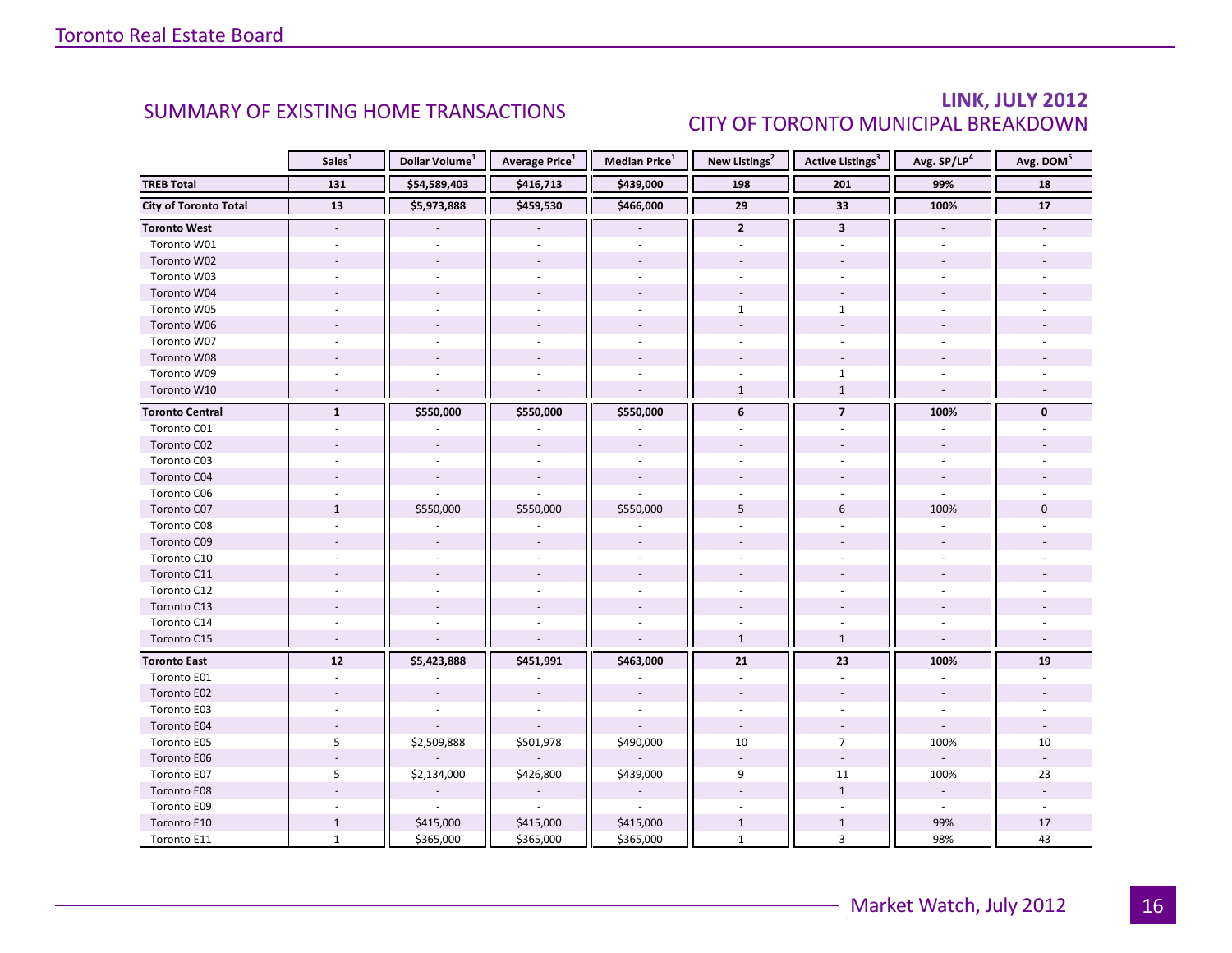#### SUMMARY OF EXISTING HOME TRANSACTIONS **ATTACHED/ROW/TOWNHOUSE, JULY 2012** ALL TREB AREAS

|                                                               | Sales <sup>1</sup> | Dollar Volume <sup>1</sup> | Average Price <sup>1</sup> | Median Price <sup>1</sup> | New Listings <sup>2</sup> | Active Listings <sup>3</sup> | Avg. SP/LP <sup>4</sup> | Avg. DOM <sup>5</sup> |
|---------------------------------------------------------------|--------------------|----------------------------|----------------------------|---------------------------|---------------------------|------------------------------|-------------------------|-----------------------|
| <b>TREB Total</b>                                             | 622                | \$262,836,902              | \$422,567                  | \$400,050                 | 925                       | 917                          | 99%                     | 19                    |
| <b>Halton Region</b>                                          | 90                 | \$36,319,136               | \$403,546                  | \$395,000                 | 136                       | 148                          | 99%                     | 19                    |
| Burlington                                                    | $\overline{7}$     | \$2,600,000                | \$371,429                  | \$370,000                 | 13                        | 15                           | 100%                    | 17                    |
| <b>Halton Hills</b>                                           | $\overline{7}$     | \$2,620,200                | \$374,314                  | \$382,500                 | $\overline{4}$            | $\overline{4}$               | 99%                     | 16                    |
| Milton                                                        | 48                 | \$18,364,536               | \$382,595                  | \$384,500                 | 63                        | 52                           | 99%                     | 20                    |
| Oakville                                                      | 28                 | \$12,734,400               | \$454,800                  | \$444,500                 | 56                        | 77                           | 99%                     | 18                    |
| <b>Peel Region</b>                                            | 127                | \$46,405,000               | \$365,394                  | \$360,000                 | 215                       | 210                          | 98%                     | 17                    |
| Brampton                                                      | 89                 | \$30,414,350               | \$341,734                  | \$342,000                 | 136                       | 139                          | 98%                     | 17                    |
| Caledon                                                       | $\overline{4}$     | \$1,481,000                | \$370,250                  | \$357,500                 | 5                         | $\overline{2}$               | 99%                     | 8                     |
| Mississauga                                                   | 34                 | \$14,509,650               | \$426,754                  | \$420,000                 | 74                        | 69                           | 99%                     | 19                    |
| <b>City of Toronto</b>                                        | 95                 | \$55,350,588               | \$582,638                  | \$507,000                 | 175                       | 210                          | 99%                     | 18                    |
| TURN PAGE FOR CITY OF TORONTO<br><b>TABLES OR CLICK HERE:</b> | ▷                  |                            |                            |                           |                           |                              |                         |                       |
| <b>York Region</b>                                            | 200                | \$93,601,828               | \$468,009                  | \$461,500                 | 280                       | 245                          | 99%                     | 18                    |
| Aurora                                                        | 16                 | \$6,814,000                | \$425,875                  | \$412,000                 | 15                        | 15                           | 99%                     | 18                    |
| E. Gwillimbury                                                | 5                  | \$1,603,500                | \$320,700                  | \$312,500                 | 5                         | $\overline{4}$               | 99%                     | 27                    |
| Georgina                                                      | 5                  | \$1,344,990                | \$268,998                  | \$262,000                 | 4                         | 3                            | 98%                     | 22                    |
| King                                                          |                    |                            |                            |                           |                           |                              |                         |                       |
| Markham                                                       | 47                 | \$23,545,000               | \$500,957                  | \$465,000                 | 71                        | 69                           | 99%                     | 19                    |
| Newmarket                                                     | $17\,$             | \$6,817,000                | \$401,000                  | \$400,000                 | 24                        | 15                           | 100%                    | 14                    |
| Richmond Hill                                                 | 50                 | \$25,228,300               | \$504,566                  | \$500,000                 | 72                        | 68                           | 99%                     | 22                    |
| Vaughan                                                       | 53                 | \$25,400,138               | \$479,248                  | \$462,000                 | 78                        | 59                           | 99%                     | 14                    |
| Whitchurch-Stouffville                                        | $\overline{7}$     | \$2,848,900                | \$406,986                  | \$409,900                 | 11                        | 12                           | 100%                    | 25                    |
| <b>Durham Region</b>                                          | 88                 | \$25,234,550               | \$286,756                  | \$283,000                 | 104                       | 90                           | 99%                     | ${\bf 19}$            |
| Ajax                                                          | 24                 | \$7,391,000                | \$307,958                  | \$309,500                 | 33                        | 35                           | 98%                     | 22                    |
| <b>Brock</b>                                                  |                    |                            |                            |                           |                           |                              |                         |                       |
| Clarington                                                    | 9                  | \$2,175,000                | \$241,667                  | \$245,000                 | 10                        | 14                           | 100%                    | 17                    |
| Oshawa                                                        | $\overline{9}$     | \$2,010,000                | \$223,333                  | \$214,000                 | 16                        | 11                           | 99%                     | 20                    |
| Pickering                                                     | 12                 | \$3,861,650                | \$321,804                  | \$304,375                 | 11                        | 10                           | 98%                     | 26                    |
| Scugog                                                        |                    |                            |                            |                           |                           |                              |                         |                       |
| Uxbridge                                                      |                    |                            |                            |                           |                           | $\mathbf{1}$                 |                         |                       |
| Whitby                                                        | 34                 | \$9,796,900                | \$288,144                  | \$287,500                 | 34                        | 19                           | 100%                    | 14                    |
| <b>Dufferin County</b>                                        | $\boldsymbol{6}$   | \$1,638,300                | \$273,050                  | \$279,400                 | $\mathbf{1}$              | $\overline{2}$               | 99%                     | 44                    |
| Orangeville                                                   | 6                  | \$1,638,300                | \$273,050                  | \$279,400                 | 1                         | $\overline{2}$               | 99%                     | 44                    |
| <b>Simcoe County</b>                                          | 16                 | \$4,287,500                | \$267,969                  | \$246,000                 | 14                        | 12                           | 98%                     | 34                    |
| Adjala-Tosorontio                                             |                    |                            |                            |                           |                           |                              |                         |                       |
| <b>Bradford West Gwillimbury</b>                              | 5                  | \$1,761,500                | \$352,300                  | \$370,000                 | $\overline{2}$            | $\mathbf{1}$                 | 98%                     | 20                    |
| Essa                                                          | $\mathbf{1}$       | \$237,000                  | \$237,000                  | \$237,000                 | $\overline{2}$            | 5                            | 99%                     | 85                    |
| Innisfil                                                      | $\mathsf S$        | \$1,062,500                | \$212,500                  | \$214,500                 | 3                         | $\mathsf 3$                  | 98%                     | 58                    |
| New Tecumseth                                                 | 5                  | \$1,226,500                | \$245,300                  | \$247,000                 | $\overline{7}$            | $\overline{3}$               | 98%                     | 14                    |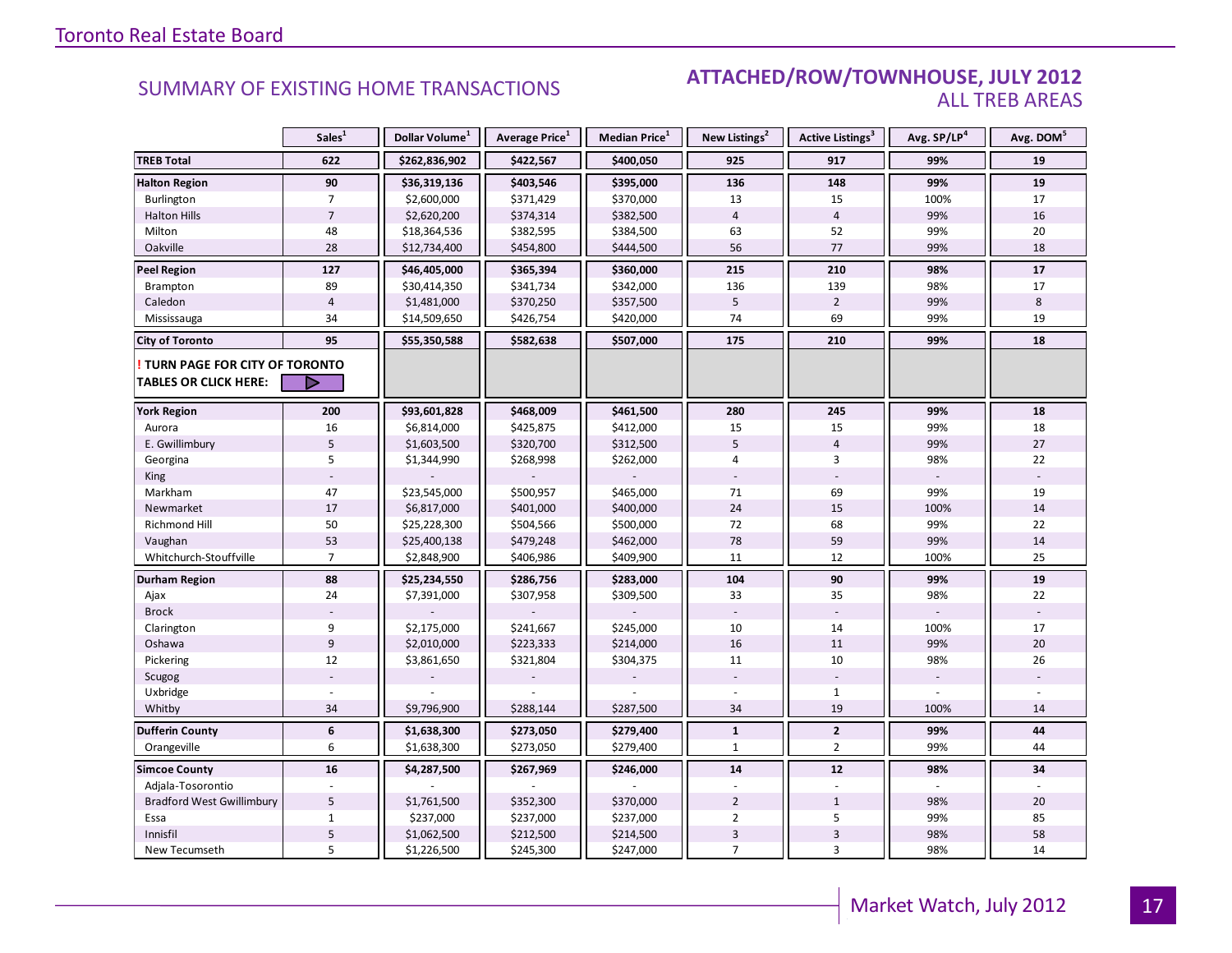#### INDUSTRIAL LEASE IN THE VALUE OF  $\overline{2012}$ CITY OF TORONTO MUNICIPAL BREAKDOWN SUMMARY OF EXISTING HOME TRANSACTIONS **ATTACHED/ROW/TOWNHOUSE, JULY 2012**

<span id="page-17-0"></span>

|                              | Sales <sup>1</sup> | Dollar Volume <sup>1</sup> | <b>Average Price</b> <sup>1</sup> | Median Price <sup>1</sup> | New Listings <sup>2</sup> | Active Listings <sup>3</sup> | Avg. SP/LP <sup>4</sup> | Avg. DOM <sup>5</sup> |
|------------------------------|--------------------|----------------------------|-----------------------------------|---------------------------|---------------------------|------------------------------|-------------------------|-----------------------|
| <b>TREB Total</b>            | 622                | \$262,836,902              | \$422,567                         | \$400,050                 | 925                       | 917                          | 99%                     | 19                    |
| <b>City of Toronto Total</b> | 95                 | \$55,350,588               | \$582,638                         | \$507,000                 | 175                       | 210                          | 99%                     | 18                    |
| <b>Toronto West</b>          | 26                 | \$13,609,288               | \$523,434                         | \$497,500                 | 45                        | 66                           | 100%                    | 18                    |
| Toronto W01                  |                    |                            |                                   |                           | $\overline{2}$            | $\mathbf{1}$                 |                         |                       |
| Toronto W02                  | 5                  | \$2,605,288                | \$521,058                         | \$510,000                 | 12                        | 13                           | 101%                    | 18                    |
| Toronto W03                  | $\overline{2}$     | \$740,000                  | \$370,000                         | \$370,000                 | 4                         | 3                            | 109%                    | $\overline{2}$        |
| Toronto W04                  | $\mathbf{1}$       | \$465,000                  | \$465,000                         | \$465,000                 | $\overline{2}$            | $\overline{9}$               | 97%                     | 30                    |
| Toronto W05                  | $\overline{4}$     | \$1,685,000                | \$421,250                         | \$407,000                 | $\overline{2}$            | $\overline{2}$               | 104%                    | 10                    |
| Toronto W06                  | 6                  | \$3,338,000                | \$556,333                         | \$555,000                 | 5                         | $\overline{7}$               | 97%                     | 28                    |
| Toronto W07                  | 3                  | \$2,155,000                | \$718,333                         | \$750,000                 | 6                         | 3                            | 101%                    | 13                    |
| Toronto W08                  | $\overline{3}$     | \$1,945,000                | \$648,333                         | \$625,000                 | $\overline{4}$            | 21                           | 99%                     | 27                    |
| Toronto W09                  | $\mathbf{1}$       | \$371,000                  | \$371,000                         | \$371,000                 | $\overline{2}$            | $\mathbf{1}$                 | 98%                     | 17                    |
| Toronto W10                  | $\mathbf{1}$       | \$305,000                  | \$305,000                         | \$305,000                 | 6                         | 6                            | 99%                     | 5                     |
| <b>Toronto Central</b>       | 28                 | \$23,828,400               | \$851,014                         | \$635,000                 | $\bf 61$                  | 76                           | 98%                     | 18                    |
| Toronto C01                  | 5                  | \$2,979,500                | \$595,900                         | \$515,000                 | 22                        | 24                           | 102%                    | 13                    |
| Toronto C02                  | $\overline{3}$     | \$6,000,000                | \$2,000,000                       | \$1,160,000               | 5                         | 6                            | 96%                     | 27                    |
| Toronto C03                  |                    |                            |                                   |                           | $\mathbf{1}$              | $\mathbf{1}$                 |                         |                       |
| Toronto C04                  | $\overline{2}$     | \$1,755,000                | \$877,500                         | \$877,500                 | $\mathbf{1}$              | 5                            | 96%                     | 27                    |
| Toronto C06                  |                    |                            |                                   |                           |                           |                              |                         |                       |
| Toronto C07                  | $\overline{2}$     | \$1,612,000                | \$806,000                         | \$806,000                 | $\overline{2}$            | 6                            | 97%                     | 19                    |
| Toronto C08                  | 6                  | \$3,840,500                | \$640,083                         | \$597,000                 | 12                        | 12                           | 99%                     | 17                    |
| Toronto C09                  | $\mathbf{1}$       | \$960,000                  | \$960,000                         | \$960,000                 |                           |                              | 96%                     | 24                    |
| Toronto C10                  | $\mathbf{1}$       | \$620,000                  | \$620,000                         | \$620,000                 |                           | $\mathbf{1}$                 | 99%                     | 29                    |
| Toronto C11                  |                    |                            |                                   |                           |                           | $\mathbf{1}$                 |                         |                       |
| Toronto C12                  | $\mathbf{1}$       | \$1,649,900                | \$1,649,900                       | \$1,649,900               | $\mathbf{1}$              | $\mathbf{1}$                 | 100%                    | 8                     |
| Toronto C13                  | $\overline{4}$     | \$1,890,500                | \$472,625                         | \$423,250                 | $\overline{9}$            | $\overline{7}$               | 98%                     | 19                    |
| Toronto C14                  | $\overline{3}$     | \$2,521,000                | \$840,333                         | \$838,000                 | 8                         | 12                           | 99%                     | 9                     |
| Toronto C15                  |                    |                            |                                   |                           |                           |                              |                         |                       |
| <b>Toronto East</b>          | 41                 | \$17,912,900               | \$436,900                         | \$401,000                 | 69                        | 68                           | 99%                     | 18                    |
| Toronto E01                  | 6                  | \$3,025,500                | \$504,250                         | \$527,500                 | 15                        | 16                           | 101%                    | 17                    |
| Toronto E02                  | $\overline{7}$     | \$4,698,900                | \$671,271                         | \$640,000                 | $6\,$                     | $\overline{3}$               | 100%                    | 6                     |
| Toronto E03                  |                    |                            |                                   |                           | 6                         | 4                            |                         |                       |
| Toronto E04                  | $\overline{3}$     | \$1,396,000                | \$465,333                         | \$483,000                 | 8                         | 15                           | 99%                     | 25                    |
| Toronto E05                  | $\overline{3}$     | \$1,192,500                | \$397,500                         | \$401,500                 | 4                         | $\mathbf{1}$                 | 98%                     | 11                    |
| Toronto E06                  |                    |                            |                                   |                           | $\overline{2}$            | $\overline{2}$               |                         |                       |
| Toronto E07                  | 3                  | \$1,116,800                | \$372,267                         | \$366,800                 | 4                         | 4                            | 98%                     | 20                    |
| <b>Toronto E08</b>           | $\overline{2}$     | \$906,300                  | \$453,150                         | \$453,150                 |                           |                              | 99%                     | 21                    |
| Toronto E09                  | $\overline{2}$     | \$809,000                  | \$404,500                         | \$404,500                 | $\mathbf{1}$              | $\mathbf{1}$                 | 96%                     | 29                    |
| Toronto E10                  | 5                  | \$1,990,500                | \$398,100                         | \$385,000                 | $\overline{5}$            | 10                           | 99%                     | 22                    |
| Toronto E11                  | 10                 | \$2,777,400                | \$277,740                         | \$265,500                 | 18                        | 12                           | 99%                     | 21                    |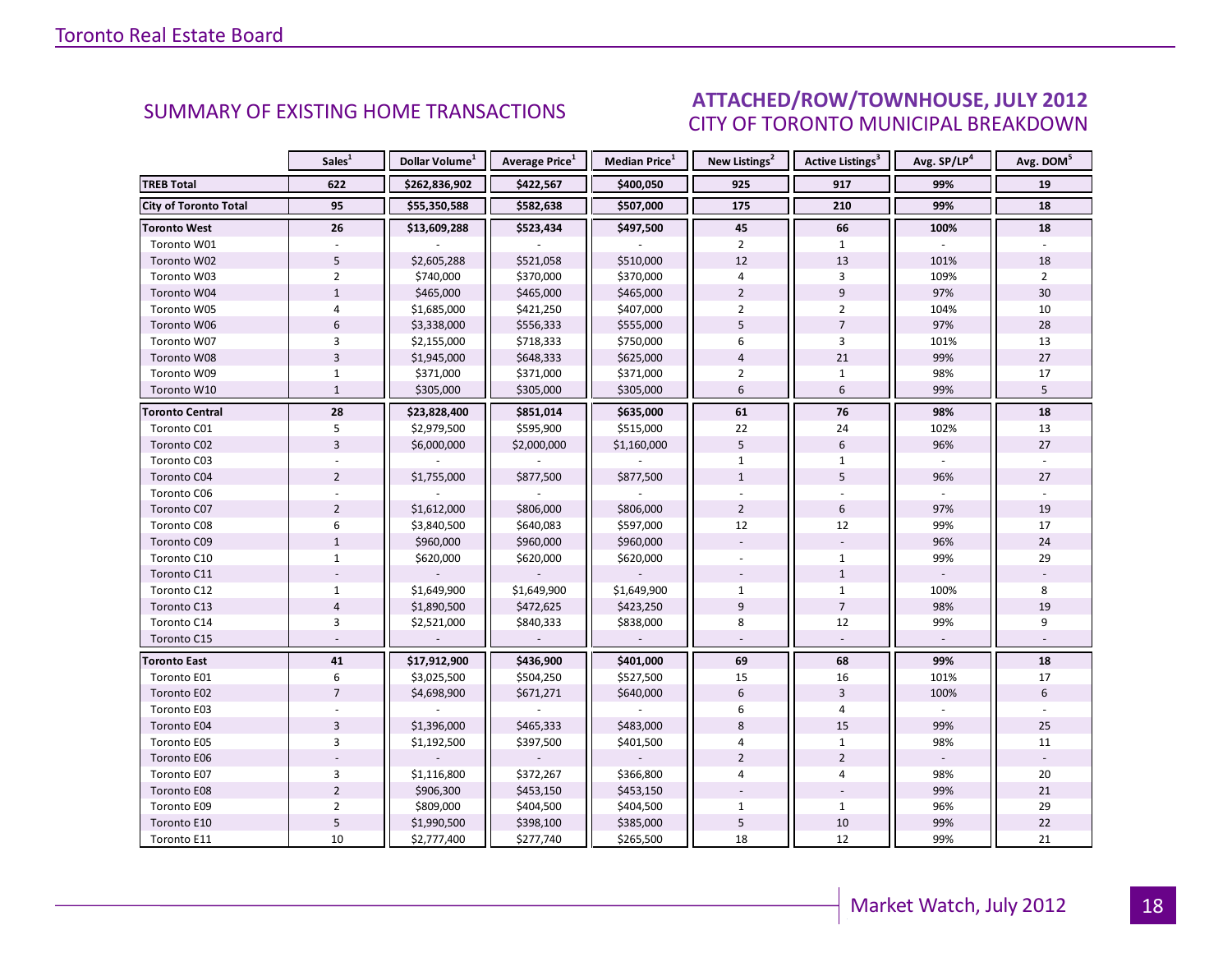#### CO-OP APARTMENT, JULY 2012 ALL TREB AREAS

|                                        | Sales <sup>1</sup>                         | Dollar Volume <sup>1</sup>         | Average Price <sup>1</sup>           | Median Price <sup>1</sup>      | New Listings <sup>2</sup>          | <b>Active Listings<sup>3</sup></b>                   | Avg. SP/LP <sup>4</sup>               | Avg. DOM <sup>5</sup> |
|----------------------------------------|--------------------------------------------|------------------------------------|--------------------------------------|--------------------------------|------------------------------------|------------------------------------------------------|---------------------------------------|-----------------------|
| <b>TREB Total</b>                      | ${\bf 10}$                                 | \$3,133,000                        | \$313,300                            | \$214,000                      | 23                                 | 31                                                   | 103%                                  | 43                    |
| <b>Halton Region</b>                   | $\overline{a}$                             |                                    |                                      |                                | $\mathbf{1}$                       | $\mathbf{1}$                                         | $\blacksquare$                        |                       |
| Burlington                             |                                            |                                    |                                      |                                | $\mathbf{1}$                       | $\mathbf{1}$                                         | $\overline{a}$                        |                       |
| <b>Halton Hills</b>                    | $\overline{a}$                             |                                    | $\overline{a}$                       | $\overline{a}$                 | $\overline{a}$                     | $\sim$                                               | $\overline{a}$                        |                       |
| Milton                                 | $\overline{\phantom{a}}$                   | $\sim$                             | $\bar{a}$                            | $\overline{\phantom{a}}$       | $\overline{\phantom{a}}$           | $\sim$                                               | $\sim$                                |                       |
| Oakville                               | $\sim$                                     | $\sim$                             | $\sim$                               | $\overline{\phantom{a}}$       | $\sim$                             | $\sim$                                               | $\sim$                                |                       |
| <b>Peel Region</b>                     | $\mathbf{1}$                               | \$258,000                          | \$258,000                            | \$258,000                      | $\mathbf{1}$                       | $\overline{2}$                                       | 98%                                   | 71                    |
| Brampton                               | $\mathcal{L}$                              |                                    |                                      |                                | $\sim$                             | $\mathbf{1}$                                         | $\omega$                              |                       |
| Caledon                                |                                            |                                    |                                      |                                |                                    |                                                      | $\overline{\phantom{a}}$              |                       |
| Mississauga                            | $\mathbf{1}$                               | \$258,000                          | \$258,000                            | \$258,000                      | $\mathbf{1}$                       | $\mathbf{1}$                                         | 98%                                   | 71                    |
| <b>City of Toronto</b>                 | 9                                          | \$2,875,000                        | \$319,444                            | \$170,000                      | 21                                 | 28                                                   | 103%                                  | 39                    |
| <b>! TURN PAGE FOR CITY OF TORONTO</b> |                                            |                                    |                                      |                                |                                    |                                                      |                                       |                       |
| <b>TABLES OR CLICK HERE:</b>           | D                                          |                                    |                                      |                                |                                    |                                                      |                                       |                       |
| <b>York Region</b>                     | $\blacksquare$                             | $\blacksquare$                     | $\blacksquare$                       | $\blacksquare$                 | $\blacksquare$                     | $\tilde{\phantom{a}}$                                | $\overline{a}$                        |                       |
| Aurora                                 |                                            |                                    |                                      | ä,                             | $\sim$                             |                                                      |                                       |                       |
| E. Gwillimbury                         |                                            |                                    |                                      |                                |                                    |                                                      |                                       |                       |
| Georgina                               |                                            |                                    |                                      |                                |                                    |                                                      |                                       |                       |
| King                                   |                                            |                                    |                                      |                                |                                    |                                                      |                                       |                       |
| Markham                                | $\overline{\phantom{a}}$                   | $\overline{a}$                     | $\overline{a}$                       | L.                             | $\overline{a}$                     | $\sim$                                               | $\bar{a}$                             |                       |
| Newmarket                              |                                            |                                    |                                      |                                |                                    |                                                      |                                       |                       |
| Richmond Hill                          | ÷,                                         |                                    |                                      |                                |                                    |                                                      |                                       |                       |
| Vaughan                                | $\overline{\phantom{a}}$                   | $\sim$                             | $\overline{\phantom{a}}$             | $\overline{a}$                 | $\overline{\phantom{a}}$           | $\overline{\phantom{a}}$                             | $\overline{\phantom{a}}$              |                       |
| Whitchurch-Stouffville                 | $\omega$                                   | $\sim$                             | $\sim$                               | $\overline{a}$                 | $\sim$                             | $\sim$                                               | $\sim$                                |                       |
| <b>Durham Region</b>                   | $\blacksquare$                             |                                    |                                      |                                |                                    |                                                      | $\blacksquare$                        |                       |
|                                        |                                            | $\overline{\phantom{a}}$           | $\blacksquare$<br>$\overline{a}$     | $\overline{\phantom{a}}$<br>ä, | $\overline{\phantom{a}}$<br>$\sim$ | $\overline{\phantom{a}}$<br>÷.                       | ÷.                                    |                       |
| Ajax<br><b>Brock</b>                   |                                            |                                    |                                      |                                |                                    |                                                      |                                       |                       |
| Clarington                             | $\ddot{\phantom{1}}$                       |                                    |                                      | ÷.                             | $\sim$                             | $\sim$                                               |                                       |                       |
| Oshawa                                 |                                            |                                    |                                      |                                |                                    |                                                      |                                       |                       |
| Pickering                              | ÷                                          |                                    |                                      | ä,                             |                                    | ÷.                                                   |                                       |                       |
| Scugog                                 |                                            |                                    | $\overline{a}$                       | ÷.                             |                                    |                                                      |                                       |                       |
| Uxbridge                               | $\overline{\phantom{a}}$                   | $\sim$                             | ÷,                                   | ä,                             | $\bar{\phantom{a}}$                | $\overline{\phantom{a}}$                             | $\overline{\phantom{a}}$              |                       |
| Whitby                                 | $\overline{\phantom{a}}$                   | $\overline{a}$                     | $\sim$                               | $\sim$                         | $\sim$                             | $\overline{\phantom{a}}$                             | $\sim$                                |                       |
|                                        |                                            |                                    |                                      |                                |                                    |                                                      |                                       |                       |
| <b>Dufferin County</b><br>Orangeville  | $\overline{\phantom{a}}$<br>$\blacksquare$ | $\overline{\phantom{a}}$<br>$\sim$ | $\overline{\phantom{a}}$<br>$\omega$ | $\Box$<br>÷,                   | $\overline{\phantom{a}}$<br>$\sim$ | $\overline{\phantom{a}}$<br>$\overline{\phantom{a}}$ | $\overline{\phantom{a}}$<br>$\bar{a}$ | $\blacksquare$<br>÷.  |
|                                        |                                            |                                    |                                      |                                |                                    |                                                      |                                       |                       |
| <b>Simcoe County</b>                   | $\blacksquare$                             | $\blacksquare$                     | $\blacksquare$                       | $\overline{\phantom{a}}$       | $\blacksquare$                     | $\overline{a}$                                       | $\overline{a}$                        |                       |
| Adjala-Tosorontio                      | $\blacksquare$                             | $\sim$                             | $\sim$                               | $\overline{\phantom{a}}$       | $\sim$                             | $\sim$                                               | ÷.                                    |                       |
| <b>Bradford West Gwillimbury</b>       | $\overline{\phantom{a}}$                   |                                    |                                      |                                |                                    |                                                      |                                       |                       |
| Essa                                   |                                            |                                    |                                      |                                |                                    |                                                      |                                       |                       |
| Innisfil                               | $\overline{a}$                             | $\overline{a}$                     | $\overline{a}$                       | $\overline{a}$                 | $\overline{a}$                     | $\overline{a}$                                       | $\overline{a}$                        |                       |
| New Tecumseth                          | ÷,                                         | $\sim$                             |                                      | ä,                             | $\overline{\phantom{a}}$           | $\overline{\phantom{a}}$                             | $\bar{a}$                             |                       |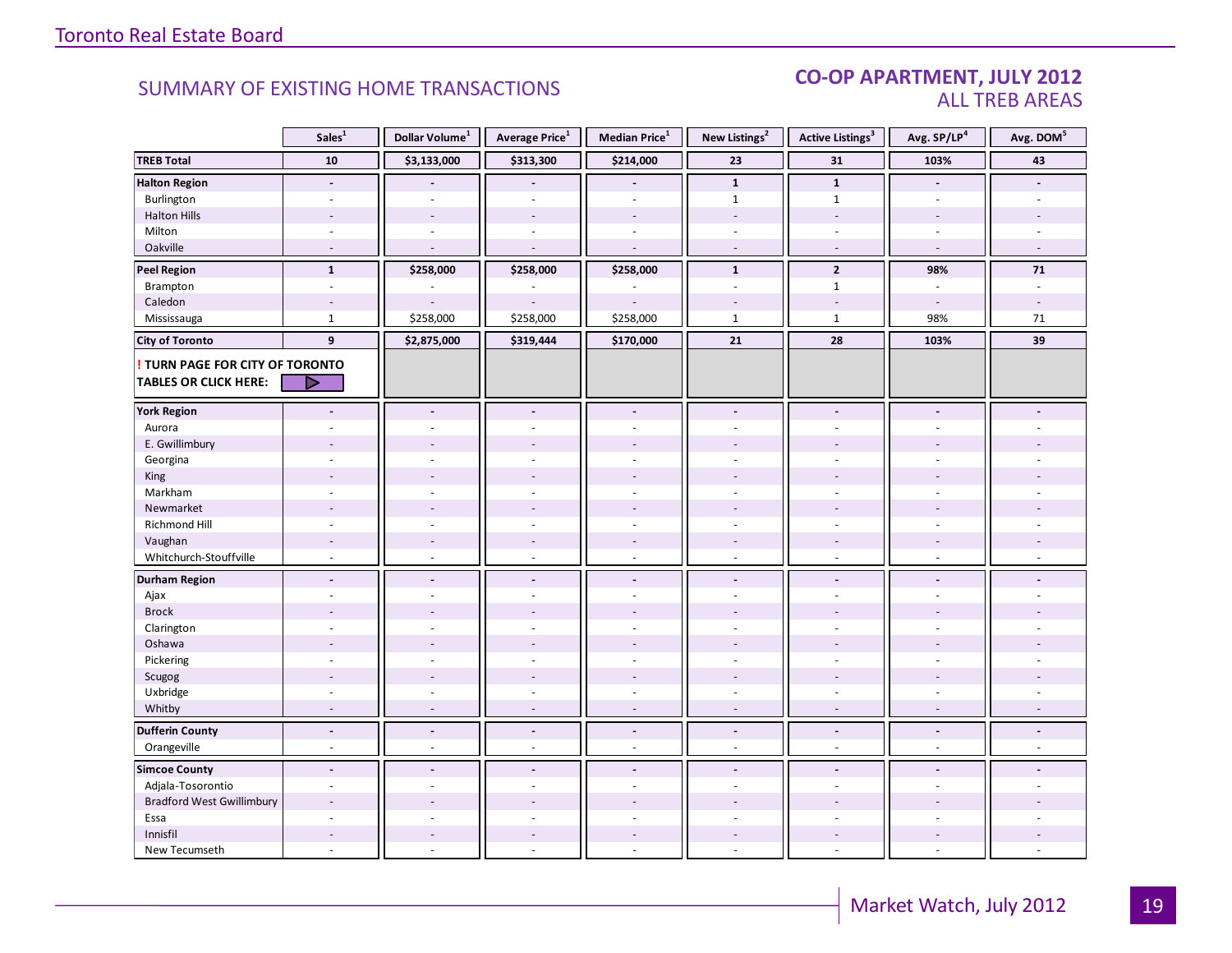### CO-OP APARTMENT, JULY 2012 CITY OF TORONTO MUNICIPAL BREAKDOWN

<span id="page-19-0"></span>

|                              | Sales <sup>1</sup>      | Dollar Volume <sup>1</sup> | <b>Average Price</b> <sup>1</sup> | <b>Median Price</b> <sup>1</sup> | New Listings <sup>2</sup><br><b>Active Listings<sup>3</sup></b> |                 | Avg. SP/LP <sup>4</sup>  | Avg. DOM <sup>5</sup> |
|------------------------------|-------------------------|----------------------------|-----------------------------------|----------------------------------|-----------------------------------------------------------------|-----------------|--------------------------|-----------------------|
| <b>TREB Total</b>            | 10                      | \$3,133,000                | \$313,300                         | \$214,000                        | 23                                                              | 31              | 103%                     | 43                    |
| <b>City of Toronto Total</b> | $\overline{9}$          | \$2,875,000                | \$319,444                         | \$170,000                        | $\overline{21}$                                                 | $\overline{28}$ | 103%                     | 39                    |
| <b>Toronto West</b>          | $\mathbf{2}$            | \$332,000                  | \$166,000                         | \$166,000                        | 9                                                               | 14              | 96%                      | 67                    |
| Toronto W01                  |                         |                            |                                   |                                  |                                                                 |                 |                          |                       |
| Toronto W02                  |                         |                            |                                   |                                  |                                                                 | $\mathbf{1}$    |                          |                       |
| Toronto W03                  | $\sim$                  | $\sim$                     | $\mathbf{r}$                      | $\sim$                           |                                                                 | $\overline{a}$  |                          |                       |
| Toronto W04                  |                         |                            |                                   |                                  |                                                                 |                 |                          |                       |
| Toronto W05                  |                         |                            |                                   |                                  | 3                                                               | 5               |                          |                       |
| Toronto W06                  | $\sim$                  |                            |                                   |                                  | $\overline{3}$                                                  | $\overline{4}$  | $\sim$                   |                       |
| Toronto W07                  | $\mathbf{1}$            | \$162,000                  | \$162,000                         | \$162,000                        |                                                                 | $\mathbf{1}$    | 96%                      | 115                   |
| Toronto W08                  |                         |                            |                                   |                                  | $\overline{2}$                                                  | $\overline{2}$  | $\omega$                 |                       |
| Toronto W09                  |                         |                            |                                   |                                  | $\mathbf{1}$                                                    | $\mathbf{1}$    |                          |                       |
| Toronto W10                  | $\mathbf{1}$            | \$170,000                  | \$170,000                         | \$170,000                        |                                                                 | $\omega$        | 97%                      | 18                    |
| <b>Toronto Central</b>       | $\overline{4}$          | \$2,199,500                | \$549,875                         | \$504,250                        | 6                                                               | 11              | 105%                     | 48                    |
| Toronto C01                  | $\mathbf{1}$            | \$536,000                  | \$536,000                         | \$536,000                        | $\mathbf{1}$                                                    | $\overline{2}$  | 98%                      | 47                    |
| Toronto C02                  | $\mathbf{1}$            | \$472,500                  | \$472,500                         | \$472,500                        | $\mathbf{1}$                                                    | $\omega$        | 99%                      | 8                     |
| Toronto C03                  | $\sim$                  |                            |                                   |                                  |                                                                 | 3               | $\overline{\phantom{a}}$ |                       |
| Toronto C04                  |                         |                            |                                   |                                  | $\overline{2}$                                                  | $\overline{4}$  |                          |                       |
| Toronto C06                  |                         |                            |                                   |                                  |                                                                 |                 |                          |                       |
| Toronto C07                  |                         | $\sim$                     | $\omega$                          | $\sim$                           |                                                                 |                 |                          |                       |
| Toronto C08                  |                         |                            |                                   |                                  |                                                                 |                 |                          |                       |
| Toronto C09                  | $\overline{2}$          | \$1,191,000                | \$595,500                         | \$595,500                        | $\mathbf{1}$                                                    | $\mathbf{1}$    | 110%                     | 68                    |
| Toronto C10                  |                         |                            |                                   |                                  |                                                                 |                 |                          |                       |
| Toronto C11                  |                         |                            |                                   |                                  |                                                                 |                 |                          |                       |
| Toronto C12                  | ÷.                      |                            |                                   |                                  |                                                                 |                 |                          |                       |
| Toronto C13                  |                         |                            |                                   |                                  |                                                                 |                 |                          |                       |
| Toronto C14                  |                         |                            |                                   |                                  |                                                                 |                 |                          |                       |
| Toronto C15                  | $\overline{a}$          |                            |                                   | $\overline{a}$                   | $\mathbf{1}$                                                    | $\mathbf{1}$    | $\overline{\phantom{a}}$ |                       |
| <b>Toronto East</b>          | $\overline{\mathbf{3}}$ | \$343,500                  | \$114,500                         | \$105,500                        | 6                                                               | 3               | 99%                      | 10                    |
| Toronto E01                  |                         |                            |                                   |                                  |                                                                 |                 |                          |                       |
| Toronto E02                  |                         |                            |                                   |                                  |                                                                 |                 |                          |                       |
| Toronto E03                  |                         |                            |                                   |                                  |                                                                 |                 |                          |                       |
| Toronto E04                  |                         |                            |                                   |                                  |                                                                 |                 |                          |                       |
| Toronto E05                  |                         |                            |                                   |                                  |                                                                 |                 |                          |                       |
| Toronto E06                  |                         |                            |                                   |                                  |                                                                 |                 |                          |                       |
| Toronto E07                  |                         |                            |                                   |                                  |                                                                 |                 |                          |                       |
| Toronto E08                  |                         |                            |                                   |                                  |                                                                 |                 |                          |                       |
| Toronto E09                  |                         |                            |                                   |                                  | $\mathbf{1}$                                                    | $\mathbf{1}$    |                          |                       |
| Toronto E10                  | 3                       | \$343,500                  | \$114,500                         | \$105,500                        | $\overline{4}$                                                  | $1\,$           | 99%                      | 10                    |
| Toronto E11                  |                         |                            |                                   | $\sim$                           | $\mathbf{1}$                                                    | $\mathbf{1}$    | ÷                        |                       |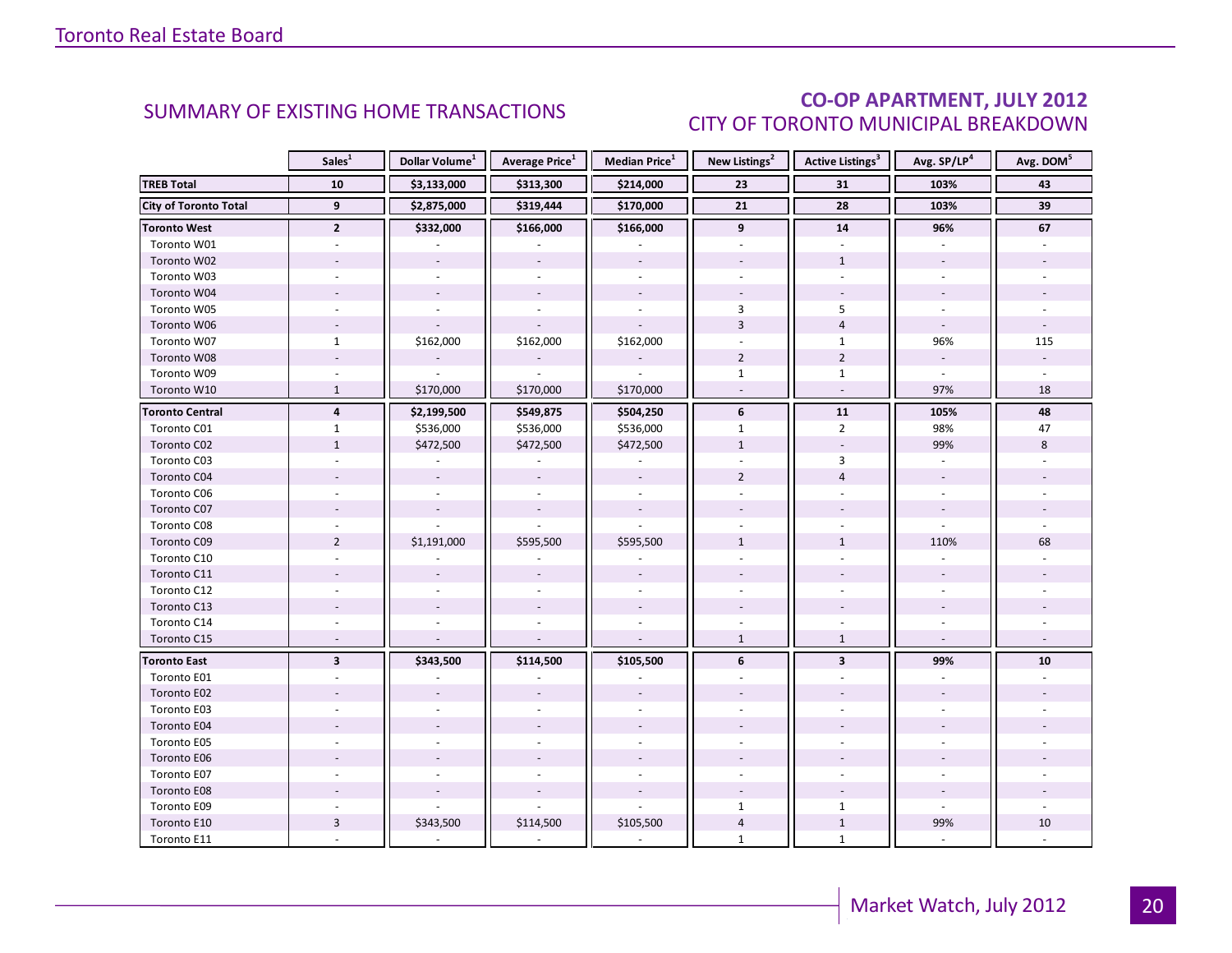#### SUMMARY OF EXISTING HOME TRANSACTIONS **DETACHED CONDOMINIUM, JULY 2012** ALL TREB AREAS

|                                        | Sales <sup>1</sup>       | Dollar Volume <sup>1</sup> | Average Price <sup>1</sup>   | Median Price <sup>1</sup> | New Listings <sup>2</sup> | Active Listings <sup>3</sup> | Avg. SP/LP <sup>4</sup>  | Avg. DOM <sup>5</sup>    |
|----------------------------------------|--------------------------|----------------------------|------------------------------|---------------------------|---------------------------|------------------------------|--------------------------|--------------------------|
| <b>TREB Total</b>                      | 6                        | \$1,720,500                | \$286,750                    | \$285,000                 | 15                        | 36                           | 96%                      | 33                       |
| <b>Halton Region</b>                   | $\overline{\phantom{a}}$ |                            |                              |                           | $\mathbf{1}$              | $\mathbf{1}$                 | $\blacksquare$           |                          |
| Burlington                             |                          |                            |                              |                           | $\mathbf{1}$              | $\mathbf{1}$                 | $\overline{a}$           |                          |
| <b>Halton Hills</b>                    |                          |                            | $\overline{a}$               | $\overline{a}$            | $\sim$                    | $\overline{a}$               | $\overline{a}$           |                          |
| Milton                                 | $\sim$                   | $\overline{\phantom{a}}$   | $\bar{a}$                    | $\sim$                    | $\sim$                    | $\overline{\phantom{a}}$     | $\sim$                   |                          |
| Oakville                               | $\sim$                   | $\sim$                     | $\sim$                       | $\sim$                    | $\sim$                    | $\sim$                       | $\sim$                   | $\sim$                   |
| <b>Peel Region</b>                     | $\mathbf{1}$             | \$283,000                  | \$283,000                    | \$283,000                 | $\overline{2}$            | 6                            | 98%                      | 28                       |
| Brampton                               | $\sim$                   |                            |                              | L.                        | $\mathbf{1}$              | 3                            | $\sim$                   | $\sim$                   |
| Caledon                                |                          |                            |                              |                           |                           |                              |                          |                          |
| Mississauga                            | $\mathbf{1}$             | \$283,000                  | \$283,000                    | \$283,000                 | $\mathbf{1}$              | $\overline{3}$               | 98%                      | 28                       |
| <b>City of Toronto</b>                 | $\mathbf{1}$             | \$287,000                  | \$287,000                    | \$287,000                 | 5                         | $\overline{7}$               | 96%                      | 32                       |
| <b>! TURN PAGE FOR CITY OF TORONTO</b> |                          |                            |                              |                           |                           |                              |                          |                          |
| <b>TABLES OR CLICK HERE:</b>           | D                        |                            |                              |                           |                           |                              |                          |                          |
| <b>York Region</b>                     | $\blacksquare$           | $\blacksquare$             | $\overline{\phantom{a}}$     | $\overline{\phantom{a}}$  | $\blacksquare$            | $\blacksquare$               | $\blacksquare$           |                          |
| Aurora                                 |                          |                            |                              | ÷,                        |                           |                              |                          |                          |
|                                        |                          |                            |                              |                           |                           |                              |                          |                          |
| E. Gwillimbury                         |                          |                            |                              |                           |                           |                              |                          |                          |
| Georgina<br>King                       |                          |                            |                              |                           |                           |                              |                          |                          |
| Markham                                | ÷                        |                            | $\overline{a}$               | $\overline{a}$            | $\sim$                    | ÷                            | $\sim$                   |                          |
| Newmarket                              |                          |                            |                              |                           |                           |                              |                          |                          |
| Richmond Hill                          | $\sim$                   |                            | $\overline{a}$               | $\overline{a}$            |                           | $\sim$                       | $\overline{a}$           |                          |
| Vaughan                                | $\overline{\phantom{a}}$ | $\overline{\phantom{a}}$   | $\overline{\phantom{a}}$     | $\overline{\phantom{a}}$  |                           | $\overline{\phantom{a}}$     | $\overline{\phantom{a}}$ |                          |
| Whitchurch-Stouffville                 | $\sim$                   |                            | L.                           | ÷,                        | $\sim$                    | $\overline{\phantom{a}}$     | $\sim$                   | $\sim$                   |
|                                        |                          |                            |                              |                           |                           |                              |                          |                          |
| <b>Durham Region</b>                   | $\overline{2}$           | \$449,000                  | \$224,500                    | \$224,500                 | $\overline{\phantom{a}}$  | $\mathbf{1}$                 | 96%                      | 49                       |
| Ajax                                   | $\overline{2}$           | \$449,000                  | \$224,500                    | \$224,500                 | $\sim$                    | $\mathbf{1}$                 | 96%                      | 49                       |
| <b>Brock</b>                           |                          |                            |                              |                           |                           |                              |                          |                          |
| Clarington                             | $\overline{\phantom{a}}$ | $\sim$                     | $\blacksquare$               | ÷,                        | ÷.                        | ÷                            | $\sim$                   |                          |
| Oshawa                                 | $\overline{\phantom{a}}$ |                            |                              | $\overline{a}$            |                           |                              |                          |                          |
| Pickering                              | ÷.                       |                            |                              | $\overline{a}$            |                           | L.                           | ÷.                       |                          |
| Scugog                                 |                          | $\sim$                     | $\overline{\phantom{a}}$     | ÷,                        |                           |                              |                          |                          |
| Uxbridge                               | $\sim$                   | $\sim$                     | $\bar{a}$                    | $\overline{\phantom{a}}$  | $\sim$                    | $\overline{\phantom{a}}$     | $\sim$                   |                          |
| Whitby                                 | $\sim$                   | $\sim$                     | $\sim$                       | $\sim$                    | $\overline{a}$            | $\sim$                       | $\sim$                   | $\sim$                   |
| <b>Dufferin County</b>                 | $\overline{\phantom{a}}$ |                            | $\qquad \qquad \blacksquare$ | $\overline{\phantom{a}}$  | $\overline{\phantom{a}}$  | $\overline{\phantom{a}}$     | $\overline{\phantom{a}}$ | $\overline{\phantom{a}}$ |
| Orangeville                            | $\omega$                 | ÷.                         | ÷.                           | ÷,                        | $\omega$                  | $\omega$                     | $\sim$                   | $\omega$                 |
| <b>Simcoe County</b>                   | $\overline{2}$           | \$701,500                  | \$350,750                    | \$350,750                 | $\overline{7}$            | 21                           | 96%                      | 20                       |
| Adjala-Tosorontio                      | $\overline{\phantom{a}}$ |                            |                              | ä,                        | $\overline{\phantom{a}}$  | $\blacksquare$               | $\overline{\phantom{a}}$ | ÷.                       |
| <b>Bradford West Gwillimbury</b>       | $\overline{a}$           |                            | $\overline{\phantom{a}}$     | $\overline{a}$            |                           | $\overline{\phantom{a}}$     | $\sim$                   |                          |
| Essa                                   |                          |                            |                              |                           |                           |                              |                          |                          |
| Innisfil                               |                          |                            |                              |                           |                           | $\overline{\phantom{a}}$     | $\overline{a}$           |                          |
| New Tecumseth                          | $\overline{2}$           | \$701,500                  | \$350,750                    | \$350,750                 | $\overline{7}$            | 21                           | 96%                      | 20                       |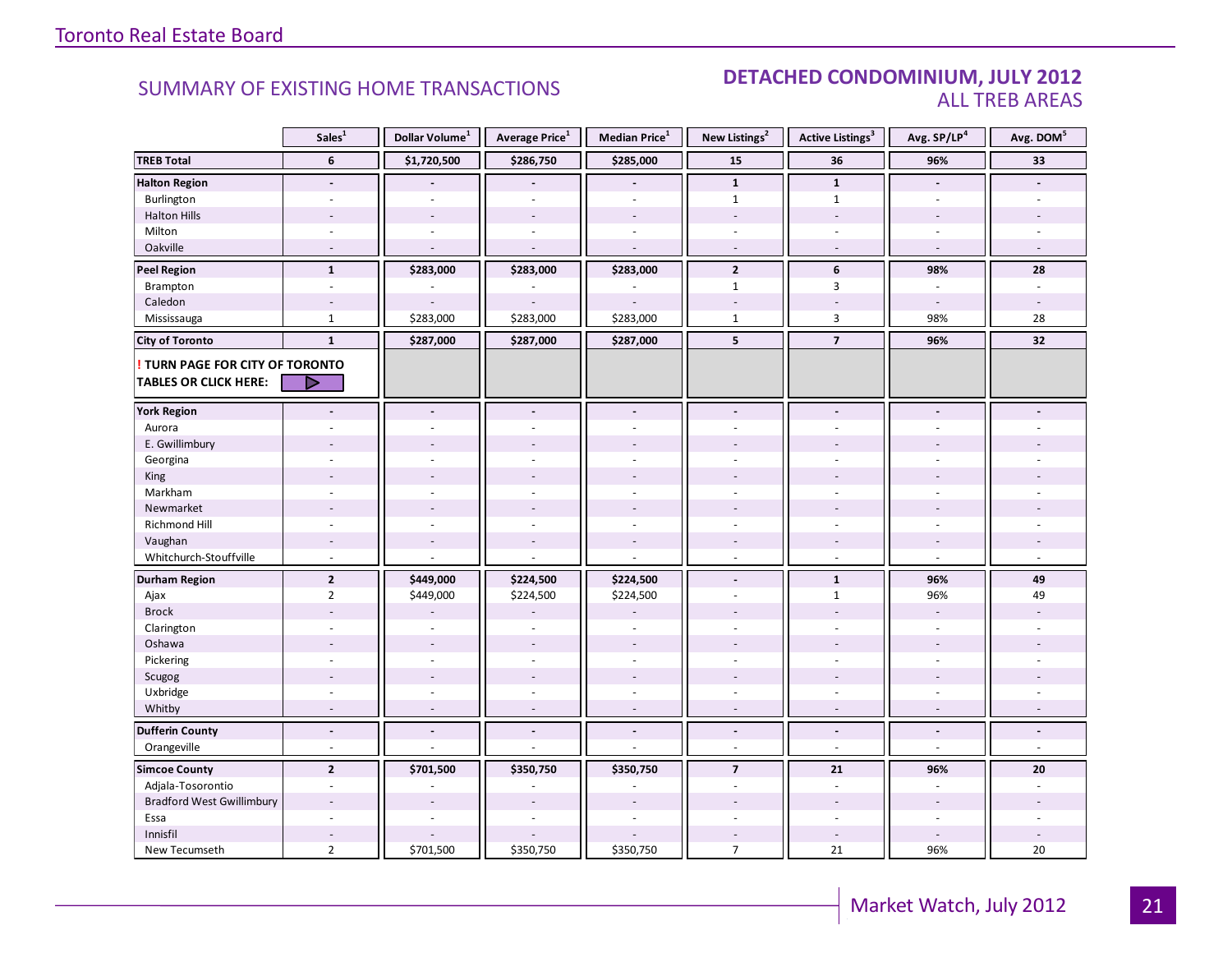### DETACHED CONDOMINIUM, JULY 2012 CITY OF TORONTO MUNICIPAL BREAKDOWN

<span id="page-21-0"></span>

|                        | Sales <sup>1</sup> | Dollar Volume <sup>1</sup> | Average Price <sup>1</sup> | <b>Median Price</b> <sup>1</sup> | New Listings <sup>2</sup> | <b>Active Listings</b> <sup>3</sup> | Avg. SP/LP4    | Avg. DOM <sup>5</sup> |
|------------------------|--------------------|----------------------------|----------------------------|----------------------------------|---------------------------|-------------------------------------|----------------|-----------------------|
| <b>TREB Total</b>      | 6                  | \$1,720,500                | \$286,750                  | \$285,000                        | 15                        | 36                                  | 96%            | 33                    |
| City of Toronto Total  | $\mathbf{1}$       | \$287,000                  | \$287,000                  | \$287,000                        | 5                         | $\overline{7}$                      | 96%            | 32                    |
| <b>Toronto West</b>    | $\blacksquare$     |                            | $\tilde{\phantom{a}}$      | $\blacksquare$                   | $\blacksquare$            | $\blacksquare$                      | $\blacksquare$ |                       |
| Toronto W01            |                    |                            |                            |                                  |                           |                                     |                |                       |
| Toronto W02            |                    |                            |                            |                                  |                           |                                     |                |                       |
| Toronto W03            |                    |                            |                            |                                  |                           |                                     |                |                       |
| Toronto W04            |                    |                            |                            |                                  |                           |                                     |                |                       |
| Toronto W05            |                    |                            |                            |                                  |                           |                                     |                |                       |
| Toronto W06            |                    |                            |                            |                                  |                           |                                     |                |                       |
| Toronto W07            |                    |                            |                            |                                  |                           |                                     |                |                       |
| Toronto W08            |                    |                            |                            |                                  |                           |                                     |                |                       |
| Toronto W09            |                    |                            |                            |                                  |                           |                                     |                |                       |
| Toronto W10            |                    |                            |                            | $\overline{\phantom{a}}$         |                           | $\overline{\phantom{a}}$            |                |                       |
| <b>Toronto Central</b> |                    |                            |                            | $\blacksquare$                   | $\blacksquare$            | $\overline{2}$                      |                |                       |
| Toronto C01            |                    |                            |                            |                                  |                           | $\mathbf{1}$                        |                |                       |
| Toronto C02            |                    |                            |                            |                                  |                           |                                     |                |                       |
| Toronto C03            |                    |                            |                            |                                  |                           | $\overline{\phantom{a}}$            |                |                       |
| Toronto C04            |                    |                            |                            |                                  |                           |                                     |                |                       |
| Toronto C06            |                    |                            |                            |                                  |                           |                                     |                |                       |
| Toronto C07            |                    |                            |                            |                                  |                           |                                     |                |                       |
| Toronto C08            |                    |                            |                            |                                  |                           |                                     |                |                       |
| Toronto C09            |                    |                            |                            |                                  |                           |                                     |                |                       |
| Toronto C10            |                    |                            |                            |                                  |                           |                                     |                |                       |
| Toronto C11            |                    |                            |                            |                                  |                           |                                     |                |                       |
| Toronto C12            |                    |                            |                            |                                  |                           | $\mathbf{1}$                        |                |                       |
| Toronto C13            |                    |                            |                            |                                  |                           |                                     |                |                       |
| Toronto C14            |                    |                            |                            |                                  |                           |                                     |                |                       |
| Toronto C15            | $\overline{a}$     |                            |                            | $\sim$                           | $\sim$                    | $\sim$                              | $\sim$         |                       |
| <b>Toronto East</b>    | $\mathbf{1}$       | \$287,000                  | \$287,000                  | \$287,000                        | 5                         | 5                                   | 96%            | 32                    |
| Toronto E01            |                    |                            |                            |                                  |                           |                                     |                |                       |
| Toronto E02            |                    |                            |                            |                                  |                           | $\mathbf{1}$                        |                |                       |
| Toronto E03            |                    |                            |                            |                                  |                           |                                     |                |                       |
| Toronto E04            |                    |                            |                            |                                  |                           |                                     |                |                       |
| Toronto E05            |                    |                            |                            |                                  |                           |                                     |                |                       |
| Toronto E06            |                    |                            |                            |                                  |                           |                                     |                |                       |
| Toronto E07            |                    |                            |                            |                                  |                           | $\mathbf{1}$                        |                |                       |
| Toronto E08            |                    |                            |                            |                                  | $\mathbf{1}$              | $\mathbf{1}$                        |                |                       |
| Toronto E09            |                    |                            |                            |                                  |                           |                                     |                |                       |
| Toronto E10            |                    |                            |                            |                                  |                           |                                     |                |                       |
| Toronto E11            | $\mathbf{1}$       | \$287,000                  | \$287,000                  | \$287,000                        | 4                         | $\overline{2}$                      | 96%            | 32                    |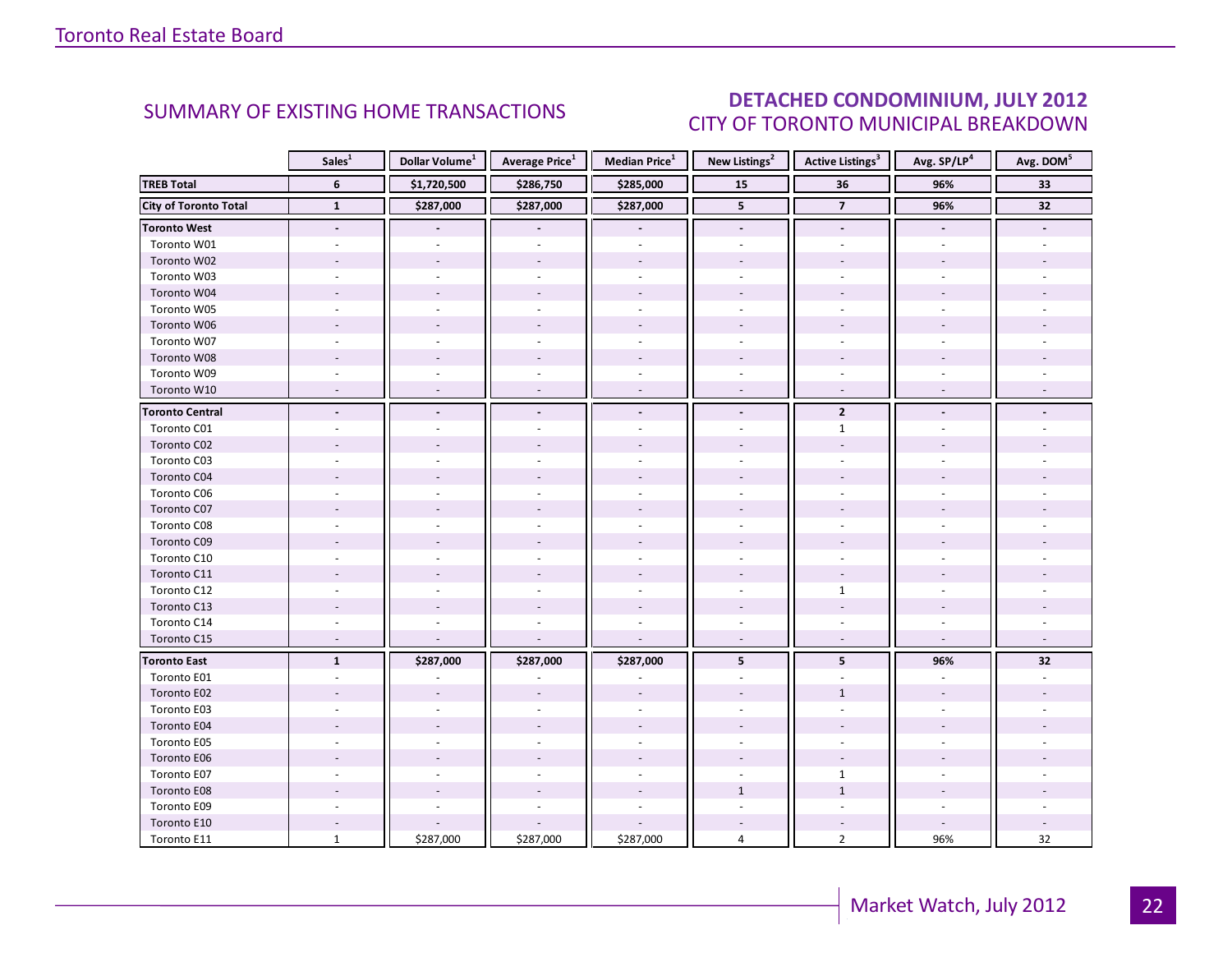#### SUMMARY OF EXISTING HOME TRANSACTIONS **CO-OWNERSHIP APARTMENT, JULY 2012** ALL TREB AREAS

|                                  | Sales <sup>1</sup>       | Dollar Volume <sup>1</sup> | Average Price <sup>1</sup> | Median Price <sup>1</sup> | New Listings <sup>2</sup> | <b>Active Listings<sup>3</sup></b> | Avg. SP/LP <sup>4</sup>  | Avg. DOM <sup>5</sup> |
|----------------------------------|--------------------------|----------------------------|----------------------------|---------------------------|---------------------------|------------------------------------|--------------------------|-----------------------|
| <b>TREB Total</b>                | 5                        | \$1,496,300                | \$299,260                  | \$279,000                 | $\overline{7}$            | 23                                 | 102%                     | 34                    |
| <b>Halton Region</b>             | $\overline{\phantom{a}}$ |                            |                            |                           | $\blacksquare$            | $\overline{\phantom{a}}$           | $\blacksquare$           |                       |
| Burlington                       |                          |                            |                            |                           |                           |                                    | $\overline{a}$           |                       |
| <b>Halton Hills</b>              | $\overline{a}$           | $\overline{a}$             | $\overline{a}$             | $\overline{a}$            | $\sim$                    | $\overline{\phantom{a}}$           | $\overline{a}$           |                       |
| Milton                           | $\overline{\phantom{a}}$ | $\sim$                     | $\sim$                     | $\omega$                  | $\sim$                    | $\overline{\phantom{a}}$           | $\sim$                   |                       |
| Oakville                         | $\sim$                   | $\sim$                     | $\sim$                     | $\sim$                    | $\sim$                    | $\sim$                             | $\sim$                   |                       |
| <b>Peel Region</b>               | $\overline{\phantom{a}}$ | $\blacksquare$             | $\blacksquare$             | $\centerdot$              | $\blacksquare$            | $\overline{\phantom{a}}$           | $\blacksquare$           |                       |
| Brampton                         | $\overline{\phantom{a}}$ | $\overline{a}$             | $\overline{a}$             | $\overline{a}$            | $\sim$                    | $\sim$                             | ÷.                       |                       |
| Caledon                          |                          |                            |                            |                           |                           |                                    |                          |                       |
| Mississauga                      | ÷                        |                            |                            |                           | $\sim$                    | $\sim$                             | $\overline{a}$           |                       |
| <b>City of Toronto</b>           | 5                        | \$1,496,300                | \$299,260                  | \$279,000                 | $\overline{7}$            | 23                                 | 102%                     | 34                    |
| ! TURN PAGE FOR CITY OF TORONTO  |                          |                            |                            |                           |                           |                                    |                          |                       |
| <b>TABLES OR CLICK HERE:</b>     | D                        |                            |                            |                           |                           |                                    |                          |                       |
|                                  |                          |                            |                            |                           |                           |                                    |                          |                       |
| <b>York Region</b>               | $\blacksquare$           | $\blacksquare$             | $\blacksquare$             | $\blacksquare$            | $\blacksquare$            | $\tilde{\phantom{a}}$              | $\overline{a}$           |                       |
| Aurora                           |                          |                            |                            | ä,                        | $\overline{\phantom{a}}$  |                                    |                          |                       |
| E. Gwillimbury                   |                          |                            |                            |                           |                           |                                    |                          |                       |
| Georgina                         |                          |                            |                            |                           |                           |                                    |                          |                       |
| King                             |                          |                            |                            |                           |                           |                                    |                          |                       |
| Markham                          | $\overline{\phantom{a}}$ | $\overline{a}$             | $\overline{a}$             | L.                        | $\overline{a}$            | $\sim$                             | $\bar{a}$                |                       |
| Newmarket                        |                          |                            |                            |                           |                           |                                    |                          |                       |
| Richmond Hill                    | ÷                        |                            |                            | ÷.                        |                           |                                    |                          |                       |
| Vaughan                          | $\overline{\phantom{a}}$ | $\sim$                     | $\overline{\phantom{a}}$   | $\overline{a}$            | $\overline{\phantom{a}}$  | $\overline{\phantom{a}}$           | $\overline{\phantom{a}}$ |                       |
| Whitchurch-Stouffville           | $\omega$                 | $\sim$                     | $\sim$                     | $\overline{a}$            | $\sim$                    | $\sim$                             | $\sim$                   |                       |
| <b>Durham Region</b>             | $\centerdot$             | $\overline{\phantom{a}}$   | $\blacksquare$             | $\overline{\phantom{a}}$  | $\overline{\phantom{a}}$  | $\overline{\phantom{a}}$           | $\blacksquare$           |                       |
| Ajax                             | ÷.                       | $\overline{a}$             | $\overline{a}$             | $\overline{a}$            | $\sim$                    | ÷.                                 | ÷                        |                       |
| <b>Brock</b>                     |                          |                            |                            |                           |                           |                                    |                          |                       |
| Clarington                       | $\ddot{\phantom{1}}$     |                            |                            | ÷.                        | $\sim$                    | $\sim$                             | ÷.                       |                       |
| Oshawa                           |                          |                            |                            |                           |                           |                                    |                          |                       |
| Pickering                        | ÷                        |                            |                            | ä,                        |                           | ÷.                                 | ÷                        |                       |
| Scugog                           |                          | $\overline{a}$             | $\overline{a}$             | $\overline{a}$            |                           | $\overline{a}$                     |                          |                       |
| Uxbridge                         | $\overline{\phantom{a}}$ | $\sim$                     | $\omega$                   | ä,                        | $\bar{a}$                 | ÷,                                 | $\overline{\phantom{a}}$ |                       |
| Whitby                           | $\overline{\phantom{a}}$ | $\overline{a}$             | $\sim$                     | $\sim$                    | $\sim$                    | $\overline{\phantom{a}}$           | $\overline{\phantom{a}}$ |                       |
| <b>Dufferin County</b>           | $\overline{\phantom{a}}$ | $\overline{\phantom{a}}$   | $\overline{\phantom{a}}$   | $\Box$                    | $\overline{\phantom{a}}$  | $\overline{\phantom{a}}$           | $\overline{\phantom{a}}$ | $\blacksquare$        |
| Orangeville                      | $\blacksquare$           | $\sim$                     | $\overline{\phantom{a}}$   | ä,                        | $\sim$                    | $\overline{\phantom{a}}$           | $\bar{a}$                | ÷.                    |
| <b>Simcoe County</b>             | $\blacksquare$           | $\blacksquare$             | $\blacksquare$             | $\overline{\phantom{a}}$  | $\blacksquare$            | $\overline{a}$                     | $\blacksquare$           |                       |
| Adjala-Tosorontio                | $\blacksquare$           | $\sim$                     | $\sim$                     | $\overline{\phantom{a}}$  | $\sim$                    | $\sim$                             | ÷.                       |                       |
| <b>Bradford West Gwillimbury</b> | $\overline{\phantom{a}}$ |                            |                            |                           |                           |                                    |                          |                       |
| Essa                             |                          |                            |                            |                           |                           |                                    |                          |                       |
| Innisfil                         | $\overline{a}$           | $\overline{a}$             | $\overline{a}$             | $\overline{a}$            | $\overline{a}$            | $\overline{\phantom{a}}$           | $\overline{a}$           |                       |
| New Tecumseth                    | ÷,                       | $\overline{\phantom{a}}$   |                            | ä,                        | ä,                        | $\overline{\phantom{a}}$           | $\bar{a}$                |                       |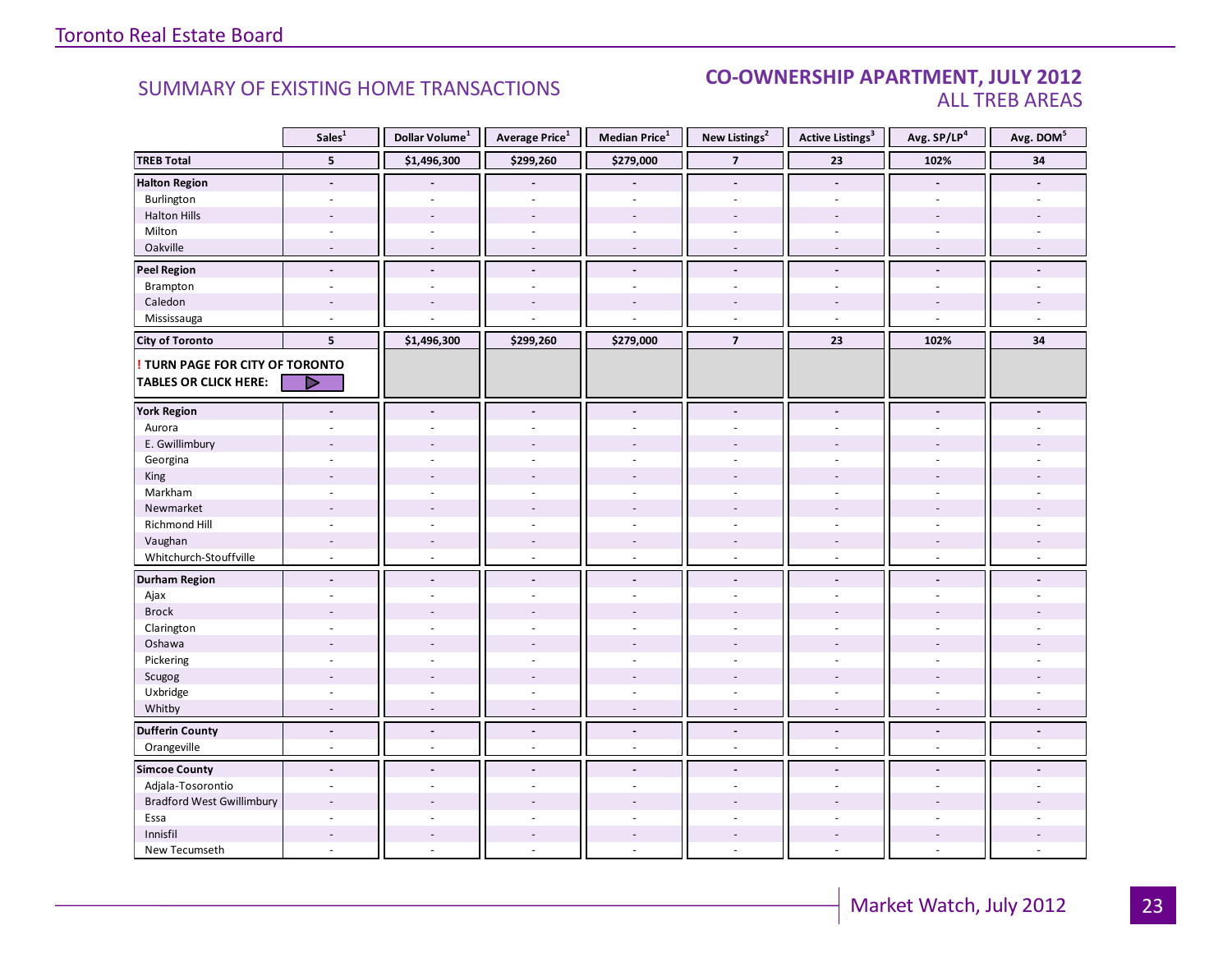#### Industrial Lemma  $\overline{a}$ CITY OF TORONTO MUNICIPAL BREAKDOWN SUMMARY OF EXISTING HOME TRANSACTIONS **CO-OWNERSHIP APARTMENT, JULY 2012**

<span id="page-23-0"></span>

|                              | Sales <sup>1</sup>       | Dollar Volume <sup>1</sup> | <b>Average Price</b> <sup>1</sup> | Median Price <sup>1</sup> | New Listings <sup>2</sup> | <b>Active Listings<sup>3</sup></b> | Avg. SP/LP <sup>4</sup>  | Avg. DOM <sup>5</sup> |
|------------------------------|--------------------------|----------------------------|-----------------------------------|---------------------------|---------------------------|------------------------------------|--------------------------|-----------------------|
| <b>TREB Total</b>            | 5                        | \$1,496,300                | \$299,260                         | \$279,000                 | $\overline{7}$            | 23                                 | 102%                     | 34                    |
| <b>City of Toronto Total</b> | 5 <sup>5</sup>           | \$1,496,300                | \$299,260                         | \$279,000                 | $\overline{7}$            | $\overline{23}$                    | 102%                     | 34                    |
| <b>Toronto West</b>          | $\blacksquare$           |                            | $\overline{\phantom{a}}$          | $\overline{\phantom{a}}$  | $\overline{\phantom{a}}$  | $\mathbf{2}$                       | $\overline{\phantom{a}}$ |                       |
| Toronto W01                  |                          |                            |                                   |                           |                           | $\mathbf{1}$                       |                          |                       |
| Toronto W02                  |                          |                            |                                   |                           |                           | $\mathbf{1}$                       |                          |                       |
| Toronto W03                  | $\sim$                   |                            | $\omega$                          | $\omega$                  | $\sim$                    | ÷.                                 | ÷.                       |                       |
| Toronto W04                  |                          |                            |                                   |                           |                           |                                    |                          |                       |
| Toronto W05                  | $\sim$                   |                            |                                   |                           |                           |                                    |                          |                       |
| Toronto W06                  |                          |                            |                                   |                           |                           |                                    |                          |                       |
| Toronto W07                  |                          |                            |                                   | $\sim$                    |                           |                                    |                          |                       |
| Toronto W08                  |                          |                            |                                   |                           |                           |                                    |                          |                       |
| Toronto W09                  | $\sim$                   |                            |                                   |                           | ÷                         | ÷                                  |                          |                       |
| Toronto W10                  | $\sim$                   |                            | $\sim$                            | $\sim$                    | $\omega$                  | $\omega$                           | $\sim$                   |                       |
| <b>Toronto Central</b>       | 5                        | \$1,496,300                | \$299,260                         | \$279,000                 | 6                         | ${\bf 20}$                         | 102%                     | 34                    |
| Toronto C01                  |                          |                            |                                   |                           |                           |                                    |                          |                       |
| Toronto C02                  | $\overline{\phantom{a}}$ |                            |                                   |                           | $\mathbf{1}$              | 5                                  | $\overline{\phantom{a}}$ |                       |
| Toronto C03                  | $\mathbf{1}$             | \$279,000                  | \$279,000                         | \$279,000                 | $\mathbf{1}$              | $\mathbf{1}$                       | 100%                     | 13                    |
| Toronto C04                  | $\overline{2}$           | \$713,300                  | \$356,650                         | \$356,650                 | $\overline{2}$            | $6\,$                              | 106%                     | 43                    |
| Toronto C06                  |                          |                            |                                   |                           |                           |                                    |                          |                       |
| Toronto C07                  | $\overline{\phantom{a}}$ | $\overline{\phantom{a}}$   | $\overline{\phantom{a}}$          | $\sim$                    |                           |                                    | $\overline{\phantom{a}}$ |                       |
| Toronto C08                  | $\overline{2}$           | \$504,000                  | \$252,000                         | \$252,000                 | $\mathbf{1}$              | $\overline{2}$                     | 99%                      | 37                    |
| Toronto C09                  |                          |                            |                                   |                           |                           | $\mathbf{1}$                       |                          |                       |
| Toronto C10                  |                          |                            |                                   |                           |                           |                                    |                          |                       |
| Toronto C11                  |                          |                            |                                   |                           |                           |                                    |                          |                       |
| Toronto C12                  | $\overline{a}$           |                            | $\overline{\phantom{a}}$          | $\sim$                    |                           |                                    |                          |                       |
| Toronto C13                  |                          |                            |                                   |                           | $\mathbf{1}$              | $\overline{3}$                     |                          |                       |
| Toronto C14                  |                          |                            |                                   |                           |                           | $\overline{2}$                     |                          |                       |
| Toronto C15                  | $\overline{\phantom{a}}$ |                            | $\blacksquare$                    | $\sim$                    | $\overline{\phantom{a}}$  | $\overline{\phantom{a}}$           |                          |                       |
| <b>Toronto East</b>          |                          |                            |                                   |                           | $\mathbf{1}$              | $\mathbf{1}$                       |                          |                       |
| Toronto E01                  |                          |                            |                                   |                           |                           |                                    |                          |                       |
| Toronto E02                  |                          |                            |                                   |                           | $\mathbf{1}$              | $\mathbf{1}$                       |                          |                       |
| Toronto E03                  |                          |                            |                                   |                           |                           |                                    |                          |                       |
| Toronto E04                  |                          |                            |                                   |                           |                           |                                    |                          |                       |
| Toronto E05                  |                          |                            |                                   |                           |                           |                                    |                          |                       |
| Toronto E06                  |                          |                            |                                   |                           |                           |                                    |                          |                       |
| Toronto E07                  |                          |                            |                                   | $\sim$                    |                           |                                    |                          |                       |
| Toronto E08                  |                          |                            |                                   |                           |                           |                                    |                          |                       |
| Toronto E09                  |                          |                            |                                   |                           |                           |                                    |                          |                       |
| Toronto E10                  |                          |                            |                                   |                           |                           |                                    |                          |                       |
| Toronto E11                  |                          |                            |                                   |                           |                           |                                    |                          |                       |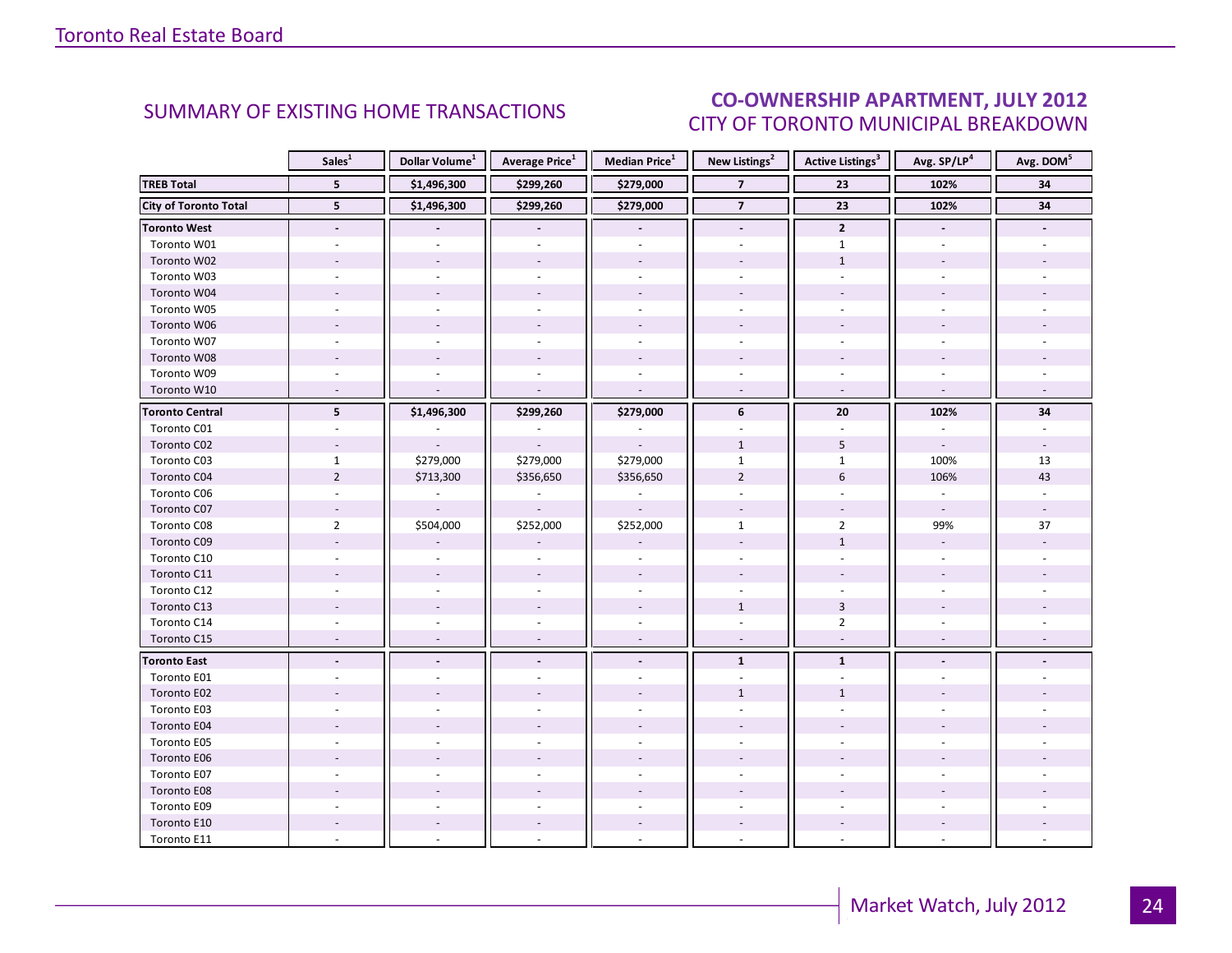#### [CLICK HERE FOR MORE BACKGROUND INFORMATION ON THE MLS® HPI](http://www.torontorealestateboard.com/market_news/home_price_index/index.htm)

#### Industrial Leasing FOCUS ON THE MLS® HOME PRICE INDEX **INDEX AND BENCHMARK PRICE, JULY 2012** ALL TREB AREAS

|                                                               |       | Composite        |                |       | <b>Single-Family Detached</b> |               |        | <b>Single-Family Attached</b> |                | Townhouse                |                  |               | Apartment                   |                  |                |
|---------------------------------------------------------------|-------|------------------|----------------|-------|-------------------------------|---------------|--------|-------------------------------|----------------|--------------------------|------------------|---------------|-----------------------------|------------------|----------------|
|                                                               | Index | <b>Benchmark</b> | Yr./Yr. % Chg. | Index | <b>Benchmark</b>              | Yr./Yr. % Chg | Index  | <b>Benchmark</b>              | Yr./Yr. % Chg. | Index                    | <b>Benchmark</b> | Yr./Yr. % Chg | Index                       | <b>Benchmark</b> | Yr./Yr. % Chg. |
| <b>TREB Total</b>                                             | 150.9 | \$460,300        | 7.10%          | 150.6 | \$560,000                     | 8.42%         | 155.1  | \$438,200                     | 8.16%          | 148.1                    | \$324,400        | 7.01%         | 147.0                       | \$295,200        | 3.23%          |
| <b>Halton Region</b>                                          | 156.7 | \$514,000        | 6.74%          | 154.2 | \$571,800                     | 6.79%         | 157.0  | \$407,500                     | 6.30%          | 158.4                    | \$313,500        | 9.54%         | $\overline{\phantom{a}}$    |                  |                |
| Burlington                                                    | 164.5 | \$474,100        | 6.54%          | 162.1 | \$554,000                     | 5.60%         | 160.8  | \$383,300                     | 3.68%          | 166.1                    | \$333,600        | 9.49%         | $\sim$                      | $\sim$           |                |
| <b>Halton Hills</b>                                           | 150.8 | \$439,100        | 7.25%          | 150.5 | \$481,500                     | 7.58%         | 155.0  | \$381,700                     | 7.71%          | 154.7                    | \$278,900        | 10.42%        | $\overline{\phantom{a}}$    |                  |                |
| Milton                                                        | 150.1 | \$421,000        | 7.21%          | 142.5 | \$496,400                     | 5.40%         | 152.5  | \$380,700                     | 7.24%          | $\sim$                   |                  |               |                             |                  |                |
| Oakville                                                      | 161.9 | \$597,300        | 5.96%          | 160.0 | \$663,100                     | 7.10%         | 163.4  | \$442,300                     | 4.81%          | 157.4                    | \$347,700        | 8.25%         | $\sim$                      | ÷.               |                |
| <b>Peel Region</b>                                            | 146.1 | \$399,600        | 6.56%          | 147.1 | \$497,900                     | 6.52%         | 148.4  | \$378,700                     | 6.76%          | 150.0                    | \$310,400        | 7.99%         | 135.2                       | \$232,700        | 4.73%          |
| Brampton                                                      | 139.7 | \$356,400        | 6.32%          | 141.5 | \$413,500                     | 7.28%         | 142.1  | \$334,700                     | 6.12%          | 131.8                    | \$244,800        | 5.10%         | 115.9                       | \$181,400        | 3.21%          |
| Caledon                                                       | 141.5 | \$504,200        | 3.89%          | 142.9 | \$524,500                     | 4.46%         | 149.3  | \$369,100                     | 6.64%          | $\sim$                   |                  |               |                             |                  |                |
| Mississauga                                                   | 151.2 | \$422,600        | 7.01%          | 154.6 | \$576,000                     | 6.33%         | 155.2  | \$424,100                     | 7.55%          | 155.4                    | \$333,700        | 8.82%         | 138.2                       | \$242,000        | 5.02%          |
| <b>City of Toronto</b>                                        | 155.5 | \$509,600        | 6.87%          | 158.0 | \$685,000                     | 10.03%        | 163.9  | \$543,500                     | 9.49%          | 153.1                    | \$370,300        | 6.99%         | 149.8                       | \$309,300        | 2.81%          |
| TURN PAGE FOR CITY OF TORONTO<br><b>TABLES OR CLICK HERE:</b> |       |                  |                |       |                               |               |        |                               |                |                          |                  |               |                             |                  |                |
| <b>York Region</b>                                            | 157.9 | \$541,800        | 8.45%          | 158.3 | \$621,900                     | 9.40%         | 160.4  | \$464,700                     | 8.97%          | 148.1                    | \$377,500        | 7.87%         | 148.6                       | \$322,800        | 3.55%          |
| Aurora                                                        | 148.7 | \$478,800        | 9.90%          | 146.6 | \$544,600                     | 12.17%        | 152.7  | \$395,200                     | 9.62%          | 136.6                    | \$346,000        | 9.81%         | 143.4                       | \$298,000        | 4.22%          |
| E. Gwillimbury                                                | 135.8 | \$439,000        | 6.85%          | 135.9 | \$446,400                     | 6.25%         | 143.9  | \$304,700                     | 5.58%          | $\sim$                   |                  |               | $\sim$                      |                  |                |
| Georgina                                                      | 140.2 | \$291,000        | 13.52%         | 144.2 | \$297,100                     | 14.17%        | 140.3  | \$276,500                     | 9.70%          | $\sim$                   |                  |               | $\sim$                      |                  |                |
| King                                                          | 150.7 | \$638,900        | 8.42%          | 151.4 | \$638,800                     | 8.61%         | $\sim$ |                               |                | $\overline{\phantom{a}}$ |                  |               | $\sim$                      |                  |                |
| Markham                                                       | 164.2 | \$565,600        | 8.31%          | 166.9 | \$686,400                     | 9.30%         | 165.2  | \$492,000                     | 8.47%          | 151.2                    | \$375,600        | 8.62%         | 155.8                       | \$360,300        | 2.70%          |
| Newmarket                                                     | 142.4 | \$419,900        | 6.83%          | 139.2 | \$468,600                     | 8.24%         | 148.2  | \$349,300                     | 8.81%          | 152.8                    | \$308,500        | 11.70%        | 149.7                       | \$252,100        | $-0.47%$       |
| Richmond Hill                                                 | 166.0 | \$601,000        | 9.93%          | 173.1 | \$733,400                     | 10.75%        | 169.4  | \$513,200                     | 10.86%         | 142.7                    | \$403,500        | 3.11%         | 148.4                       | \$309,100        | 5.92%          |
| Vaughan                                                       | 155.3 | \$561,400        | 7.77%          | 152.5 | \$634,600                     | 7.77%         | 157.9  | \$480,700                     | 8.67%          | 150.1                    | \$410,100        | 8.85%         | 140.8                       | \$312,500        | 2.55%          |
| Whitchurch-Stouffville                                        | 155.4 | \$585,900        | 6.66%          | 154.3 | \$592,100                     | 10.77%        | 144.1  | \$395,800                     | 7.14%          |                          |                  |               | $\sim$                      |                  |                |
| Durham Region                                                 | 130.7 | \$307,500        | 6.52%          | 130.4 | \$340,000                     | 6.97%         | 134.2  | \$268,800                     | 6.85%          | 121.1                    | \$199,000        | 1.00%         | 124.7                       | \$223,100        | 4.79%          |
| Ajax                                                          | 135.3 | \$334,400        | 5.87%          | 136.5 | \$365,600                     | 7.31%         | 142.0  | \$305,400                     | 5.89%          | 119.9                    | \$219,100        | $-3.54%$      | 121.3                       | \$206,000        | 2.19%          |
| <b>Brock</b>                                                  | 123.6 | \$234,300        | $-1.51%$       | 124.0 | \$235,700                     | $-2.05%$      | 134.0  | \$213,600                     | 12.42%         | $\sim$                   |                  |               | $\mathcal{L}_{\mathcal{A}}$ |                  |                |
| Clarington                                                    | 125.8 | \$266,200        | 5.63%          | 122.7 | \$294,900                     | 5.68%         | 128.8  | \$245,900                     | 7.15%          | 143.9                    | \$257,600        | 4.05%         | 123.8                       | \$175,200        | 5.99%          |
| Oshawa                                                        | 124.0 | \$237,300        | 5.89%          | 122.9 | \$261,700                     | 6.22%         | 127.5  | \$213,500                     | 6.25%          | 111.3                    | \$148,900        | 3.82%         | 133.8                       | \$160,100        | $-2.97%$       |
| Pickering                                                     | 135.3 | \$366,000        | 5.05%          | 137.8 | \$431,100                     | 5.76%         | 140.9  | \$328,400                     | 6.90%          | 127.3                    | \$229,700        | 0.00%         | 121.6                       | \$238,100        | 6.48%          |
| Scugog                                                        | 136.1 | \$353,200        | 6.41%          | 139.7 | \$359,700                     | 7.79%         | 122.4  | \$256,200                     | 5.79%          | $\overline{\phantom{a}}$ |                  |               |                             |                  |                |
| Uxbridge                                                      | 130.0 | \$397,500        | 4.67%          | 131.4 | \$407,000                     | 2.58%         | 127.6  | \$313,100                     | 5.28%          | $\sim$                   |                  | ×.            | $\sim$                      |                  | ×.             |
| Whitby                                                        | 133.9 | \$349,400        | 9.66%          | 133.7 | \$384,100                     | 10.50%        | 133.6  | \$294,700                     | 7.92%          | 122.7                    | \$225,000        | 1.74%         | 131.1                       | \$255,700        | 7.28%          |
| <b>Dufferin County</b>                                        | 141.1 | \$323,400        | 8.79%          | 145.5 | \$331,500                     | 6.52%         | 143.0  | \$268,000                     | 5.85%          | $\blacksquare$           |                  |               | $\blacksquare$              |                  |                |
| Orangeville                                                   | 141.1 | \$323,400        | 8.79%          | 145.5 | \$331,500                     | 6.52%         | 143.0  | \$268,000                     | 5.85%          | $\sim$                   |                  |               |                             | $\sim$           |                |
| <b>Simcoe County</b>                                          | 135.2 | \$287,300        | 5.96%          | 132.4 | \$292,000                     | 5.41%         | 141.2  | \$271,100                     | 7.62%          | $\overline{\phantom{a}}$ |                  |               | $\overline{\phantom{a}}$    |                  |                |
| Adjala-Tosorontio                                             | 128.1 | \$403,400        | 9.58%          | 127.9 | \$403,300                     | 9.69%         | ÷      |                               |                | $\sim$                   |                  |               |                             |                  |                |
| <b>Bradford West Gwillimbury</b>                              | 149.8 | \$372,300        | 12.80%         | 135.8 | \$416,000                     | 13.64%        | 155.1  | \$322,500                     | 12.64%         | $\sim$                   |                  |               | $\sim$                      |                  |                |
| Essa                                                          | 134.6 | \$305,200        | 5.82%          | 133.3 | \$329,700                     | 6.22%         | 136.6  | \$232,700                     | 5.16%          | $\blacksquare$           |                  | ×.            |                             | ×                |                |
| Innisfil                                                      | 134.5 | \$249,200        | 2.99%          | 135.0 | \$250,600                     | 2.90%         | 142.5  | \$221,700                     | 4.47%          | $\overline{\phantom{a}}$ |                  |               | $\sim$                      |                  |                |
| New Tecumseth                                                 | 125.0 | \$288,700        | 5.31%          | 123.1 | \$317,100                     | 5.48%         | 129.0  | \$246,800                     | 4.62%          |                          |                  |               |                             |                  |                |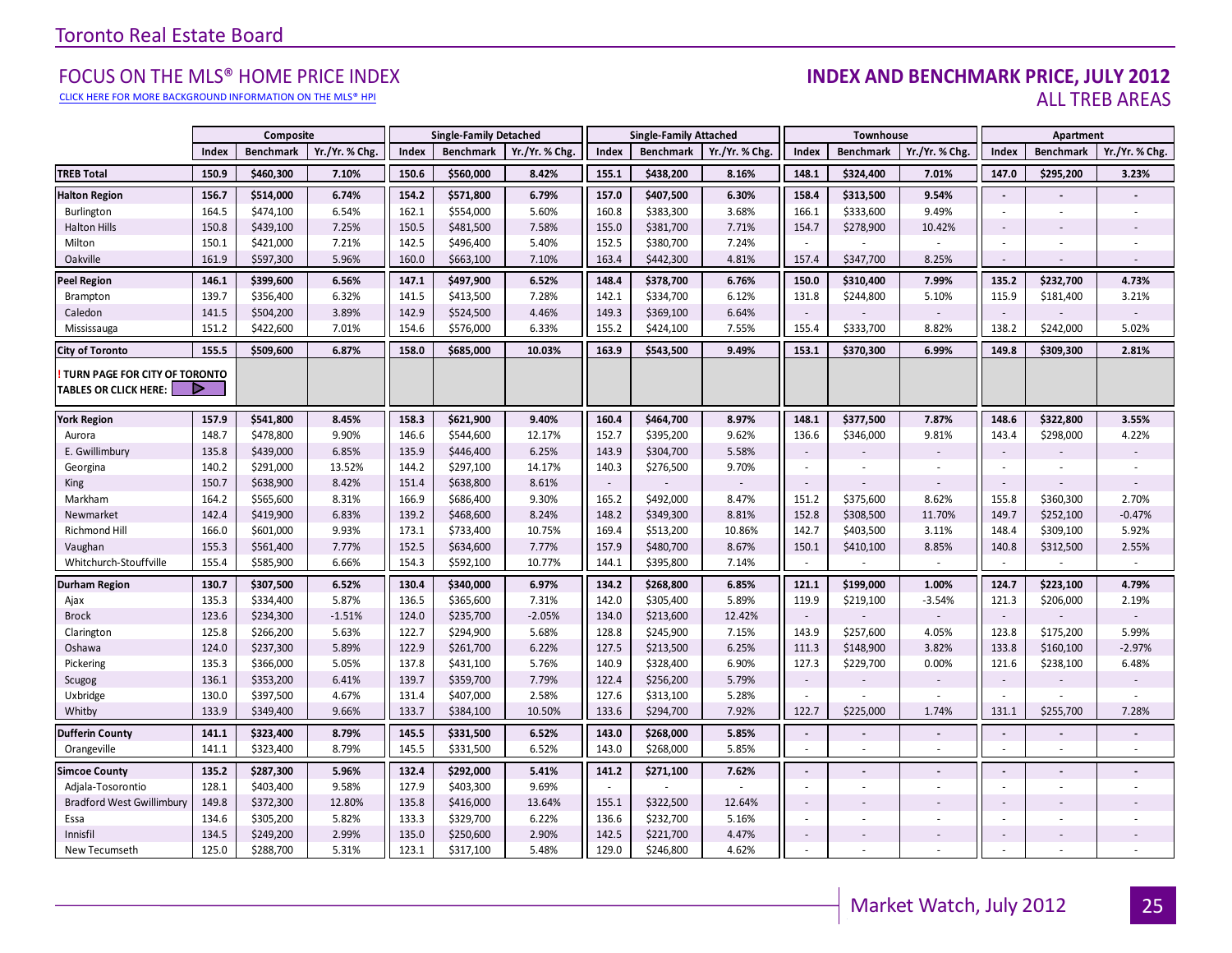[CLICK HERE FOR MORE BACKGROUND INFORMATION ON THE MLS® HPI](http://www.torontorealestateboard.com/market_news/home_price_index/index.htm)

# FOCUS ON THE MLS® HOME PRICE INDEX<br>INDEX AND BENCHMARK PRICE, JULY 2012 CITY OF TORONTO

<span id="page-25-0"></span>

|                        |       | Composite        |                |       | <b>Single-Family Detached</b> |                            |       | <b>Single-Family Attached</b> |                | Townhouse                |                  |                | Apartment |                  |                |
|------------------------|-------|------------------|----------------|-------|-------------------------------|----------------------------|-------|-------------------------------|----------------|--------------------------|------------------|----------------|-----------|------------------|----------------|
|                        | Index | <b>Benchmark</b> | Yr./Yr. % Chg. | Index |                               | Benchmark   Yr./Yr. % Chg. | Index | <b>Benchmark</b>              | Yr./Yr. % Chg. | Index                    | <b>Benchmark</b> | Yr./Yr. % Chg. | Index     | <b>Benchmark</b> | Yr./Yr. % Chg. |
| <b>TREB Total</b>      | 150.9 | \$460,300        | 7.10%          | 150.6 | \$560,000                     | 8.42%                      | 155.1 | \$438,200                     | 8.16%          | 148.1                    | \$324,400        | 7.01%          | 147.0     | \$295,200        | 3.23%          |
| <b>City of Toronto</b> | 155.5 | \$509,600        | 6.87%          | 158.0 | \$685,000                     | 10.03%                     | 163.9 | \$543,500                     | 9.49%          | 153.1                    | \$370,300        | 6.99%          | 149.8     | \$309,300        | 2.81%          |
| Toronto W01            | 163.5 | \$667,200        | 9.58%          | 160.7 | \$828,300                     | 9.25%                      | 169.1 | \$652,500                     | 12.81%         | 204.8                    | \$421,700        | 15.77%         | 147.8     | \$344,900        | 5.35%          |
| Toronto W02            | 173.9 | \$627,300        | 15.17%         | 173.4 | \$711,700                     | 12.45%                     | 193.6 | \$593,000                     | 17.48%         | 135.0                    | \$372,200        | 8.52%          | 117.7     | \$489,200        | 2.79%          |
| Toronto W03            | 154.1 | \$398,000        | 9.52%          | 154.9 | \$421,300                     | 10.33%                     | 157.5 | \$403,500                     | 10.06%         |                          |                  |                | 133.6     | \$247,800        | $-5.32%$       |
| Toronto W04            | 137.8 | \$360,800        | 8.16%          | 144.3 | \$455,400                     | 11.00%                     | 138.9 | \$404,500                     | 9.20%          | 138.5                    | \$337,000        | 8.54%          | 124.3     | \$183,100        | 3.41%          |
| Toronto W05            | 133.5 | \$317,900        | 8.10%          | 140.9 | \$469,700                     | 9.82%                      | 133.3 | \$389,900                     | 8.82%          | 128.5                    | \$211,500        | 4.05%          | 124.3     | \$163,300        | 5.43%          |
| Toronto W06            | 147.3 | \$427,600        | 10.84%         | 165.3 | \$524,600                     | 12.14%                     | 154.0 | \$466,900                     | 12.16%         | 153.3                    | \$451,700        | 10.53%         | 130.1     | \$321,800        | 10.07%         |
| Toronto W07            | 149.6 | \$637,600        | 9.68%          | 158.2 | \$683,700                     | 9.10%                      | 154.2 | \$632,300                     | 9.59%          | 126.9                    | \$466,500        | 7.36%          | 105.8     | \$429,000        | $-0.38%$       |
| Toronto W08            | 139.6 | \$567,900        | 5.68%          | 149.8 | \$783,600                     | 7.69%                      | 156.9 | \$589,400                     | 7.69%          | 135.2                    | \$330,500        | 13.52%         | 127.8     | \$257,300        | 2.40%          |
| Toronto W09            | 134.9 | \$346,700        | 12.60%         | 152.8 | \$571,700                     | 8.83%                      | 135.6 | \$383,800                     | 7.70%          | 142.8                    | \$362,200        | 5.86%          | 108.5     | \$139,100        | 19.76%         |
| Toronto W10            | 134.4 | \$311,900        | 9.80%          | 144.1 | \$424,000                     | 13.73%                     | 143.0 | \$388,600                     | 12.78%         | 112.7                    | \$203,000        | $-1.83%$       | 124.5     | \$190,100        | 5.42%          |
| Toronto C01            | 178.7 | \$443,200        | 7.39%          | 194.9 | \$688,000                     | 13.91%                     | 194.8 | \$675,900                     | 13.72%         | 176.9                    | \$530,900        | 8.13%          | 176.2     | \$366,700        | 6.59%          |
| Toronto C02            | 169.7 | \$805,800        | 8.23%          | 157.2 | \$1,246,000                   | 7.75%                      | 172.5 | \$907,700                     | 9.18%          | 177.2                    | \$828,700        | 14.32%         | 169.8     | \$473,500        | 8.36%          |
| Toronto C03            | 160.9 | \$828,100        | 7.41%          | 157.6 | \$949,800                     | 6.78%                      | 163.6 | \$605,700                     | 10.54%         | $\overline{\phantom{a}}$ |                  |                | 168.1     | \$444,100        | 6.59%          |
| Toronto C04            | 155.8 | \$965,300        | 7.89%          | 156.9 | \$1,096,800                   | 10.81%                     | 156.5 | \$748,200                     | 8.30%          | 149.8                    | \$559,600        | $-0.33%$       | 151.3     | \$359,700        | $-0.26%$       |
| Toronto C06            | 160.4 | \$634,700        | 11.39%         | 163.7 | \$700,700                     | 12.51%                     | 151.1 | \$555,700                     | 14.56%         | 136.3                    | \$371,900        | 2.10%          | 155.9     | \$344,700        | 9.79%          |
| Toronto C07            | 154.0 | \$528,900        | 1.05%          | 170.0 | \$778,200                     | 11.40%                     | 156.3 | \$555,500                     | 11.17%         | 129.0                    | \$378,700        | 2.95%          | 145.8     | \$343,400        | $-6.48%$       |
| Toronto C08            | 165.4 | \$425,900        | 2.35%          | 162.1 | \$503,800                     | 6.43%                      | 162.3 | \$671,800                     | 6.78%          | 165.5                    | \$501,900        | $-7.07%$       | 166.3     | \$366,800        | 2.09%          |
| Toronto C09            | 140.9 | \$1,046,300      | 6.10%          | 124.5 | \$1,563,900                   | 4.01%                      | 140.0 | \$1,139,200                   | 1.82%          | 165.2                    | \$852,700        | 7.83%          | 143.1     | \$474,100        | $-0.69%$       |
| Toronto C10            | 170.4 | \$664,700        | 5.71%          | 156.3 | \$959,100                     | 6.47%                      | 163.7 | \$808,500                     | 4.87%          | 221.6                    | \$508,200        | 3.55%          | 172.2     | \$412,600        | 5.32%          |
| Toronto C11            | 139.5 | \$499,900        | $-0.50%$       | 150.5 | \$1,007,600                   | 5.84%                      | 160.3 | \$703,400                     | 5.88%          | 118.4                    | \$188,800        | 7.44%          | 122.8     | \$174,800        | $-11.34%$      |
| Toronto C12            | 150.9 | \$1,293,200      | $-0.07%$       | 144.8 | \$1,556,200                   | 2.48%                      | 157.4 | \$680,100                     | 4.24%          | 145.3                    | \$492,200        | $-1.16%$       | 170.0     | \$534,700        | $-4.82%$       |
| Toronto C13            | 145.9 | \$538,300        | 4.81%          | 155.0 | \$830,500                     | 8.16%                      | 151.5 | \$486,100                     | 11.40%         | 172.4                    | \$490,900        | 25.02%         | 134.9     | \$266,900        | $-1.75%$       |
| Toronto C14            | 160.8 | \$546,400        | 2.62%          | 177.4 | \$962,500                     | 9.04%                      | 179.8 | \$877,100                     | 9.70%          | 187.1                    | \$632,200        | 21.57%         | 152.5     | \$383,500        | $-1.49%$       |
| Toronto C15            | 153.3 | \$512,500        | 4.86%          | 173.1 | \$811,400                     | 11.03%                     | 157.9 | \$515,300                     | 8.60%          | 165.5                    | \$407,800        | 10.33%         | 130.2     | \$304,300        | $-4.48%$       |
| Toronto E01            | 179.3 | \$556,900        | 8.60%          | 178.9 | \$602,700                     | 11.39%                     | 179.3 | \$562,500                     | 9.13%          | 189.1                    | \$382,400        | $-4.20%$       | 184.4     | \$437,400        | $-3.10%$       |
| Toronto E02            | 166.5 | \$619,400        | 8.19%          | 161.9 | \$713,000                     | 9.32%                      | 172.3 | \$574,700                     | 7.75%          | 153.4                    | \$512,800        | $-3.94%$       | 169.1     | \$447,500        | 8.54%          |
| Toronto E03            | 160.4 | \$494,100        | 10.85%         | 164.7 | \$553,300                     | 13.27%                     | 153.0 | \$498,200                     | 5.44%          |                          |                  |                | 141.2     | \$211,200        | 6.89%          |
| Toronto E04            | 149.3 | \$374,800        | 11.50%         | 156.0 | \$460,600                     | 11.83%                     | 153.9 | \$373,400                     | 10.88%         | 155.5                    | \$336,100        | 4.50%          | 139.9     | \$211,900        | 13.37%         |
| Toronto E05            | 143.7 | \$384,300        | 2.79%          | 157.0 | \$554,400                     | 7.17%                      | 155.3 | \$428,000                     | 5.50%          | 145.5                    | \$316,300        | 9.15%          | 128.9     | \$253,200        | $-4.52%$       |
| Toronto E06            | 168.7 | \$476,700        | 16.02%         | 169.6 | \$484,700                     | 18.02%                     | 170.9 | \$404,200                     | 11.77%         |                          |                  |                | 153.7     | \$338,900        | 6.37%          |
| Toronto E07            | 150.1 | \$370,000        | 7.68%          | 157.5 | \$515,500                     | 5.70%                      | 158.0 | \$413,000                     | 7.63%          | 153.5                    | \$331,900        | 8.56%          | 131.4     | \$225,000        | 5.12%          |
| Toronto E08            | 148.3 | \$363,500        | 10.84%         | 161.4 | \$503,900                     | 16.20%                     | 153.8 | \$393,600                     | 8.46%          | 150.1                    | \$303,900        | 11.10%         | 122.3     | \$195,300        | $-0.08%$       |
| Toronto E09            | 140.1 | \$338,300        | 5.34%          | 148.6 | \$422,900                     | 9.02%                      | 144.3 | \$354,100                     | 8.41%          | 132.3                    | \$243,800        | $-0.30%$       | 131.8     | \$247,200        | 1.62%          |
| Toronto E10            | 149.1 | \$422,100        | 7.42%          | 152.3 | \$487,500                     | 9.41%                      | 152.3 | \$396,100                     | 7.86%          | 140.9                    | \$246,800        | 6.99%          | 101.6     | \$163,800        | $-12.11%$      |
| Toronto E11            | 139.3 | \$307,100        | 3.34%          | 153.0 | \$424,900                     | 4.51%                      | 145.7 | \$330,600                     | 7.13%          | 111.7                    | \$219,500        | $-1.24%$       | 121.5     | \$181,300        | 4.20%          |